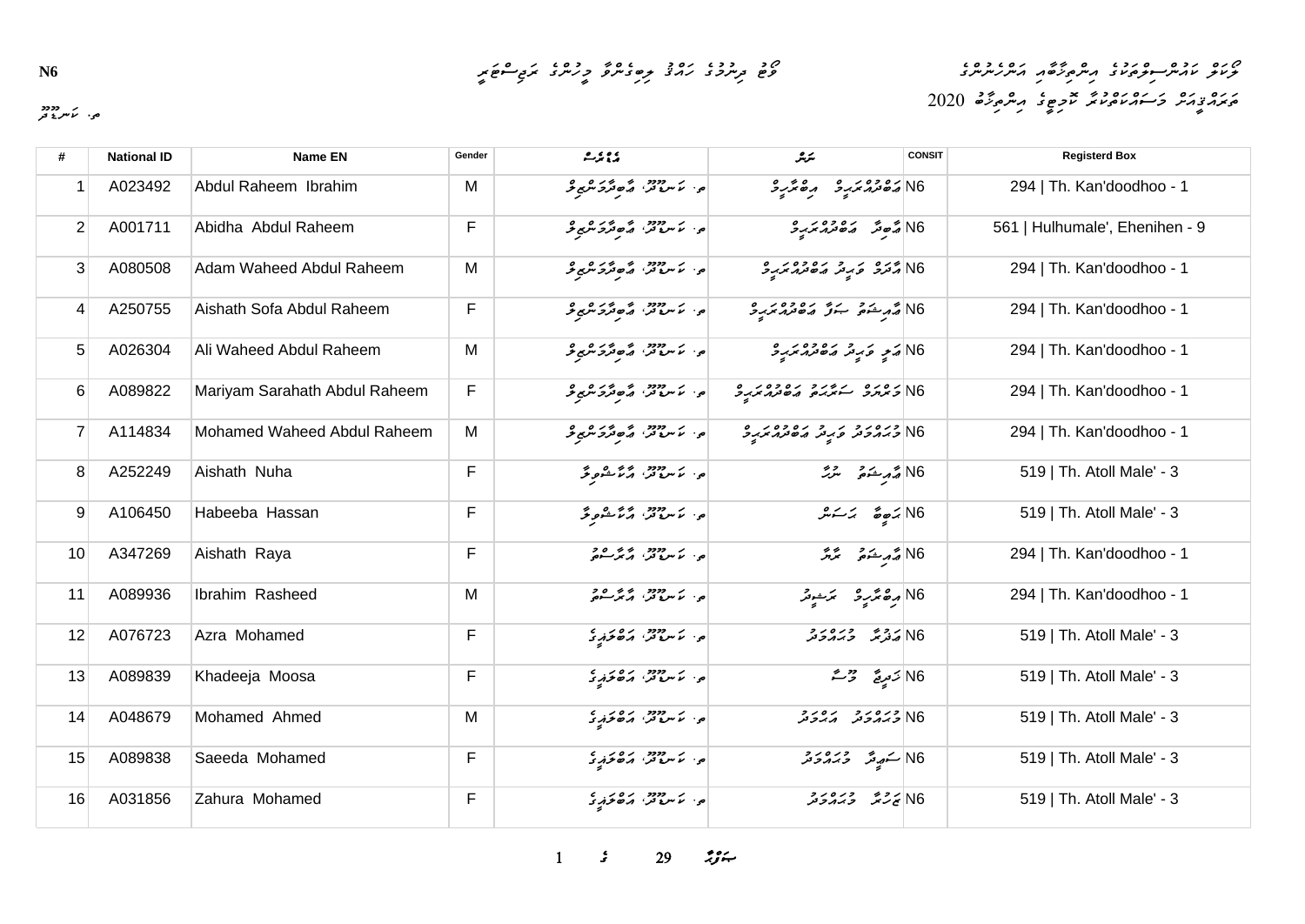*sCw7q7s5w7m< o<n9nOoAw7o< sCq;mAwBoEw7q<m; wBm;vB* م من المرة المرة المرة المرجع المرجع في المركبة 2020<br>مجم*د المريض المربوط المربع المرجع في المراجع المركبة* 

| 17 | A111971 | Aboobakuru Abdul Rasheed | M            | ه کامن دود. مرد و ه                  | N6دور در محمد محمد المحمد المحمد المحمد المحمد المحمد المحمد المحمد المحمد المحمد المحمد المحمد المح | 294   Th. Kan'doodhoo - 1      |
|----|---------|--------------------------|--------------|--------------------------------------|------------------------------------------------------------------------------------------------------|--------------------------------|
| 18 | A087231 | Fathimath Abdul Rasheed  | F            | ه کامودود کاره داده<br>د کامود کاروی | N6 ژ <sub>نجو</sub> ځ <i>و ماه مرم مر</i> شومر                                                       | 519   Th. Atoll Male' - 3      |
| 19 | A095481 | Nafeesa Moosa            | $\mathsf{F}$ | ه ۱۰ میلاد دره با                    | N6 سَمِي مَشَ حَرْمَتْہِ ا                                                                           | 519   Th. Atoll Male' - 3      |
| 20 | A089819 | Mariyam Saeeda           | $\mathsf{F}$ | ه ، کاسه دود. د کاموتر ده می         | N6 ئ <i>ەيدۇ سەمەت</i> گە                                                                            | 294   Th. Kan'doodhoo - 1      |
| 21 | A250748 | Rasheeda Ali             | F            | ه ، ئاس دود ، مرکز ده ،              | N6 مَرْحوثَر     رَمِ ٍ                                                                              | 294   Th. Kan'doodhoo - 1      |
| 22 | A251030 | Wafiyya Sulaiman         | $\mathsf F$  | ه کاسوی کروی                         | N6 <i>قۇمىگە</i> سى <i>خور جى</i> ر                                                                  | 519   Th. Atoll Male' - 3      |
| 23 | A088475 | Adam Naseer              | M            |                                      | N6 مُرْتَزَرْ مَرَسِوِيْرَ                                                                           | 294   Th. Kan'doodhoo - 1      |
| 24 | A078536 | Ali Rasheed              | M            | ه . ما موجود المرحوب .               | N6 كەمچە كەشپەتر                                                                                     | 294   Th. Kan'doodhoo - 1      |
| 25 | A047479 | Ibrahim Rasheed          | M            | ه کردود کردگر د                      | N6 م <i>وڭ مگرىي</i> ھار ئىسىمىتىكى كىل                                                              | 519   Th. Atoll Male' - 3      |
| 26 | A088482 | <b>Ismail Naseer</b>     | M            | والمستعمر المراكب                    | N6 م <sub>و</sub> سٹوگھری مگرسومگر                                                                   | 561   Hulhumale', Ehenihen - 9 |
| 27 | A088481 | Mariyam Nashidha         | $\mathsf F$  | وسأسوء والمركب والمراجع              | N6 كۆپرى گرىنونگر                                                                                    | 294   Th. Kan'doodhoo - 1      |
| 28 | A088483 | Saeeda Ibrahim           | F            | ه کاسوور کامری                       | N6 سَمرٍ مَّذَ مِنْ مِنْ مِنْ مِنْ الْمَدَّ                                                          | 294   Th. Kan'doodhoo - 1      |
| 29 | A072139 | Ahmed Mohamed            | M            | ه ۱۰ مترور د ۱۳۶۵<br>م سرد تر، مستر  | N6 كەبرى قىر ئەردىر                                                                                  | 519   Th. Atoll Male' - 3      |
| 30 | A250759 | Mohamed Azeen            | M            | ه کامن دود در ۱۳۶۵                   | N6 <i>3522 كەي ھى</i>                                                                                | 294   Th. Kan'doodhoo - 1      |
| 31 | A248105 | Ahmed Misbaah Ali        | M            | ه ، مأسود در محرماً مر               | N6 كەندى قىرىش <i>ەڭ كەي</i>                                                                         | 519   Th. Atoll Male' - 3      |
| 32 | A285459 | Aishath Vishana          | F            | ه ، مأس دود به برند و                | N6 گەرىشىق <sub>ە ھې</sub> شگىگر                                                                     | 294   Th. Kan'doodhoo - 1      |
| 33 | A048922 | Ali Rasheed              | M            | ه ۱۰ مترور در در د                   | N6 كەمچە كىرىش <sub>و</sub> ند                                                                       | 294   Th. Kan'doodhoo - 1      |

*2 sC 29 nNw?mS*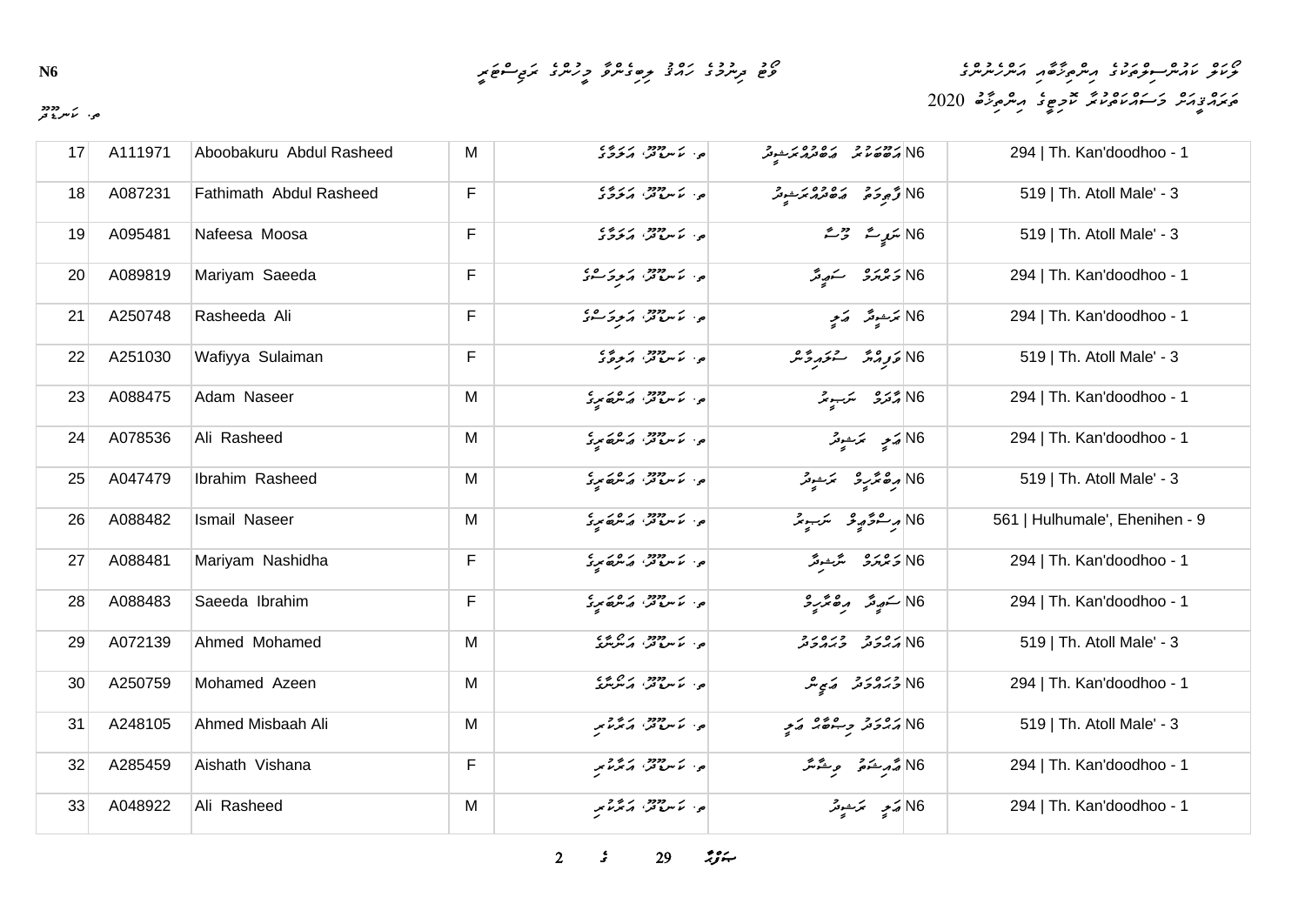*sCw7q7s5w7m< o<n9nOoAw7o< sCq;mAwBoEw7q<m; wBm;vB* م من المرة المرة المرة المرجع المرجع في المركبة 2020<br>مجم*د المريض المربوط المربع المرجع في المراجع المركبة* 

| 34 | A248107 | Khadheeja Shiura  | F            | ه تأمين قريبه برخر مريد                                   | N6 كَتَعْرِيَّةٌ مُصَوَّمَةٌ مُحَمَّدٌ | 294   Th. Kan'doodhoo - 1    |
|----|---------|-------------------|--------------|-----------------------------------------------------------|----------------------------------------|------------------------------|
| 35 | A089816 | Adam Naseer       | M            | ه ۱۰ کردود در دون د<br>ه اما میکانی ارتوبور               | N6 مُرْتَرَدُ - سَرَسِوِيْرَ           | 294   Th. Kan'doodhoo - 1    |
| 36 | A080004 | Ahmed Yoosuf      | M            | ק - מ' מדכר - מדיני ג'<br>קי - מ' ייתר בק' - ה' מדערב     | N6 كەبرى تەرىپى تۈرگىنى ئى             | 463   Srilanka / Colombo - 4 |
| 37 | A089817 | Hassan Yoosuf     | M            | ק - מ' מדרך - מרכישים<br>קידו - מ' מערך האינטרנטים        | N6 بَرسَتَ مَرْتَّقَرْ                 | 294   Th. Kan'doodhoo - 1    |
| 38 | A087228 | Rugiyya Yoosuf    | F            | ק - מ' משפח - דרימים<br>קי - מ' מעש רק מ' מ' משפח ברימים  | N6 بر <sub>تو</sub> ره پر مردو         | 294   Th. Kan'doodhoo - 1    |
| 39 | A087232 | Sudna Yoosuf      | $\mathsf F$  | ק - מ' מדרך - מרובי ג'<br>ק - מ' מעש רק מ' אז זמניק ג'    | N6 کے قریب <sub>ہ</sub> پڑتے تو        | 519   Th. Atoll Male' - 3    |
| 40 | A087226 | Ummiyya Yoosuf    | $\mathsf{F}$ | ם - מ' מדרך - מדרכים בי<br>ים - מ' מיטיבי - מ' מיטיבים בי | N6ج ۾ جي هيڪو هي.<br>16ج ۾ جي هي       | 294   Th. Kan'doodhoo - 1    |
| 41 | A087230 | Zeeniya Yoosuf    | F            | ם - מ' מדרך - מדרכים בי<br>ים - מ' מיטיבי - מ' מיטיבים בי | N6 <sub>مج</sub> سرتمر ترتسونر         | 294   Th. Kan'doodhoo - 1    |
| 42 | A087227 | Zubair Yoosuf     | M            |                                                           | N6 تح <i>قه بعد محمد من</i> ظر         | 294   Th. Kan'doodhoo - 1    |
| 43 | A085787 | Ali Hussain       | M            | ه به سر دوده به سنوری به                                  | N6 کی پر پر شہر میں<br>م               | 294   Th. Kan'doodhoo - 1    |
| 44 | A001271 | Ismail Hussain    | M            | ه ، ئاس دوده ، بر کشوری                                   | N6 م <i>ې</i> شۇمەتقى جەسەمبەتلەر      | 294   Th. Kan'doodhoo - 1    |
| 45 | A075654 | Khadeeja Hussain  | F            | ه ، ئاس دودو بر سکوری                                     | N6  كەيرىق    جاسەر بىر                | 519   Th. Atoll Male' - 3    |
| 46 | A251671 | Mohamed Rameez    | M            | ه ، ئاس دودر كه به سوري                                   | N6 <i>\$نەۋى ترىي</i>                  | 519   Th. Atoll Male' - 3    |
| 47 | A007441 | Rahma Hussain     | F            | ه ، ئاس دودو بر سکوری                                     | N6 تزيرى ب <sub>ە</sub> شىرىش          | 294   Th. Kan'doodhoo - 1    |
| 48 | A085788 | Yasfa Hussain     | F            | ه ۱۰ کاملاتی اور سومبری                                   | N6 يَرَسْوَرُ بِمَرْسَورِيْرَ          | 294   Th. Kan'doodhoo - 1    |
| 49 | A043186 | Adam Faiz Hussain | M            | ه ، ئاس دود. بر <u>م</u> ائروپوتو                         | N6 جۇيزۇ ئۇمەتق جاسكىرىنلە             | 294   Th. Kan'doodhoo - 1    |
| 50 | A248142 | Ali Yaamin        | M            | ە سىستەت ئەسىم <i>ۋە</i> ئە                               | N6 کی په گرچ مگر                       | 519   Th. Atoll Male' - 3    |

*3 <i><i>s s* **29**  $29$  *i*<sub>s</sub>

*r*<br>مي. كيسر <u>و</u>د ود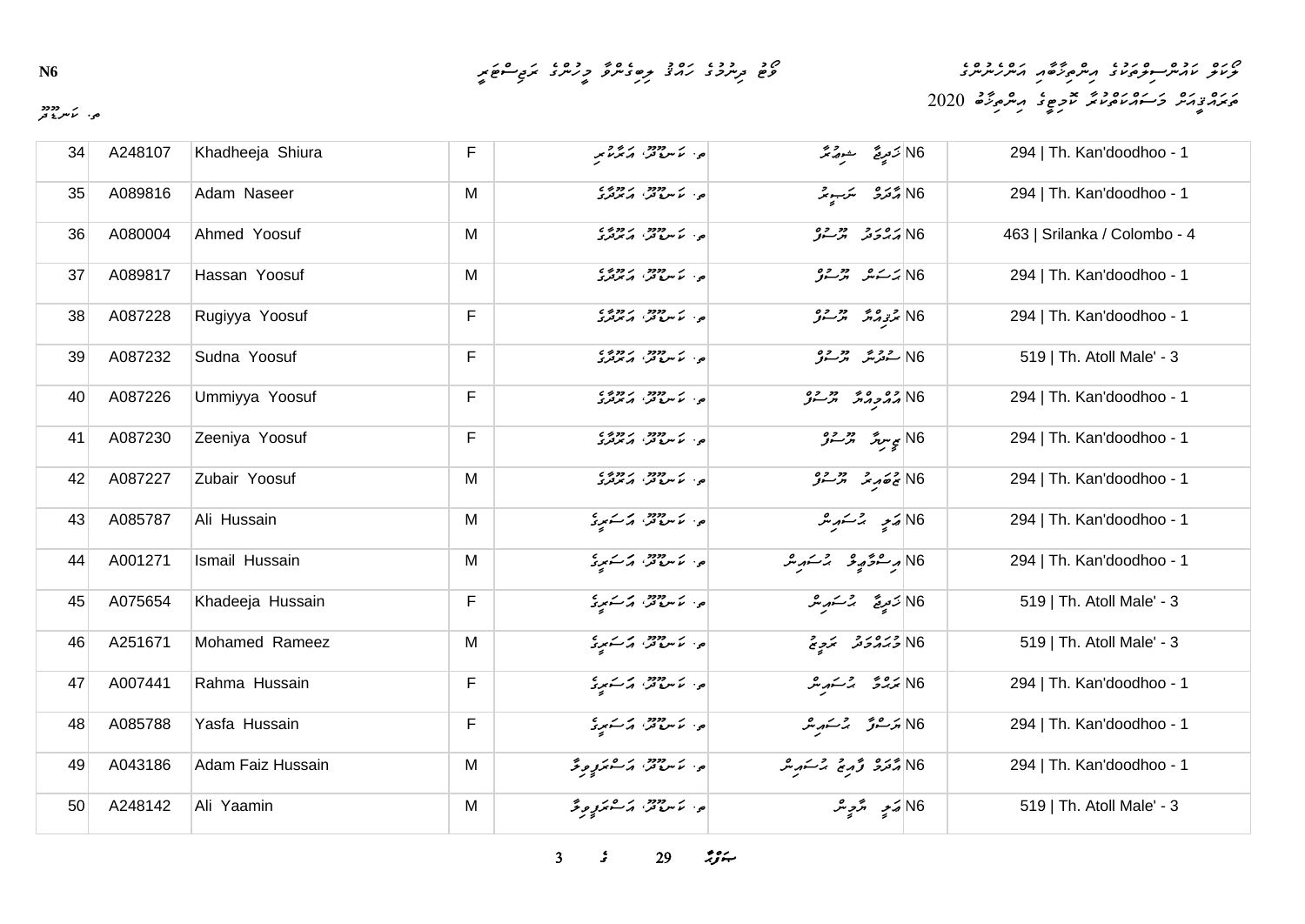*sCw7q7s5w7m< o<n9nOoAw7o< sCq;mAwBoEw7q<m; wBm;vB* م من المرة المرة المرة المرجع المرجع في المركبة 2020<br>مجم*د المريض المربوط المربع المرجع في المراجع المركبة* 

| 51 | A085791 | Fareeda Hussain      | F            | ە · ئاس "تر" ئەس <sup>ى</sup> ترى <sub>ر</sub> ى بەرگە                                                                                                                                                                           | N6 تزىرى <i>گە بۇستەپ بى</i> ر       | 294   Th. Kan'doodhoo - 1                     |
|----|---------|----------------------|--------------|----------------------------------------------------------------------------------------------------------------------------------------------------------------------------------------------------------------------------------|--------------------------------------|-----------------------------------------------|
| 52 | A248141 | Fathmath Lamha       | F            | ە ، ئاسابىر، ئەسەئزىرە ئ                                                                                                                                                                                                         | N6 وَّجِ حَقَّ حَرَّبَّہُ ۖ          | 519   Th. Atoll Male' - 3                     |
| 53 | A085790 | Hussain Abdul Kareem | M            | ە بەستىرى مەسىر <i>ۋە</i> ئە                                                                                                                                                                                                     | N6 يُر سَمبر شرح محمد حرم مردم بن    | 294   Th. Kan'doodhoo - 1                     |
| 54 | A085792 | Ibrahim Hussain      | M            | ە ئەس دەر.<br>مەنبەت كەستىرى                                                                                                                                                                                                     | N6 مەھم <i>گى</i> رو گەسكەملا        | 519   Th. Atoll Male' - 3                     |
| 55 | A085793 | Moomina Adam         | $\mathsf{F}$ | ە ، ئاسابىر، ئەسەئزىرە ئ                                                                                                                                                                                                         | N6ج پر پھر محمد الار الاقتصاد<br>16ج | 294   Th. Kan'doodhoo - 1                     |
| 56 | A085789 | Nasheeda Hussain     | $\mathsf F$  | ە ، ئاسابىر، ئەسەئزىرە ئ                                                                                                                                                                                                         | N6 ىترىيەنتر كەسكە <i>ر ىىگ</i> ر    | 519   Th. Atoll Male' - 3                     |
| 57 | A251963 | Abdulla Muaz         | M            | ه ۷ سره دود ده ده په                                                                                                                                                                                                             | N6 كەھىراللە ئەگەنىر                 | 294   Th. Kan'doodhoo - 1                     |
| 58 | A251965 | Adam Mueen           | M            | ه با سرود ده به سومبر                                                                                                                                                                                                            | N6 مُرْمَرْد تَرْمِيْرُ              | 519   Th. Atoll Male' - 3                     |
| 59 | A248122 | Mariyam Liusa        | F            | ه به سوده بره مه                                                                                                                                                                                                                 | N6 كانترنىڭ مەركىسىگە                | 294   Th. Kan'doodhoo - 1                     |
| 60 | A251966 | Mohamed Mufeed       | M            | ه که دود ده ده به                                                                                                                                                                                                                | N6 يُرَكْرُونَرْ - وُرِسْ            | 294   Th. Kan'doodhoo - 1                     |
| 61 | A061479 | Solih Hassan         | M            | ه ۱۰ مترود ده به سومبر<br>مسروس از در سومبر                                                                                                                                                                                      | N6 سەمەر تەسەر                       | 294   Th. Kan'doodhoo - 1                     |
| 62 | A248126 | Ahmed Ziyaan         | M            | ه کامودود که مردم ده                                                                                                                                                                                                             | N6 كەبرى قىر سى ئەرگىر               | 447   Pullman Maldives Maamutaa Resort<br>- 1 |
| 63 | A252639 | Ali Jinaah           | M            | ه کاملانی ارود در ۲۵۶۰ و ۲                                                                                                                                                                                                       | N6 <i>ڇَ جِي جُنَّ</i> دُ            | 146   K. Gaafaru - 1                          |
| 64 | A270061 | Aishath Nauza        | F            | ם - מרחב - מרכב מרכבים ביותר ביותר ביותר ביותר ביותר ביותר ביותר ביותר ביותר ביותר ביותר ביותר ביותר ביותר ביו<br>מסור ביותר ביותר ביותר ביותר ביותר ביותר ביותר ביותר ביותר ביותר ביותר ביותר ביותר ביותר ביותר ביותר ביותר ביו | N6 مُرمِسْمَعْ سَمْدَىَّ             | 294   Th. Kan'doodhoo - 1                     |
| 65 | A270062 | Hassan Yaish         | M            |                                                                                                                                                                                                                                  | N6 بَرَسَة مَر <sub>ْصِ</sub> تْهِ   | 519   Th. Atoll Male' - 3                     |
| 66 | A149120 | Ibrahim Fayaz        | M            | ה מוחכר מכנים ממידים ביותר ביותר ביותר ביותר ביותר ביותר ביותר ביותר ביותר ביותר ביותר ביותר ביותר ביותר ביותר<br>מודעות ביותר ביותר ביותר ביותר ביותר ביותר ביותר ביותר ביותר ביותר ביותר ביותר ביותר ביותר ביותר ביותר ביותר ב | N6 مەھەرىپە ئەمەت                    | 519   Th. Atoll Male' - 3                     |
| 67 | A251034 | Mariyam Faiha        | F            | ه به سرورو در و عدد راه مورد و د.<br>می امکان میل که می از این میلاد برای                                                                                                                                                        | N6 كانترنى توريد                     | 519   Th. Atoll Male' - 3                     |

*4 s* 29  $29$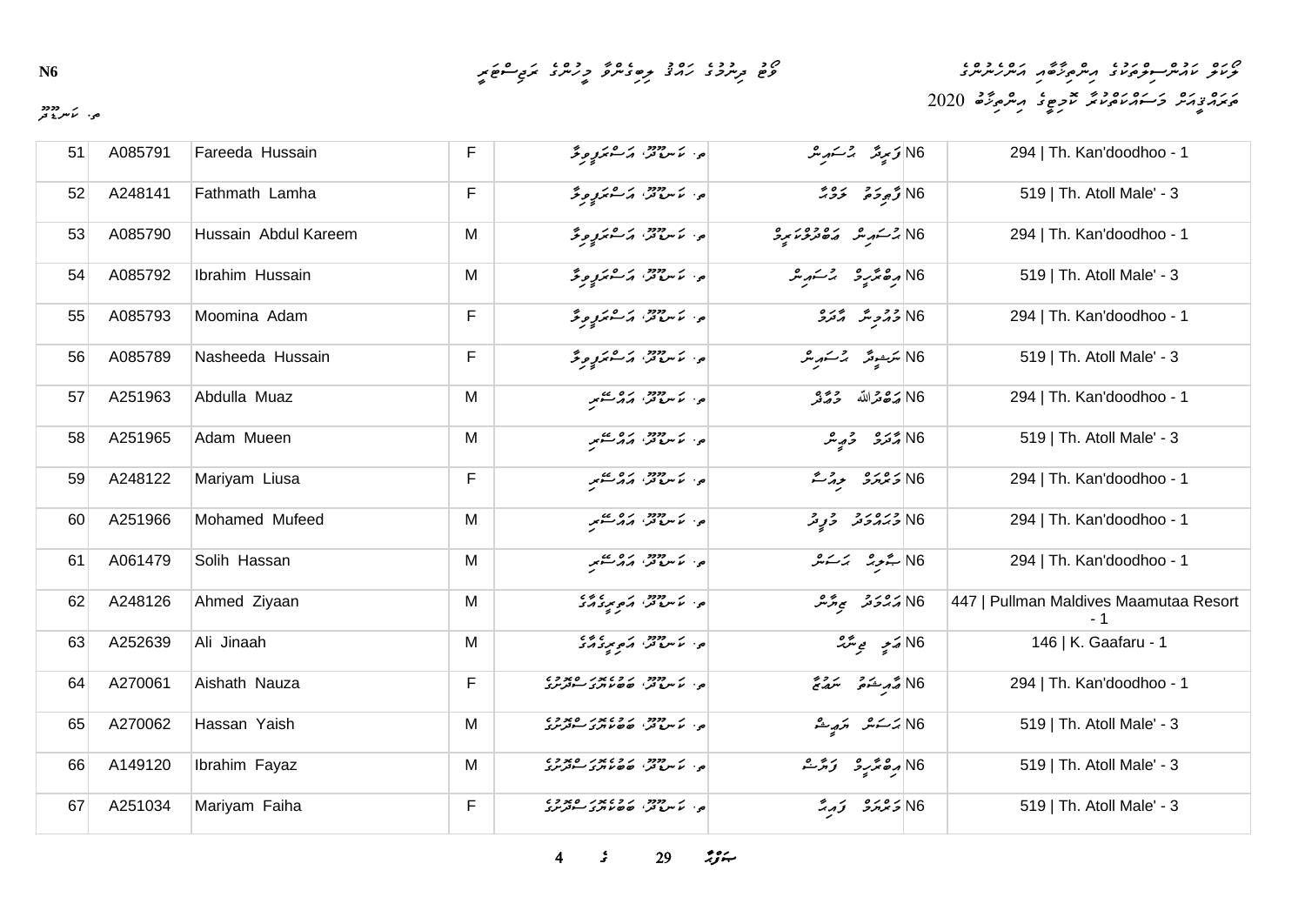*sCw7q7s5w7m< o<n9nOoAw7o< sCq;mAwBoEw7q<m; wBm;vB* م من المرة المرة المرة المرجع المرجع في المركبة 2020<br>مجم*د المريض المربوط المربع المرجع في المراجع المركبة* 

| 68 | A012285 | Mohamed Hussain   | M | י מודכר ממכנים מייחדים ביותר ביותר ביותר ביותר ביותר ביותר ביותר ביותר ביותר ביותר ביותר ביותר ביותר ביותר ביו<br>מודע ביותר ביותר ביותר ביותר ביותר ביותר ביותר ביותר ביותר ביותר ביותר ביותר ביותר ביותר ביותר ביותר ביותר ביו | N6 32025 كرمايل                                      | 294   Th. Kan'doodhoo - 1 |
|----|---------|-------------------|---|----------------------------------------------------------------------------------------------------------------------------------------------------------------------------------------------------------------------------------|------------------------------------------------------|---------------------------|
| 69 | A254661 | Aishath Nisa      | F | ه کامل دود.<br>ها کامل فران کام کامی کامی                                                                                                                                                                                        | N6 مُرمِشَعْ سِرْءٌ                                  | 519   Th. Atoll Male' - 3 |
| 70 | A089915 | Maryam Nisa       | F | ه کامل <sup>222</sup> ر کام کامل<br>ه کامل فران کام کامل                                                                                                                                                                         | N6 كەبۇرگە س <sub>ى</sub> گە                         | 519   Th. Atoll Male' - 3 |
| 71 | A089917 | Mohamed Areef     | M | ه که سرورد کرده<br>د که سرور که د کارگر                                                                                                                                                                                          | N6 3223 كەمب <sup>ى</sup> ر                          | 294   Th. Kan'doodhoo - 1 |
| 72 | A254660 | <b>Umar Areef</b> | M | ه کامل دود ده کامل کار د                                                                                                                                                                                                         | N6 چې په ټه پرو                                      | 294   Th. Kan'doodhoo - 1 |
| 73 | A089836 | Mohamed Ismail    | M | ه کردود ده ده<br>ه کامونو هرمرد                                                                                                                                                                                                  | N6 <i>جەممەتە</i> مەش <i>ۇم</i> ۇ                    | 294   Th. Kan'doodhoo - 1 |
| 74 | A236464 | Fathimath Rasma   | F | ه ۱۰ مترور دره پره<br>مسکون که سرگر                                                                                                                                                                                              | N6 رَّىمِ دَمَّةَ مَرَسْدَةَ ۖ                       | 294   Th. Kan'doodhoo - 1 |
| 75 | A001785 | Hussain Shareef   | M | ە . ئەسرەت ئەس ئەي                                                                                                                                                                                                               | N6 پرستمبر محمد مقدم پرو<br>معالجہ ستار میں مقدم پرو | 519   Th. Atoll Male' - 3 |
| 76 | A027558 | Ismail Abdulla    | M | ه ۱۰ مترس که ده وي.<br>د کاس تر، که سرگر سر                                                                                                                                                                                      | N6 م <i>وس<sup>ع</sup>وً موفر مرة م</i> قرالله       | 294   Th. Kan'doodhoo - 1 |
| 77 | A236467 | Ismail Rifath     | M |                                                                                                                                                                                                                                  | N6 <sub>م</sub> رعو <i>ڈ پو</i> ٹر مرزمہ             | 519   Th. Atoll Male' - 3 |
| 78 | A251789 | Mariyam Muzuna    | F | ە . ئەسرەت ئەنىرۇپ،                                                                                                                                                                                                              | N6 كەممەر 25 كەنگە                                   | 519   Th. Atoll Male' - 3 |
| 79 | A149174 | Mohamed Adam      | M | ه . کاس دود . دره د . د .<br>م . کاس و تر . کاس تر سوی                                                                                                                                                                           | N6 تر پروتر گرفری                                    | 294   Th. Kan'doodhoo - 1 |
| 80 | A251787 | Mohamed Mauroof   | M |                                                                                                                                                                                                                                  | N6 <i>جنہ جو جو جو جو م</i>                          | 519   Th. Atoll Male' - 3 |
| 81 | A089901 | Ahmed Azim        | M | ه ، ئاس دود. ھي وڪ                                                                                                                                                                                                               | N6 كەش <sup>ى</sup> رىقى گەنم <u>و</u> ى             | 519   Th. Atoll Male' - 3 |
| 82 | A089904 | Aminath Moosa     | F | ە ، ئەس دەر ئەھ ئۇي ھ                                                                                                                                                                                                            | N6 مَّ مِ سَمَّةٌ حَيْثَتُهُ مَنْ                    | 294   Th. Kan'doodhoo - 1 |
| 83 | A089905 | Fathimath Moosa   | F | ه کامرود هورځ                                                                                                                                                                                                                    | N6 رَّجِرَة حَيْثَة                                  | 294   Th. Kan'doodhoo - 1 |
| 84 | A081166 | Haleemath Moosa   | F | ە ، ئاس دەدە ھې ئولىش                                                                                                                                                                                                            | N6 بَر <i>ُمٍ دَيْرٍ وَ" سُ</i>                      | 294   Th. Kan'doodhoo - 1 |

 $5$   $\cancel{5}$   $29$   $\cancel{29}$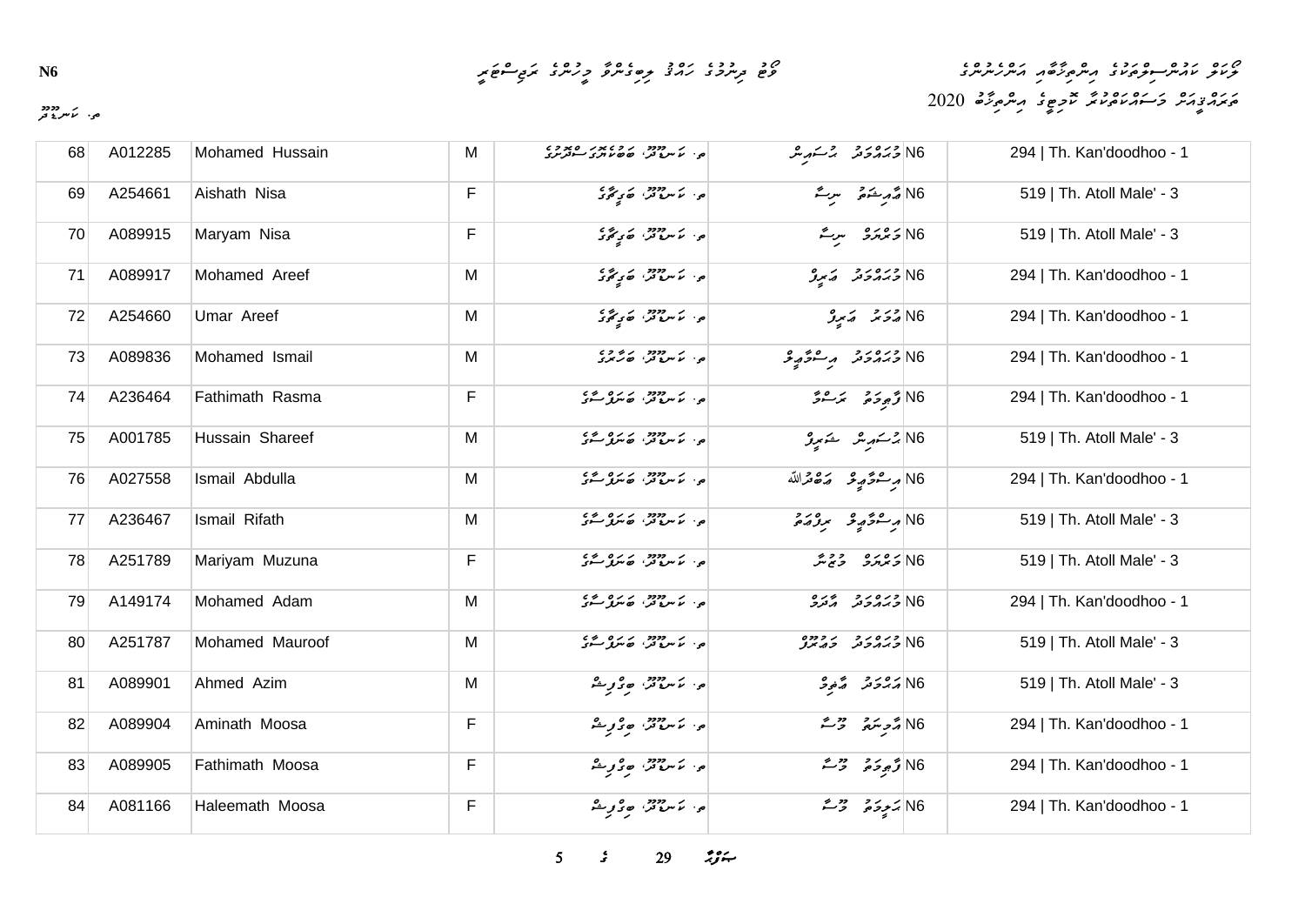*sCw7q7s5w7m< o<n9nOoAw7o< sCq;mAwBoEw7q<m; wBm;vB* م من المرة المرة المرة المرجع المرجع في المركبة 2020<br>مجم*د المريض المربوط المربع المرجع في المراجع المركبة* 

| 85  | A083776 | Hawwa Zahira               | F           | ه ، ئاس دود.<br>مستعمل السياسي                              | N6 ئەرمۇ ئ <sub>ى ئى</sub> رىتى                                                                   | 294   Th. Kan'doodhoo - 1                   |
|-----|---------|----------------------------|-------------|-------------------------------------------------------------|---------------------------------------------------------------------------------------------------|---------------------------------------------|
| 86  | A089902 | Mariyam Moosa              | F           | ه کامل دودو ه د و شک                                        | $23$ $22/16$                                                                                      | 294   Th. Kan'doodhoo - 1                   |
| 87  | A251975 | Mohamed Shifau             | M           | ه کامل دود.<br>مستعمل استعمال استاده کامل میشود که این مستق | $\frac{2}{3}$ $\frac{2}{3}$ $\frac{2}{3}$ $\frac{2}{3}$ $\frac{2}{3}$ $\frac{2}{3}$ $\frac{2}{3}$ | 519   Th. Atoll Male' - 3                   |
| 88  | A083778 | Moosa Ahmed                | M           | ه کاس دود ه د و ش                                           | N6 تير پر پر تر تر                                                                                | 294   Th. Kan'doodhoo - 1                   |
| 89  | A064664 | Qasim Moosa                | M           | ه کامل دودو ه د و شک                                        | N6 تۇسىۋە قۇشە                                                                                    | 519   Th. Atoll Male' - 3                   |
| 90  | A089903 | Thohira Moosa              | F           | ە ، ئاس دەدە ھې ئولىش                                       | N6 پُوَرِیَرْ وَمْ کَ                                                                             | 294   Th. Kan'doodhoo - 1                   |
| 91  | A012319 | Abdul Sattar Moosa         | M           | ם יי אייעציט פרידור פ                                       | $23.2228$ $\sim$ $82.228$ N6                                                                      | 294   Th. Kan'doodhoo - 1                   |
| 92  | A254663 | Ahmed Asadhu               | M           | ه کسی دوره در ده د                                          | N6 كەبروتىر كەسىھەتىر                                                                             | 519   Th. Atoll Male' - 3                   |
| 93  | A254664 | Asiyath Zeena Abdul Sattar | $\mathsf F$ | $0.2120$ $0.720$ $0.92$                                     | N6 م سوره به شهره وه مره به و                                                                     | 714   Club Med Flnolhu Villas-1             |
| 94  | A089918 | Mohamed Naushad            | M           | ه کسی در در ده در در د                                      | N6 دېرورو سمه شور                                                                                 | 432   Waldorf Astoria Maldives Ithaafushi - |
| 95  | A089909 | Ahmed Hussain              | M           | ק. ה' הרבר סבר 20<br>ק. ה' הרב ברי לי ברי ה                 | N6 كەبروتىر برىكىمبەش                                                                             | 519   Th. Atoll Male' - 3                   |
| 96  | A252255 | Ahmed Ghassan Adam         | M           | ק ני מזה סרכים<br>סי עיתונים יכיתים                         |                                                                                                   | 519   Th. Atoll Male' - 3                   |
| 97  | A252254 | Fathmath Zoona             | $\mathsf F$ | ם יי אייער פריאס                                            | N6 ۇَج <sub>و</sub> حَرْمَ تَجْتَمَرْ                                                             | 294   Th. Kan'doodhoo - 1                   |
| 98  | A089910 | Khadeeja Hussain           | F           | ק - קרקר סרכים<br>ק - קיית בקיים <del>ל</del> ביבים         | N6 كَتْمِيعٌ مَ يُسْتَمِرِ مُرْ                                                                   | 519   Th. Atoll Male' - 3                   |
| 99  | A081217 | Mariyam Hussain            | F           | ם יי מיתר סמים ס                                            | N6 كار محمد بر محمد بر المراجع السير المراجع                                                      | 519   Th. Atoll Male' - 3                   |
| 100 | A080990 | Mohamed Hussain            | M           | ק - קרקר סרקים<br>ק - עיתונים וביניה                        | N6 32028 كركوبر                                                                                   | 294   Th. Kan'doodhoo - 1                   |
| 101 | A248125 | Saffan Mohamed             | M           | ם יעשית הכבר הפריקים<br>ס יעשים ליישיביתים                  | N6 ئەرگە ئەرەبەر بەرگە                                                                            | 294   Th. Kan'doodhoo - 1                   |

 $6$   $3$   $29$   $29$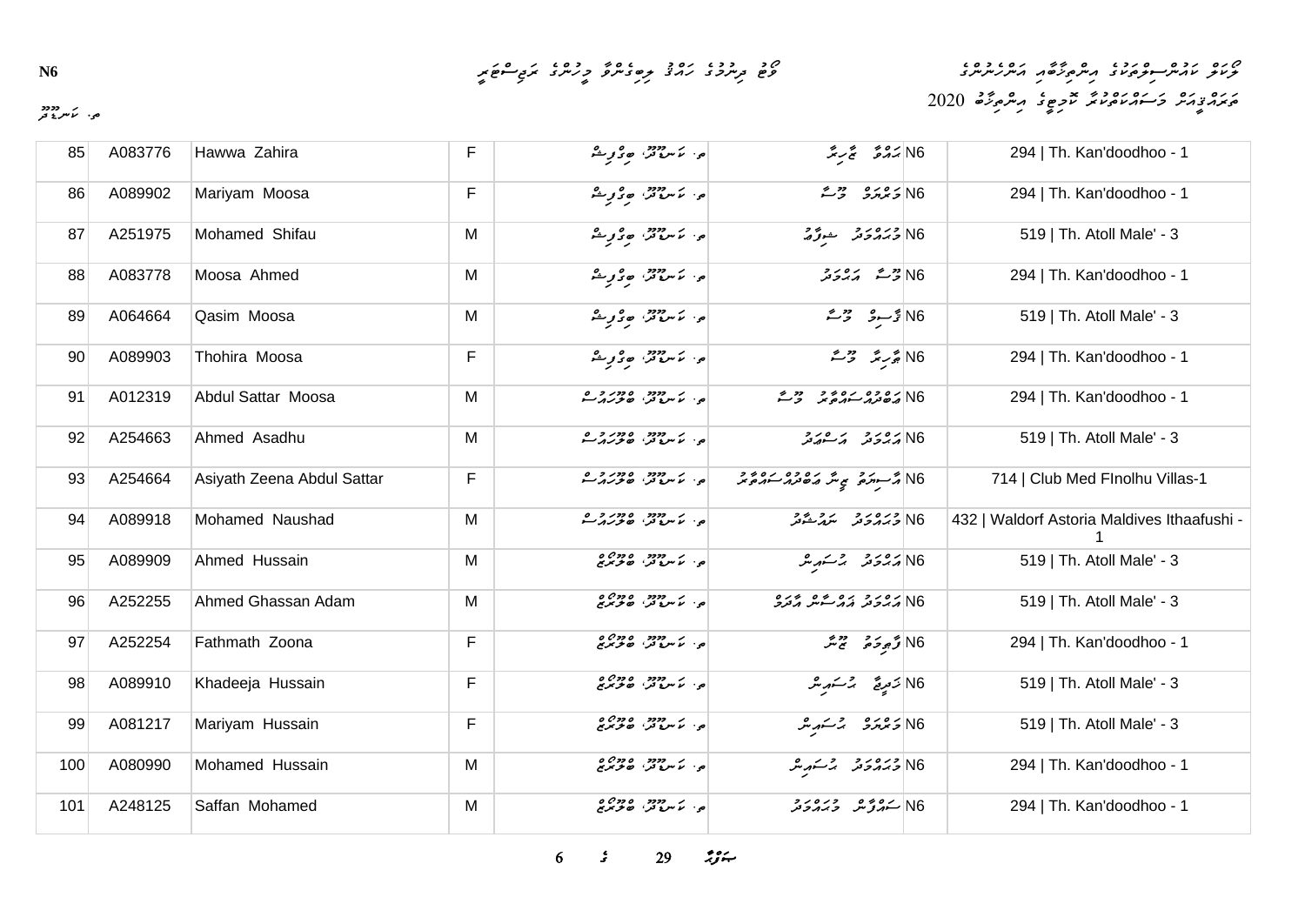*sCw7q7s5w7m< o<n9nOoAw7o< sCq;mAwBoEw7q<m; wBm;vB* م من المرة المرة المرة المرجع المرجع في المركبة 2020<br>مجم*د المريض المربوط المربع المرجع في المراجع المركبة* 

| 102 | A089911 | Saudhiyya Hussain               | F | ם יעית ככבי סכבים ס<br>ס יעית בני סיבינגים                                    | N6 س <i>َنْ مُدْمِدِهُ مَّہُ</i> مُسَمَّدِ مَ <i>رُ</i>            | 519   Th. Atoll Male' - 3                            |
|-----|---------|---------------------------------|---|-------------------------------------------------------------------------------|--------------------------------------------------------------------|------------------------------------------------------|
| 103 | A249826 | Shabin Mohamed                  | M | ק. קרקיקיקים פריקים<br>ק. קייקיקים ליידאיק                                    | N6 شَمْصِسْ دَبَرْدْدَتْر                                          | 519   Th. Atoll Male' - 3                            |
| 104 | A089908 | Sobeeha Hussain                 | F | ם יעשות הרבה סכר מס<br>ס יעשות המיט לא                                        | N6 جَم <i>ِيدٌ بِرْسَمْدِيْر</i>                                   | 294   Th. Kan'doodhoo - 1                            |
| 105 | A251670 | Fathimath Jumana                | F | ە · ئاس رودو ، ئۇ ئارلىرىسى                                                   | N6 <i>وَّجِحَمْ</i> يَحَمَّدُ                                      | 294   Th. Kan'doodhoo - 1                            |
| 106 | A248115 | <b>Rishwaan Mohamed Shareef</b> | M | ە · سىستى ئەھەر بىرىدىكى بىرىدا ئە                                            | N6 برىشۇش <i>دېرەرد</i> ئىي پو                                     | 294   Th. Kan'doodhoo - 1                            |
| 107 | A089870 | Abdulla Mufeed                  | M | ە . ئەسرەدە . ئەرەرە دەر.<br>مەس ئەس ئىس ئەسرى                                | N6 كەھەراللە ئ <i>ۇرى</i> ر                                        | 294   Th. Kan'doodhoo - 1                            |
| 108 | A089871 | Aishath Nishana                 | F | ہ کے محدود کی مرور ہے ہے۔<br>حی کا سرو تس کی سرتن ترکو شر                     | N6 مَی مِسْدَمَر سِرِسْدَمَّر                                      | 294   Th. Kan'doodhoo - 1                            |
| 109 | A251668 | Ali Riyaz                       | M | ر سر دود.<br>من سرس تر، کمچ سربولو بوی بر                                     | N6 ڪيو پي <i>رچ</i> ء                                              | 406   Emerald Maldives Resort & Spa<br>Fasmendho - 1 |
| 110 | A251667 | Aminath Riyaza Abdulla          | F | ه ۱۵۶۵ میلاد و ۲۵۶۵<br>ه ۱۷ من تراگی موتورتی و تر                             | N6 مَّ <i>حِ سَمَّۃُ مِہرَّجَ مَ</i> صْغَرِاللّٰہ                  | 294   Th. Kan'doodhoo - 1                            |
| 111 | A309921 | Fathimath Razan Abdulla Mufeed  | F |                                                                               | N6 تَ <i>جِ حَاجَ مَدَيَّ مَّن مَا هُ</i> مِّدَاللَّهُ حَفَّى مِنْ | 294   Th. Kan'doodhoo - 1                            |
| 112 | A089928 | Zunaira Mohamed                 | F | ە ·   ئەس <sup>رودە</sup> ئەھەدە بەيرى<br>مە     ئاس تىر   ئەس تىرتى توقى بىر | N6 يح <i>سَمبر بَرَّ حَ بَرُهُ وَ بَرْ</i>                         | 294   Th. Kan'doodhoo - 1                            |
| 113 | A089880 | Abdul Razzag Adam               | M | ه ۱۰ کمبر دودو در ۱۵۶۵<br>اما اما کمبر ترکیب کمبر کوری                        | N6 גם כס גם כב יכגם                                                | 294   Th. Kan'doodhoo - 1                            |
| 114 | A063294 | Ahunisha Thaufeeq               | F | ه ۱۰ کمبر دودد.<br>۲۰ کمبر سره ترکم شرکوری                                    | N6 كەڭ سوپىقى ھەكەب <sub>و</sub> تۇ                                | 519   Th. Atoll Male' - 3                            |
| 115 | A077522 | Aishath Yasmine Thaufeeq        | F | ه ۱۰ مترور ۱۵۶۶<br>۲۰ متس فرانگویس و ۲۶                                       |                                                                    | 561   Hulhumale', Ehenihen - 9                       |
| 116 | A154065 | Fathimath Ahmed                 | F | ه ۱۰ کمبر ۱۳۶۵<br>ه کامپرداز کامپروژ                                          | N6 رَّج <i>وحَة مَدْحَة</i> رُ                                     | 519   Th. Atoll Male' - 3                            |
| 117 | A079374 | Hawwa Adam                      | F | ه ۱۰ کمبر دودو در ۱۵۶۵<br>اما اما کمبر ترکیب کمبر کوری                        | $32.5$ $3.2$ $N6$                                                  | 561   Hulhumale', Ehenihen - 9                       |
| 118 | A002997 | Mohamed Shareef                 | M | ە ، ئاس دەدە ، ئابرۇن                                                         | N6 دُبَرْدْدَتْر خَمَيْرْ                                          | 294   Th. Kan'doodhoo - 1                            |

*7 sC 29 nNw?mS*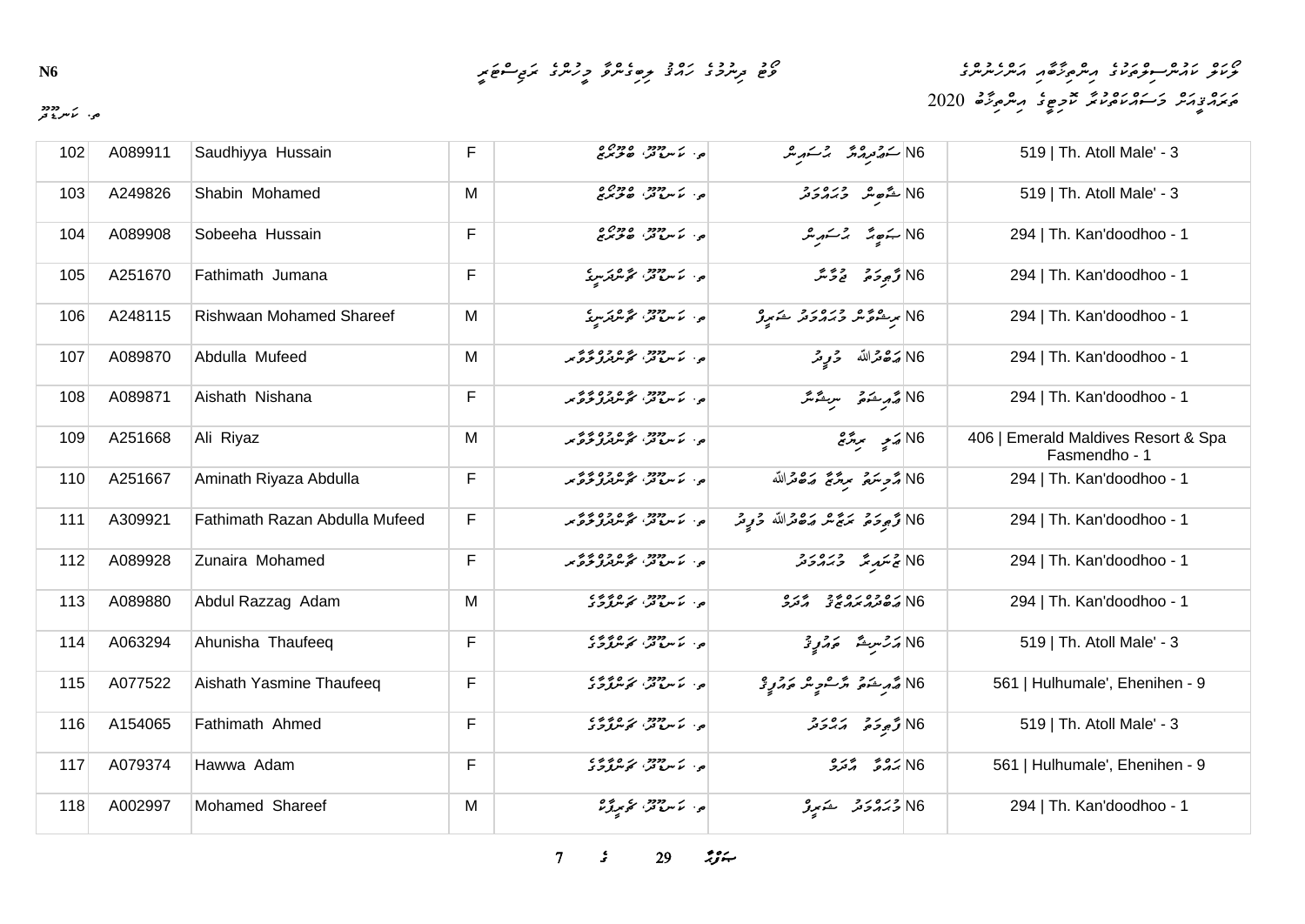*sCw7q7s5w7m< o<n9nOoAw7o< sCq;mAwBoEw7q<m; wBm;vB* م من المرة المرة المرة المرجع المرجع في المركبة 2020<br>مجم*د المريض المربوط المربع المرجع في المراجع المركبة* 

| 119 | A089919 | Ahmed Ibrahim                | M           | ه ، ئاستقىق ، بۇ ئۇ ئەھ                                                                                                                                                                                                          | N6 <i>גُ.څونه م</i> گلېږو                                                           | 294   Th. Kan'doodhoo - 1                   |
|-----|---------|------------------------------|-------------|----------------------------------------------------------------------------------------------------------------------------------------------------------------------------------------------------------------------------------|-------------------------------------------------------------------------------------|---------------------------------------------|
| 120 | A254665 | Fathimath Sheereen           | F           | ه ، ئاس دور ، و د دره                                                                                                                                                                                                            | N6 تَرْجُوحَا حَمَّ سِيَسِيْدُ                                                      | 294   Th. Kan'doodhoo - 1                   |
| 121 | A254669 | Hassan Shamil                | M           | و ، ئاس دور ، بالا دار ه                                                                                                                                                                                                         | N6   پرسکس گے۔<br>ج                                                                 | 429   Kurumba Maldives - 1                  |
| 122 | A248127 | Hussain Virushaan            | M           | أمن للمستعمر ويوري                                                                                                                                                                                                               | N6 يُرسَمبِ مَثَّر مِيزَ مِشَمَّسْر                                                 | 294   Th. Kan'doodhoo - 1                   |
| 123 | A254670 | Maryam Nishreen              | F           | أمن للمستعمر ويؤثرهم                                                                                                                                                                                                             | N6   <i>دیمہوڈ سربھ مریٹر</i>                                                       | 294   Th. Kan'doodhoo - 1                   |
| 124 | A089920 | Mohamed Ahmed                | M           | والمستعمل ورحمده                                                                                                                                                                                                                 | N6 <i>בُגُمُحَة مُدَوَّة.</i>                                                       | 432   Waldorf Astoria Maldives Ithaafushi - |
| 125 | A007242 | Asiyath Hassan               | F           | ه کسی دوود د د د د د د<br>ه کامی کامل کرد می                                                                                                                                                                                     | N6 م <i>جھ سورتی بر</i> ڪي <i>ر</i>                                                 | 519   Th. Atoll Male' - 3                   |
| 126 | A258224 | Fathimath Naumau Adam Naseer | F           |                                                                                                                                                                                                                                  | N6 تَهْجِعَةً مُهْتَمَةً مُهْرَفَ مُرْسِومٌ مَنْ مُسْتَمَرٍ مُنْ مُرْمَسِيَ         | 519   Th. Atoll Male' - 3                   |
| 127 | A059499 | Hawwa Mohamed                | F           | ه که ۱۶۶۲ ورو در در در این مرکز به این که است.<br>این که که کلی این مرکز مرکز برای که این که این که این که این که این که این که این که این که این که این که این                                                                  | N6 ئەشىھ مەيدە بەر د                                                                | 519   Th. Atoll Male' - 3                   |
| 128 | A071333 | Mariyam Mohamed              | F           | ه کسی دورد ده ده ده د                                                                                                                                                                                                            | N6 كەيمەر <i>2505 كە</i>                                                            | 519   Th. Atoll Male' - 3                   |
| 129 | A023635 | Mohamed Adam                 | M           | ه که ۱۶۶۳ وروبر<br>د کاملانی فرمانی                                                                                                                                                                                              | N6 <i>ڈیزو ڈی ڈیزو</i>                                                              | 519   Th. Atoll Male' - 3                   |
| 130 | A330513 | Mohamed Naufal Adam Naseer   | M           |                                                                                                                                                                                                                                  | N6د در در در دره به دره شهید و امن شود.<br>۱۲6د در در سروع مدره شهید امن شور در سرد | 519   Th. Atoll Male' - 3                   |
| 131 | A063915 | Nasira Moosa                 | $\mathsf F$ | ه که ۱۶۶۶ وروبر در در در این مرکز برای در این مرکز برای در این در این در این در این در این در این در این در ای<br>در این مرکز برای در این در این در این در این در این در این در این در این در این در این در این در این در این در | N6 تُرْسِعِدٌ     تُرْسَّدُ                                                         | 519   Th. Atoll Male' - 3                   |
| 132 | A061284 | Rashidha Hassan              | F           | ه کسی دوود د د د د د د<br>ه کامی کامل کرد می                                                                                                                                                                                     | N6 بَرْجِعَ بَرَسَمْرُ                                                              | 294   Th. Kan'doodhoo - 1                   |
| 133 | A069054 | Sakeena Moosa                | F           | ه کسی دورد ده ده ده د                                                                                                                                                                                                            | N6 سَرِیٹر ترجمۂ                                                                    | 294   Th. Kan'doodhoo - 1                   |
| 134 | A063473 | Mohamed Adam                 | M           | ه ، م <i>وسوده مرځ شي</i>                                                                                                                                                                                                        | N6 <i>3222 مح</i> مد                                                                | 519   Th. Atoll Male' - 3                   |
| 135 | A251683 | <b>Abdul Rasheed Ahmed</b>   | M           | ه ۷ کوده ورو ده.<br>د کاس تر افراده مرد                                                                                                                                                                                          | N6 كەھەركە <i>كەن كەن دە</i> ر ج                                                    | 294   Th. Kan'doodhoo - 1                   |

**8** *s* **29** *z s*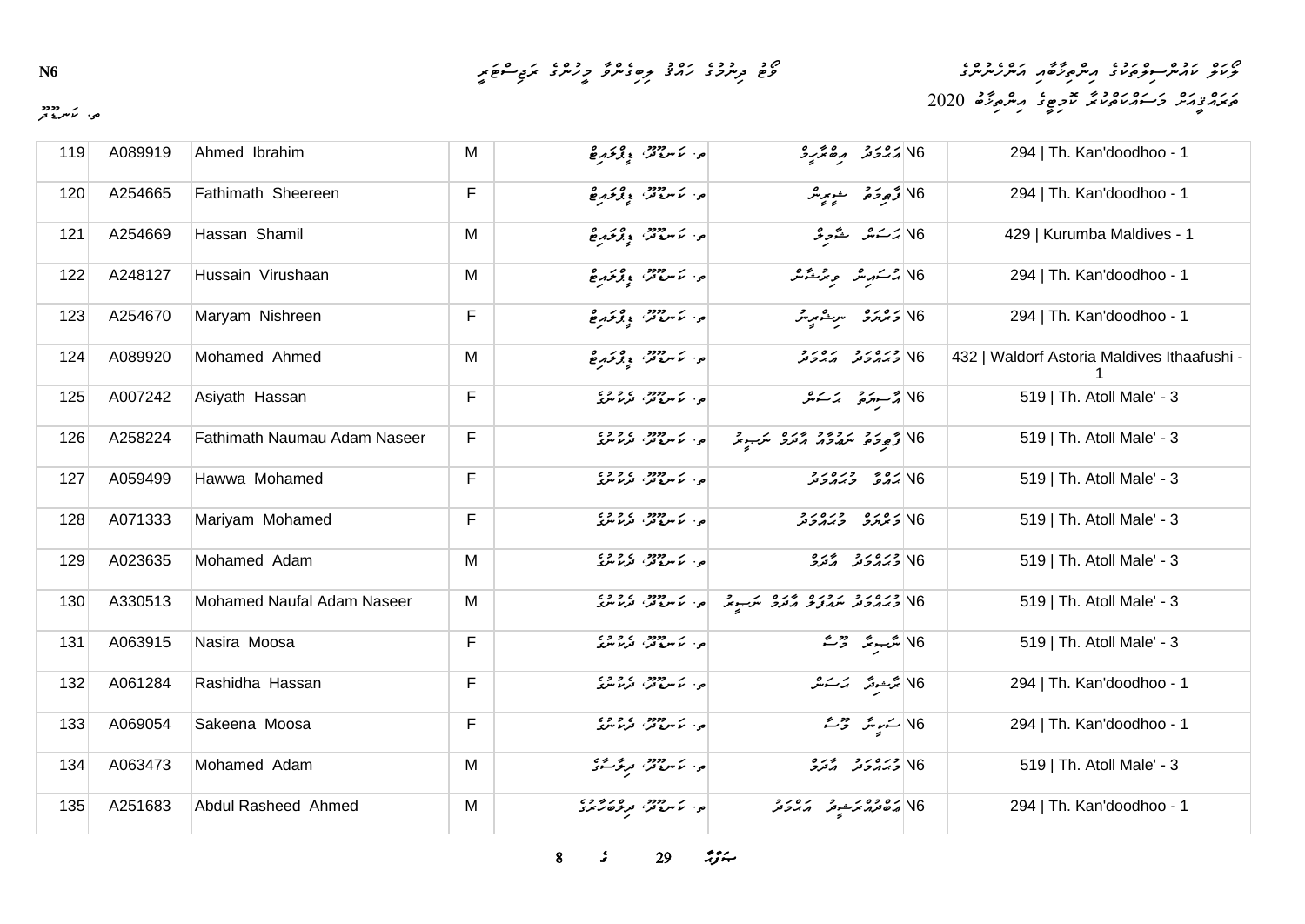*sCw7q7s5w7m< o<n9nOoAw7o< sCq;mAwBoEw7q<m; wBm;vB* م من المرة المرة المرة المرجع المرجع في المركبة 2020<br>مجم*د المريض المربوط المربع المرجع في المراجع المركبة* 

| $2222 - 2$<br>می - ماس خ در |
|-----------------------------|
|-----------------------------|

| 136 | A250754 | Fathimath Shahuma Abdul Raheem | $\mathsf{F}$ | ە ئەس <i>دەبەر بەر بىر</i> بىر           | N6 ژَجِرَة شَرَرَحَ رَه دَه بَرَ رَبِّ     | 294   Th. Kan'doodhoo - 1                             |
|-----|---------|--------------------------------|--------------|------------------------------------------|--------------------------------------------|-------------------------------------------------------|
| 137 | A101982 | Idrees Ali                     | M            | ە . ئاس ? قرانتى بىر بىر                 | N6 <sub>مر</sub> مزموے ک <i>ے ی</i> ے      | 294   Th. Kan'doodhoo - 1                             |
| 138 | A089882 | Hawwa Adam                     | $\mathsf F$  | ه ۱۵۶۵ ع وه ع                            | N6 يَرْدُوَّ بِرَّمَرَدُّ                  | 294   Th. Kan'doodhoo - 1                             |
| 139 | A089877 | Abdulla Ali                    | M            | ر دود دود ده.<br>من شرح تر، مرد د        | N6 كەڭداللە ك <i>ەي</i>                    | 519   Th. Atoll Male' - 3                             |
| 140 | A089878 | Adam Ali                       | M            | ه کردود دود ده<br>م کردن مورد            | N6 پژنرب <i>ی پ</i> َ پِ                   | 294   Th. Kan'doodhoo - 1                             |
| 141 | A251675 | Ahmed Saaif                    | M            | ه کردود دود ده<br>م کسی تر               | N6 كەندى ئىش سىمبىر ئى                     | 519   Th. Atoll Male' - 3                             |
| 142 | A251673 | Aishath Leena Yoosuf           | F            | ه کسی دود.<br>م کسی تر اموری             | N6 مَّەرِ شَمَّە مِرِ مَّرْ مَرْ سُورْ     | 294   Th. Kan'doodhoo - 1                             |
| 143 | A089876 | Azeema Ali                     | F            | ه کردود دوره<br>می کاس فران مرکزی        | N6 كەي <sub>ى</sub> ر كەم يە               | 294   Th. Kan'doodhoo - 1                             |
| 144 | A089874 | Azeeza Ali                     | $\mathsf{F}$ | د که دوده د د ده د<br>د کامل کرایم و د د | N6 <i>ھَي جَھ</i> صَمِي                    | 294   Th. Kan'doodhoo - 1                             |
| 145 | A089879 | Fathimath Ali                  | F            | ه کردود دود ده<br>م کردن مورد            | N6 <i>وَّجوحَ</i> هُمَ سَمَ اللهِ عَلَيْهِ | 294   Th. Kan'doodhoo - 1                             |
| 146 | A251672 | Ismaail Ali                    | M            | ه کردود دود ده<br>م کردن مورد            | N6 <sub>مر</sub> شت <i>ۇم</i> ىۋە كەمچ     | 430   Sheraton Maldives Full Moon Resort<br>& Spa - 1 |
| 147 | A138313 | Zaeema Ali                     | F            | ه کردود دود ده<br>م کردن مورد            | N6 تح م <i>ي</i> وً - م <i>کم</i> حي       | 519   Th. Atoll Male' - 3                             |
| 148 | A248112 | Aishath Eymaan Ali             | F            | ە ، ئەس دەپر دەپر                        | N6 مَّ مِ شَمَّ مِرَّ شَرْ مَرْمٍ          | 519   Th. Atoll Male' - 3                             |
| 149 | A063029 | Ali Mohamed                    | M            | ە ، ئەس دەپر دەپر                        | N6 كەي ئەممى ئەرىكىسى بىر 16               | 294   Th. Kan'doodhoo - 1                             |
| 150 | A095529 | Ihsana Abdul Rahman            | $\mathsf{F}$ | ه ۱۵۲۵ وروپه<br>د کاملانو ولاد           | N6 ری شش مقدم مرده می                      | 294   Th. Kan'doodhoo - 1                             |
| 151 | A250652 | Ahmed Raviu                    | M            | ه کامن دود. کام وی                       | N6 كەبرى قىر ئىگە ئىگە ئى                  | 658   COMO Maalifushi-1                               |
| 152 | A249454 | Aishath Hishma                 | $\mathsf{F}$ | ه کامن دود که ده کام                     | N6 مَّەرْ شَمَّ بِرْ شَمَّ                 | 294   Th. Kan'doodhoo - 1                             |

*9 s* 29  $29$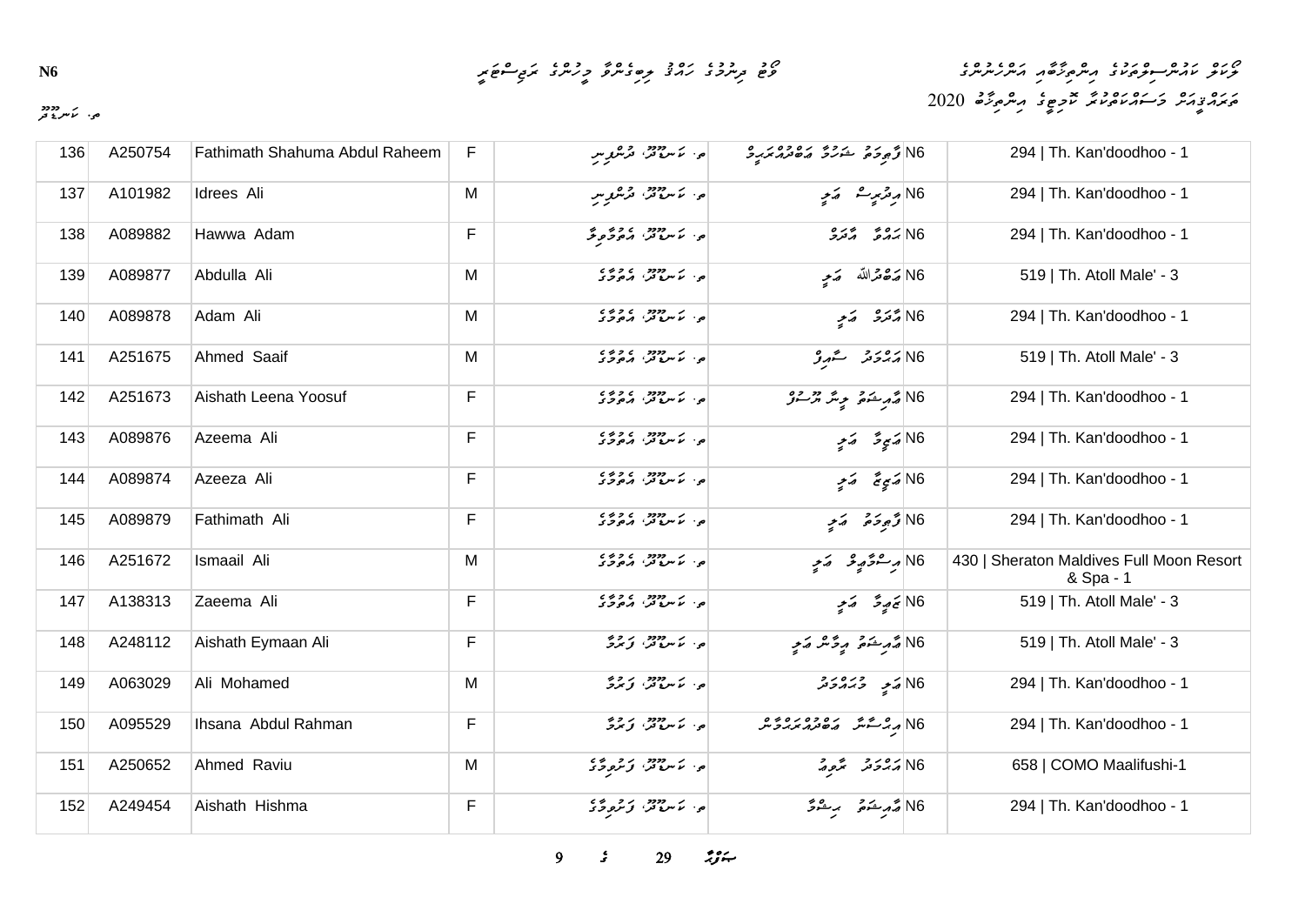*sCw7q7s5w7m< o<n9nOoAw7o< sCq;mAwBoEw7q<m; wBm;vB* م من المرة المرة المرة المرجع المرجع في المركبة 2020<br>مجم*د المريض المربوط المربع المرجع في المراجع المركبة* 

| 153 | A153840 | Ali Mahir              | M           | ه ، ئاس دود. ئەگرەۋگە                                                                                | N6 كەمچە - دۇرىتى                                 | 294   Th. Kan'doodhoo - 1 |
|-----|---------|------------------------|-------------|------------------------------------------------------------------------------------------------------|---------------------------------------------------|---------------------------|
| 154 | A250655 | Fathimath Yaana        | F           | ه که ۱۶۶۵ و د ده د                                                                                   | N6 <i>وَّجِ دَمَّةَ</i> مَرَّسَّرَ                | 294   Th. Kan'doodhoo - 1 |
| 155 | A250654 | Khadheeja Mahir        | F           | ه ، ئاس دودو ، می شود کار                                                                            | N6 كَتَمِيعٌ - قُرْبِتْرُ-                        | 294   Th. Kan'doodhoo - 1 |
| 156 | A089894 | Shirmeena Abdul Rahman | F           | ه کاموده کرده و د                                                                                    | N6 جېټر <i>و نگه ماه ده د دو</i> مر               | 294   Th. Kan'doodhoo - 1 |
| 157 | A076583 | Ahsim Moosa            | M           | ه ، ئاس دود.<br>مستعمل الوحمدي                                                                       | $23 - 22$ N6                                      | 108   R. In'guraidhoo - 1 |
| 158 | A328127 | Aishath Lauza          | $\mathsf F$ | ە ، ئاس دەر، بېرى                                                                                    | N6 مُرمِشَمُ حَرْمَةً                             | 161   K. Guraidhoo - 2    |
| 159 | A211996 | Aishath Moosa          | F           | ه ، ئاس دودو ، بولندی                                                                                | N6 مَّەمِسْمَعْ تَرْسَّمَّ                        | 294   Th. Kan'doodhoo - 1 |
| 160 | A061422 | Fareedha Hussain       | F           | ه ، مأس قريب هي هي الله عن الله عن الله عن الله عن الله عن الله عن الله عن الله عن الله عن الله عن ا | N6 ترىپەتر كەسىرىتر                               | 294   Th. Kan'doodhoo - 1 |
| 161 | A211994 | Fathimath Moosa        | $\mathsf F$ | ه ، مأس قرين توليمبرج                                                                                | N6 رَّجِ حَمَّ حَمَّـَّہُ                         | 294   Th. Kan'doodhoo - 1 |
| 162 | A217987 | Fathmath Lamha         | F           | ە ، ئاس دەرە ، بويىنى                                                                                | N6 وَجِعَة حَدَّثَ                                | 149   K. Dhiffushi - 2    |
| 163 | A132726 | Khadeeja Moosa         | $\mathsf F$ | ە ، ئاس دەرە ، بويىنى                                                                                | N6 كَتَوِيعٌ مَنْ شَدَّ                           | 294   Th. Kan'doodhoo - 1 |
| 164 | A049695 | Zakariyya Hameed       | M           | ە ، ئەس قرىم ئۇرۇغ                                                                                   | N6 يَرَ مَرِ مُدَمَّرٌ مَرْحِ مِّرْ               | 294   Th. Kan'doodhoo - 1 |
| 165 | A089823 | Hawwa Abdul Rahman     | F           | ه ۱۶۰۶ و دود.<br>اما که کلایی او موفرونوی                                                            | N6 دەپ رەمەدە دەپر                                | 294   Th. Kan'doodhoo - 1 |
| 166 | A089824 | Mohamed Abdul Rahman   | M           | ه ۱۶ مورود و در و در و در و د                                                                        | N6 دره رو دره ده دره در م                         | 294   Th. Kan'doodhoo - 1 |
| 167 | A089853 | Aishath Abdulla        | $\mathsf F$ | ه کامرود و مرکز مرد د                                                                                | N6 مَ <i>َّمْ بِشَمَّة مَنْ مََّ</i> مَّدَاللَّهُ | 294   Th. Kan'doodhoo - 1 |
| 168 | A089858 | Hafsa Umar             | $\mathsf F$ | ه که دوده وسره مورد                                                                                  | N6 بَرُوْبَہٗ پرْدَ پُر                           | 294   Th. Kan'doodhoo - 1 |
| 169 | A007230 | Hassan Manik           | M           | ه که دوده وسره ۲۵۵                                                                                   | N6 ئەسەملەرىمى <i>دى</i>                          | 294   Th. Kan'doodhoo - 1 |

*10 s* 29 *if*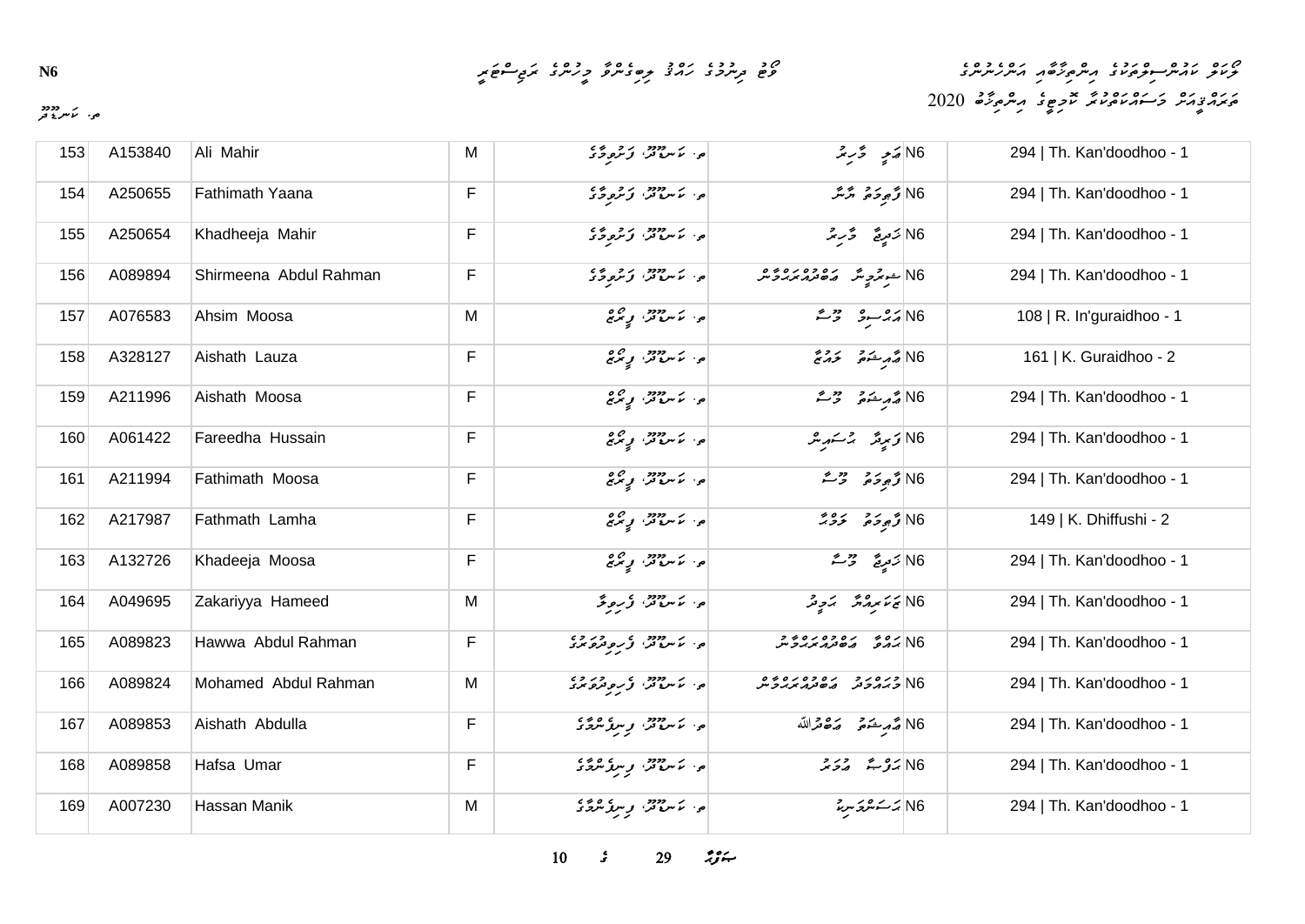*sCw7q7s5w7m< o<n9nOoAw7o< sCq;mAwBoEw7q<m; wBm;vB* م من المرة المرة المرة المرجع المرجع في المركبة 2020<br>مجم*د المريض المربوط المربع المرجع في المراجع المركبة* 

| 170 | A089854 | Khadeeja Umar   | F           | ە . ئەس <sup>33</sup> تر، <sub>تو</sub> سرىمى <i>رى</i> | N6 كَتَرِيعٌ - مُحَرَّمٌر       | 519   Th. Atoll Male' - 3 |
|-----|---------|-----------------|-------------|---------------------------------------------------------|---------------------------------|---------------------------|
| 171 | A089856 | Mariyam Shakira | F           | ه کامن دود.<br>د کامن فرا و مور مرد د                   | N6 كەنگەر ئىگە بىگە بىگە        | 302   Th. Kin'bidhoo - 1  |
| 172 | A101234 | Gasim Moosa     | M           | ه کامن دود و مرکزی                                      | N6 تۇسىۋە قۇشە                  | 294   Th. Kan'doodhoo - 1 |
| 173 | A248117 | Rifaa Qaasim    | F           | ه کامن دوده.<br>د کامن کل وسربرگری                      | N6 مرتمر گ <sup>ی</sup> سوئر    | 294   Th. Kan'doodhoo - 1 |
| 174 | A007290 | Adam Khaleel    | M           | ه ، ئاس دوده ، وسره دا                                  | N6 مَرْترو تر <i>وِ</i> و       | 294   Th. Kan'doodhoo - 1 |
| 175 | A084808 | Khadeeja Ali    | $\mathsf F$ | ه ، ئاس دودو. و سرگار                                   | N6 كَتَمِيعٌ      مَتَمَحٍ      | 294   Th. Kan'doodhoo - 1 |
| 176 | A089807 | Mariyam Ali     | F           | ە ، ئاس دەدە ، بەسۇلى                                   | N6 كانترنى كەمچ                 | 294   Th. Kan'doodhoo - 1 |
| 177 | A084807 | Salma Ali       | $\mathsf F$ | ه ، ئاس دودو.<br>مستعمل العربي المستعمر                 | N6 ڪري <sub>ه پ</sub>           | 519   Th. Atoll Male' - 3 |
| 178 | A084805 | Salwa Ali       | F           | ه ، ئاس دود.<br>مستعمر الموسيقى                         | N6 ڪوتر <sub>مک</sub> ر         | 294   Th. Kan'doodhoo - 1 |
| 179 | A089809 | Shakeela Ali    | F           | ه ، مأس دودو.<br>مستعمل المعروب المحمد المحمد           | N6 ڪ <sub>يو</sub> نڌ <i>چي</i> | 294   Th. Kan'doodhoo - 1 |
| 180 | A084803 | Zareena Ali     | $\mathsf F$ | ه ، ئاس دودو. و سرگار                                   | N6 تج سریٹر کرم پر              | 294   Th. Kan'doodhoo - 1 |
| 181 | A166324 | Aishath Hanaan  | F           | ه است دودو دودور است.<br>د است مرد و دارد و             | N6 م <i>ەمرىشقى بەيترىتر</i>    | 519   Th. Atoll Male' - 3 |
| 182 | A024198 | Aneesa Hassan   | $\mathsf F$ | ه که سرور دور د د                                       | N6 كەسرىسى كەسكەنلە             | 519   Th. Atoll Male' - 3 |
| 183 | A248138 | Ahmed Aazem     | M           | ەس ئەس دەھەر كەسلەتكە                                   | N6 كەش <sup>ى</sup> رى گەنبى    | 519   Th. Atoll Male' - 3 |
| 184 | A089935 | Aminath Fazna   | F           | ە ، ئاس دەدە ، ئەسەئلىر                                 | N6 مَّ حِ سَمَّة وَ تَحَ سَّرَ  | 519   Th. Atoll Male' - 3 |
| 185 | A248131 | Fathmath Nashaa | F           | ه ۱۵ کیلودو در ۱۵ در<br>اما کامل فراد کاملانی           | N6 تَرْجِرَحْمَ     سَرَحْهُ    | 519   Th. Atoll Male' - 3 |
| 186 | A252250 | Maryam Nazfa    | F           | ە ، ئاس دەس كەسىرىد                                     | N6 كەيرىرى سىنى تى              | 270   M. Dhiggaru - 1     |

 $11$  *s* 29  $29$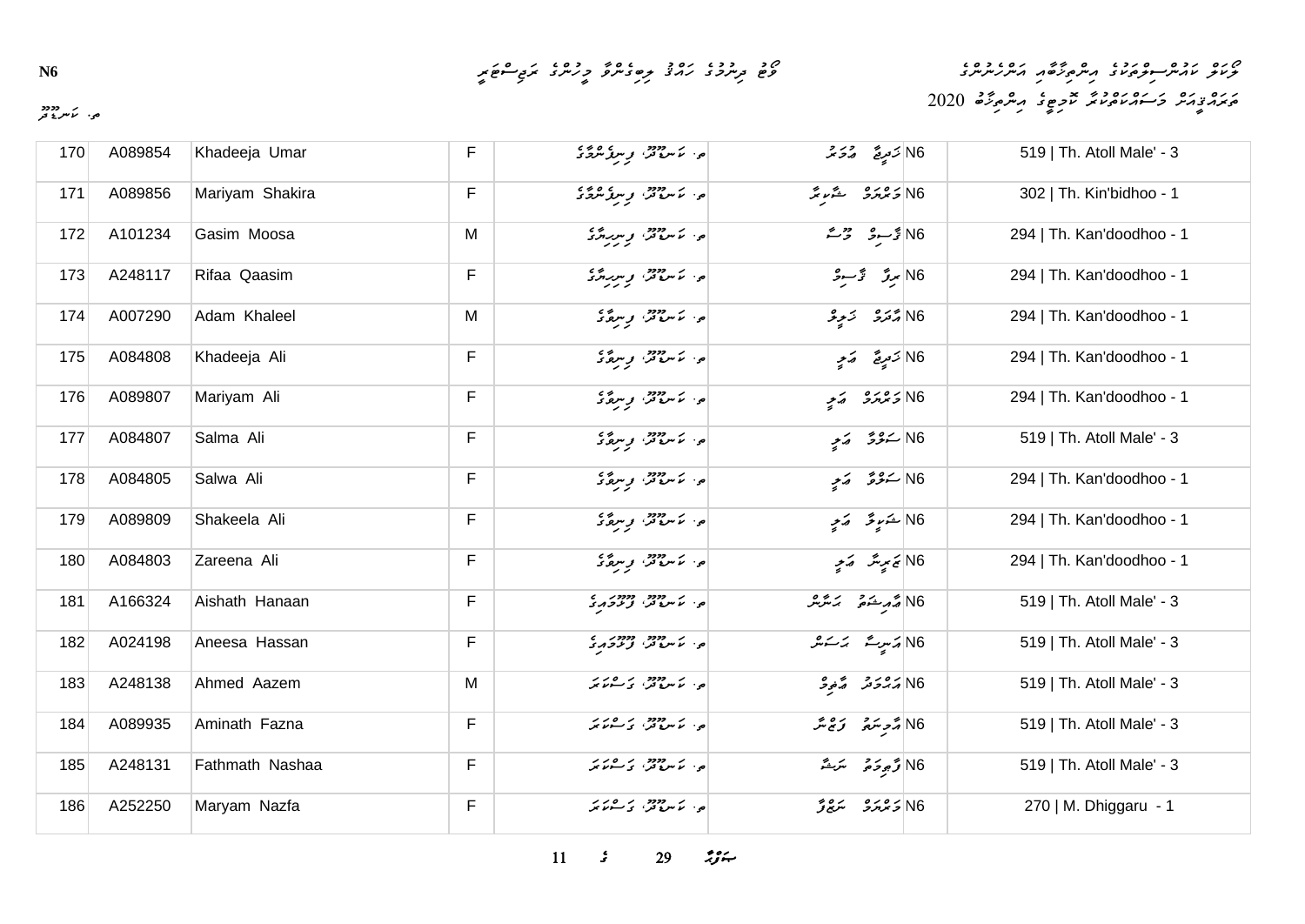*sCw7q7s5w7m< o<n9nOoAw7o< sCq;mAwBoEw7q<m; wBm;vB* م من المرة المرة المرة المرجع المرجع في المركبة 2020<br>مجم*د المريض المربوط المربع المرجع في المراجع المركبة* 

| 187 | A257913 | Mohamed Arshad        | M | ە ئەس <sup>ەدە</sup> ئەسىرىم                                                         | N6 <i>5223 كەنگى</i> تىگە                                                                                                     | 519   Th. Atoll Male' - 3                   |
|-----|---------|-----------------------|---|--------------------------------------------------------------------------------------|-------------------------------------------------------------------------------------------------------------------------------|---------------------------------------------|
| 188 | A063419 | Zakariyya Abdul Azeez | M | ەس ئەس ئەس ئەسىرىدىن                                                                 | $\frac{1}{2}$ א אל א משיני בא בירות השיני בין המודע המודע המודע המודע המודע המודע המודע המודע המודע המודע המודע המודע המודע ה | 519   Th. Atoll Male' - 3                   |
| 189 | A061620 | Ahmed Mahmood         | M | ە بەس دەھرەرە ھەر<br>مەن ئىس تىر، ئىملى ئىس جۇ ئىس                                   | N6 كەبرو بەرەدە د                                                                                                             | 294   Th. Kan'doodhoo - 1                   |
| 190 | A089804 | Aishath Ahmed         | F | ە بەس دەھرەرەرە ھەر<br>مەن ئەس تەقرى كوچ ئىرىسىۋە ئىر                                | N6 مُصِيَّعْ مَ <sup>ر</sup> ْدَدَ                                                                                            | 294   Th. Kan'doodhoo - 1                   |
| 191 | A089805 | Anaa Ahmed            | F | ر دودو می ده می شود.<br>می کاس فرا کی می کرد که می                                   | N6 پرنٹر پر بروٹر                                                                                                             | 519   Th. Atoll Male' - 3                   |
| 192 | A250519 | Mohamed Nafiu         | M | ه ۱۵ مرد دور ۱۵ ور ۱۵ ور در دیگر<br>اموار کامل کامل است کامل کرده که در است کامل کرد | N6 تر پر پی پی پی پی پی پی پی پی                                                                                              | 294   Th. Kan'doodhoo - 1                   |
| 193 | A089806 | Moosa Ahmed           | M | ه ۱۰ رودو ۱۵۷۵ ورو شهر<br>می تاس تر، نی می تاریخ مر                                  | N6 تخريقر بربردتر                                                                                                             | 432   Waldorf Astoria Maldives Ithaafushi - |
| 194 | A089937 | Nasreena Ali          | F | ە بە ئەدەم 200 مۇسىرە ئەرەسى ئەدەبىر.<br>مەن ئەس ئەترىكى تۈرۈشى ئەدەبىر              | N6 ىزر_مىيە ئەھ چە                                                                                                            | 294   Th. Kan'doodhoo - 1                   |
| 195 | A089808 | Sana Ahmed            | F | ە بەس دەھرەرەرە ھەر<br>مەن ئەس تەقرى كوچ ئىرىسىۋە ئىر                                | N6 ئۇىتر كەبر <i>ى</i> رىتر                                                                                                   | 519   Th. Atoll Male' - 3                   |
| 196 | A248128 | Abdulla Naafiz        | M | ه که ۱۵۵۶ وره<br>می که سره ترکی و ع                                                  | N6 كەھەراللە ش <i>ۇرۇ</i>                                                                                                     | 519   Th. Atoll Male' - 3                   |
| 197 | A254672 | Ahmed Najih           | M | ه که دوده ۱۵۵۵<br>م کامل فرا د ولولا                                                 | N6 كەش <sup>ى</sup> رىقى سگىرى                                                                                                | 519   Th. Atoll Male' - 3                   |
| 198 | A089921 | Ali Nasihu            | M | ر دودو 2000<br>می تأسیق کی تحریم                                                     | N6 کی پہ سگیبوبر                                                                                                              | 294   Th. Kan'doodhoo - 1                   |
| 199 | A089922 | <b>Ismail Shareef</b> | M | ە بەس دەھرە<br>مەن ئەس ئەر ئ                                                         | N6 مِرْ مُحَمَّدٍ مُحَمَّدٍ وَ                                                                                                | 294   Th. Kan'doodhoo - 1                   |
| 200 | A248129 | Mohamed Naadhih       | M | ه که ۱۵۵۶ وره<br>می که سره ترکی و ع                                                  | N6 3 <i>3 2 2 2 3 3 بر</i>                                                                                                    | 519   Th. Atoll Male' - 3                   |
| 201 | A258222 | Ahmed Ihsan           | M | و· ئاس دور و مر مرکز مربع                                                            | N6 كەبرى قىر مەرگەنگىر                                                                                                        | 294   Th. Kan'doodhoo - 1                   |
| 202 | A258221 | Fauziyya Ibrahim      | F | والمستعمر والمستعمر                                                                  |                                                                                                                               | 294   Th. Kan'doodhoo - 1                   |
| 203 | A061548 | Hawwa Zahira          | F | وكسرود والمتحديث                                                                     | N6 ئەيرقە ئىچ <i>رىت</i> ر                                                                                                    | 294   Th. Kan'doodhoo - 1                   |

*12 s* 29 *if*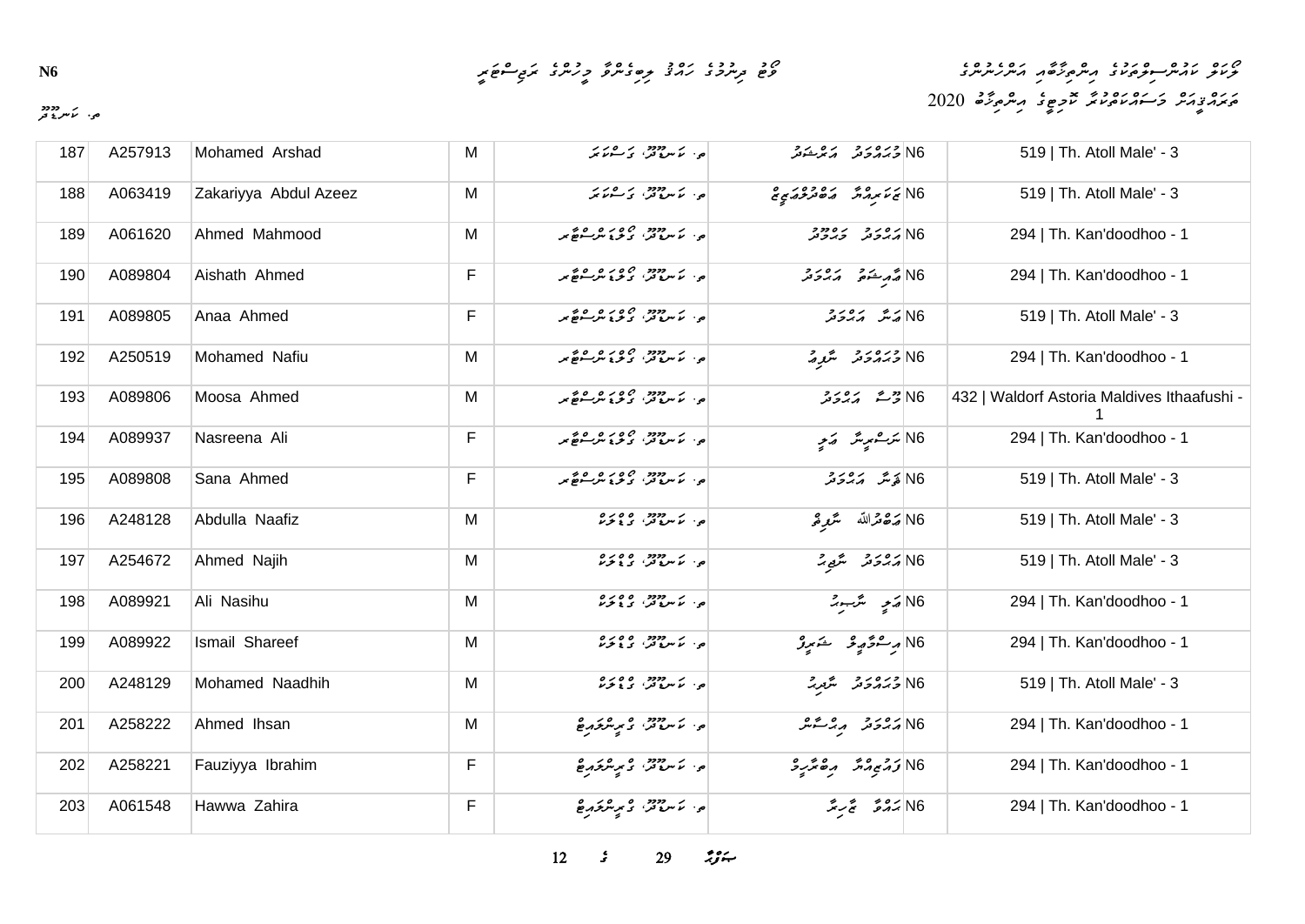*sCw7q7s5w7m< o<n9nOoAw7o< sCq;mAwBoEw7q<m; wBm;vB* م من المرة المرة المرة المرجع المرجع في المركبة 2020<br>مجم*د المريض المربوط المربع المرجع في المراجع المركبة* 

| 204 | A258223 | Ramzeena Ibrahim                    | F           | ه ۱۰ کامروز در محمد مرکز در هم                                    | N6 بَرَدْبِهِ مَّرْ مِنْ مِرْدِدْ                    | 294   Th. Kan'doodhoo - 1      |
|-----|---------|-------------------------------------|-------------|-------------------------------------------------------------------|------------------------------------------------------|--------------------------------|
| 205 | A089862 | Adam Mohamed                        | M           | י מי מדכב - 20 בבים הם הם<br>הם - מ' ייעש ביט - 2 בייט ביט בערב ב | N6 دُمَرَدَ دَبَہْرَمَہِ                             | 519   Th. Atoll Male' - 3      |
| 206 | A078181 | Akif Mohamed                        | M           | ه که ۱۶۶ ورو ورو ده<br>م که کولان د نومبر بروی                    | N6 جەرە جەيدى بول                                    | 519   Th. Atoll Male' - 3      |
| 207 | A089863 | Sofiyya Mohamed                     | F           | ه ۱۵ مود دره ۲۶۶ دره کار<br>د کاملانوا و توملامل                  | N6 ب <i>ەو</i> رىگە ئەيرىمىتىر                       | 519   Th. Atoll Male' - 3      |
| 208 | A114791 | Nasrath Mohamed                     | F           | ه ، کاسه دود و وحید اس                                            | N6 مَرْسْمَعْهُمْ حَمْدَ مَرْدَ                      | 294   Th. Kan'doodhoo - 1      |
| 209 | A086713 | Nazuhath Mohamed                    | $\mathsf F$ | ه . كم سره دور ده شكور كا                                         | N6 يَرْحِرُ حَمَدَ حَدِيثَةٍ حَمْدَ حَمَدَ           | 294   Th. Kan'doodhoo - 1      |
| 210 | A251693 | Adam Hanim                          | M           | ه ، ئاس دود. ئاپوه څه                                             | N6 مَرْتَرَدْ _ سَ <sup>حَد</sup> ِيرَ               | 294   Th. Kan'doodhoo - 1      |
| 211 | A153125 | Ibrahim Rasheed                     | м           | ە ، ئاس دەدە ، ئ <sub>ا</sub> پرىدۇ.                              | N6 مەھەر ئۇ سىمىسى ئىسىمىتىگە                        | 294   Th. Kan'doodhoo - 1      |
| 212 | A258246 | Asfakh Ibrahim                      | M           | ه ، ئاس دود. سرورته                                               | N6 كەسىرى ھەمگەرى                                    | 561   Hulhumale', Ehenihen - 9 |
| 213 | A373559 | Fathimath Naishaan Mohamed<br>Sobah | $\mathsf F$ | ه ، ئاس دود. سروره                                                | N6 سَمَدَ شَمَّسْ وَبَرُودَ وَ بَرَوْهِ<br>و گه بر د | 294   Th. Kan'doodhoo - 1      |
| 214 | A154301 | Mohamed Afrah                       | M           | ە ، ئاس دەدە ، ئەس د                                              | N6 تربره ترویز بر در محمد                            | 519   Th. Atoll Male' - 3      |
| 215 | A391849 | Mohamed Naailu                      | M           | ه ، سکسه دوده که سره م                                            | N6 دېم دېمر شمېر ع                                   | 519   Th. Atoll Male' - 3      |
| 216 | A058887 | Nazima Abdul Azeez                  | $\mathsf F$ | ه ، ئاس دودو كەس د                                                | N6 ئىنج <i>ۇ مەھىر دەنبى</i>                         | 519   Th. Atoll Male' - 3      |
| 217 | A128355 | Mohamed Rasheed                     | M           | ە . ئەس قرىر 2 قرىر 2                                             | N6 <i>\$ &gt; \$ \$ \$ \$ \$ \$ \$ \$</i>            | 294   Th. Kan'doodhoo - 1      |
| 218 | A089813 | Aishath Jaufar                      | F           | ه که ۱۶۶۵ وروه<br>مسکس کرد ک                                      | N6 مَّەرِ مَشَمَّى تَحَصَّرَ مَرَّ                   | 294   Th. Kan'doodhoo - 1      |
| 219 | A089812 | Jaufar Moosa                        | M           | ه که ۲۶۶۵ وروه<br>می که سره تش گروی                               | $23.32$ N6                                           | 294   Th. Kan'doodhoo - 1      |

*r*<br>مي. كيسر <u>و</u>د ود

 $13$  *s*  $29$  *n***<sub>s</sub>***n*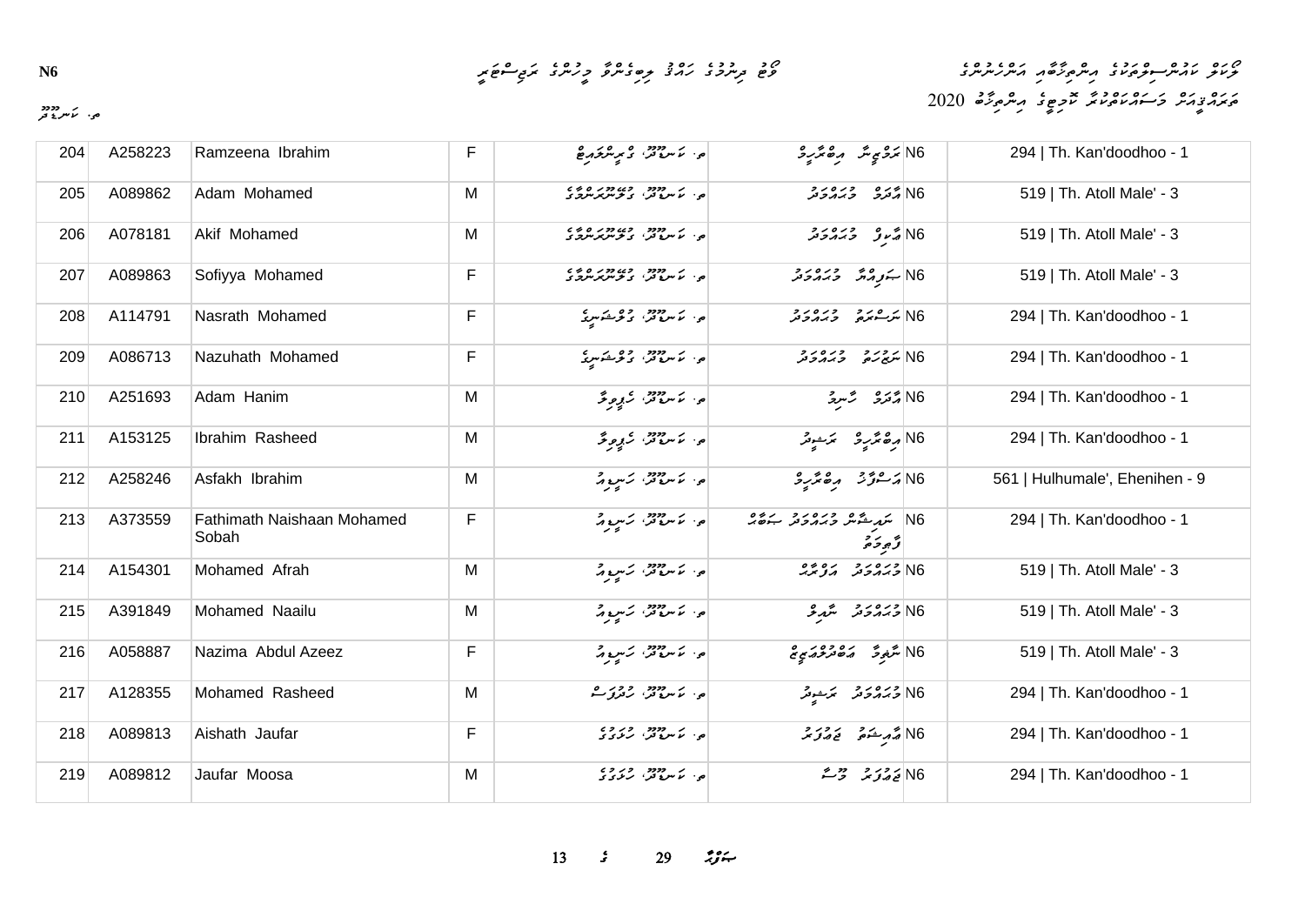*sCw7q7s5w7m< o<n9nOoAw7o< sCq;mAwBoEw7q<m; wBm;vB* م من المرة المرة المرة المرجع المرجع في المركبة 2020<br>مجم*د المريض المربوط المربع المرجع في المراجع المركبة* 

| 220 | A089849 | Salma Jaufaru              | F            | ه که ۱۶۶۶ وروه<br>د کاملانس گروی             | N6 كىۋۇ   يەۋىر                                            | 519   Th. Atoll Male' - 3      |
|-----|---------|----------------------------|--------------|----------------------------------------------|------------------------------------------------------------|--------------------------------|
| 221 | A025320 | Ahmed Khaleel              | M            | ه ۱۵۶۰ ور ده ده<br>م ۱۷۰۰ ور                 | N6 ټر <i>و</i> 5تر تر <i>ی</i> و                           | 519   Th. Atoll Male' - 3      |
| 222 | A138422 | Aishath Yoosuf             | F            | ه ۱۵۶۰ ور<br>مسکس در روس در در               | N6 گەم شىر قىم تەرىخى                                      | 519   Th. Atoll Male' - 3      |
| 223 | A250485 | Aishath Shiyana Zahir      | $\mathsf{F}$ | ه ۱۵۶۰ ور ده د.<br>م سرس د ا                 | N6 صَّەتْ مْسَوَّة مَّة سَمَّ سَمَّ سِمَّد                 | 519   Th. Atoll Male' - 3      |
| 224 | A250487 | Asiyath Shiuna Zahir       | F            | ه ۱۰ کمبر وي.<br>د کامونه لرگوموټرو ک        | N6 مُرْسِ <i>مَرْهْ</i> مُومِرْتُرْ تَ <sub>كْرَ</sub> يْر | 519   Th. Atoll Male' - 3      |
| 225 | A089801 | Khadeeja Mohamed           | $\mathsf{F}$ | ه ۱۵۶۰ ور ده ده<br>م ۱۷۰۰ ور                 | N6  تزمرِيعٌ - تركر مركز تر                                | 519   Th. Atoll Male' - 3      |
| 226 | A089802 | Raziyya Yoosuf             | $\mathsf{F}$ | ه ۱۵۶۰ ور ده ده<br>مسرعات روس                | N6 بَرَسُورْ بَرْ بِرْ مِنْ وَهِ                           | 294   Th. Kan'doodhoo - 1      |
| 227 | A083777 | Seema Zahir                | F            | ه ۱۵۶۵ ورود ور                               | N6 سوءً گچ پٽر                                             | 519   Th. Atoll Male' - 3      |
| 228 | A081933 | Shifna Zahir               | F            | ه ۱۰ کلوسو ور وه ده<br>د کلوسوس کوسهروی      | N6 ڪورشر گ <sub>ھ</sub> ريز                                | 519   Th. Atoll Male' - 3      |
| 229 | A254922 | Abdul Jaleel Yoosuf        | M            | ه ۷۰۰۰ دودو در دره ورا                       | N6 كەھەر <i>بو</i> جە بەر يەر بور                          | 519   Th. Atoll Male' - 3      |
| 230 | A248130 | Abdul Latheef Yoosuf       | M            | ه کامل ۶۶۵ وروپه ورو<br>د کامل کل از مرکز ور | N6 كەھەمگە ئۇي مەسىر                                       | 294   Th. Kan'doodhoo - 1      |
| 231 | A257115 | <b>Ahmed Haneef Yoosuf</b> | M            | ه کاموالان مردوری<br>ه کاموالان مردوری       | N6 كەندى كە ئەس كەن قرىسىز                                 | 429   Kurumba Maldives - 1     |
| 232 | A257111 | Ali Hamdhoon               | M            | ه ۷۰۰۰ دود.<br>د کاس تر از برتروی            | N6 كەبر بەدەندىر                                           | 519   Th. Atoll Male' - 3      |
| 233 | A254920 | Gamarunnisa                | F            | ه ۷۰۰۰ دود.<br>د کاس تر از برتروی            | N6 تۇترىمەسرىگە                                            | 294   Th. Kan'doodhoo - 1      |
| 234 | A254921 | Mohamed Mamdhooh           | M            | ه ۷۰۰۰ دود و دره و د                         | N6 32025 رەمدە                                             | 561   Hulhumale', Ehenihen - 9 |
| 235 | A254919 | Yoosuf Hussain             | M            | ه کاموالان مرکزده و                          |                                                            | 294   Th. Kan'doodhoo - 1      |
| 236 | A081229 | Abdulla Fiyaz              | M            | ہ کا سرور دی دہ ہ<br>مسلمان کو سرحان         | N6 كەھەراللە م <sub>و</sub> مگرىشە                         | 519   Th. Atoll Male' - 3      |

*14 s* 29 *if*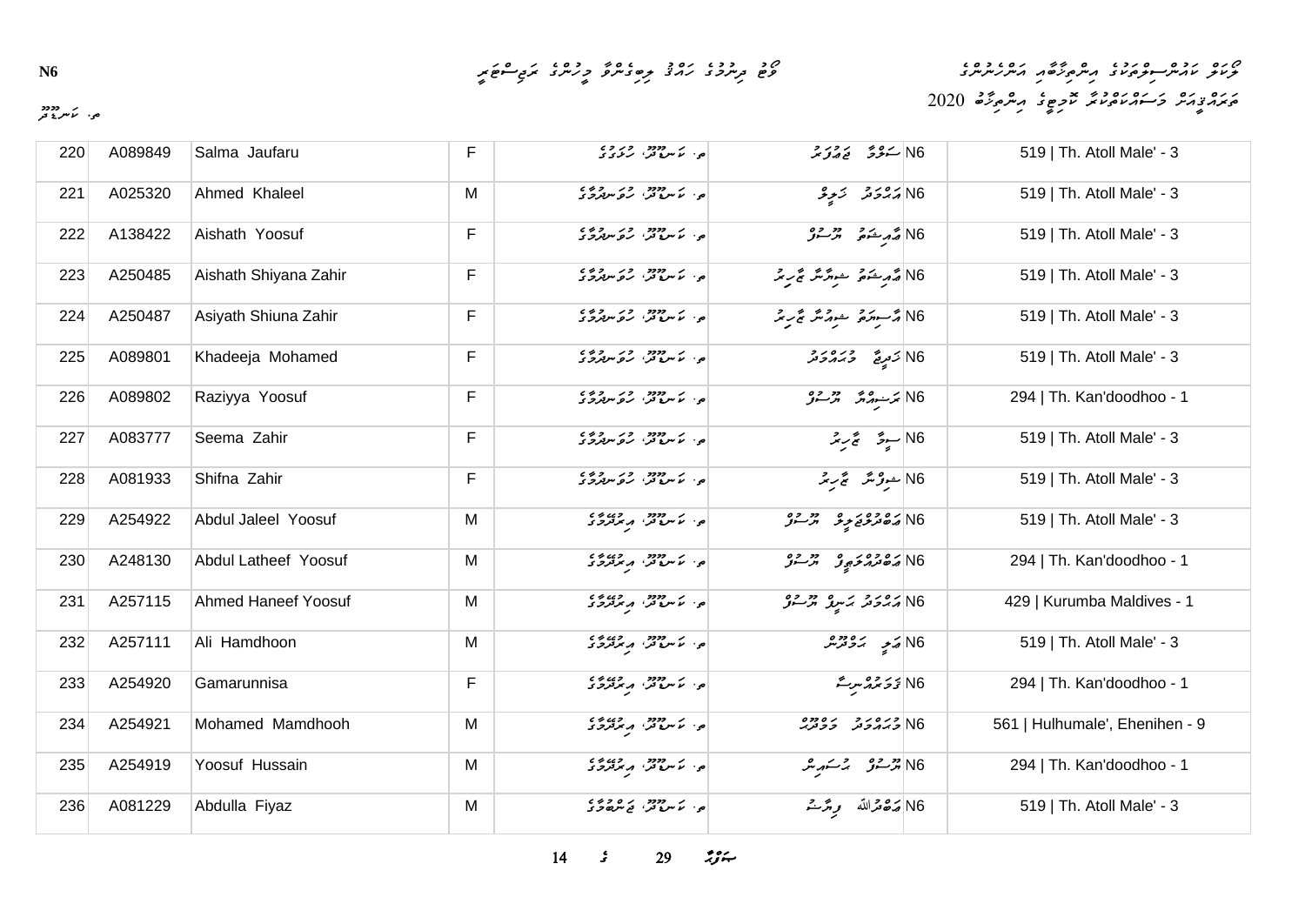*sCw7q7s5w7m< o<n9nOoAw7o< sCq;mAwBoEw7q<m; wBm;vB* م من المرة المرة المرة المرجع المرجع في المركبة 2020<br>مجم*د المريض المربوط المربع المرجع في المراجع المركبة* 

| 237 | A081230 | Adam Fiyaz           | M            | ہی کہ سرور دی دی۔<br>می کہ سروفر) کے سر <i>ھ و</i> ی                                     | N6 گەنگرى بوگرىشە                                                                                                       | 519   Th. Atoll Male' - 3      |
|-----|---------|----------------------|--------------|------------------------------------------------------------------------------------------|-------------------------------------------------------------------------------------------------------------------------|--------------------------------|
| 238 | A049543 | Adam Naseer          | M            | ه ۷ مورد در ۱۶۶۵<br>د کامونان فامره ور                                                   | N6 مُرْتَرَدُ - سَرَسِوِيْرَ                                                                                            | 519   Th. Atoll Male' - 3      |
| 239 | A077837 | Asiyath Adila        | F            | ه که دوده ده وه وه.<br>م که کلان فره ور                                                  | N6 مُرْسِ <i>مَرْهُ مُ</i> تَّعِرِمُّ                                                                                   | 519   Th. Atoll Male' - 3      |
| 240 | A132453 | Hawwa Shazla         | $\mathsf{F}$ | ہ کے دوود کے مرکز والات<br>می کا سرح قرار کے مترک والات                                  | $\mathcal{Z}^o \mathcal{Z}^o \longrightarrow \mathcal{Z}^o \longrightarrow \mathcal{Z}^o \longrightarrow \mathcal{Z}^o$ | 519   Th. Atoll Male' - 3      |
| 241 | A059674 | Ibrahim Fiyaz        | M            | ہ کسی دوووں ہے جو دی۔<br>می کسی فرانس کے سرح دی                                          | N6 بر <i>ەنگەر ۋىرىۋى</i> شە                                                                                            | 519   Th. Atoll Male' - 3      |
| 242 | A251032 | Mariyam Zulfa Rashad | F            | ہ کے دوووں کی واقعے کا مقامت ہے۔<br>اس کے مسائل کی مقامت کی تعلیم کے مقامت کی تعلیم کے ک | N6 كەيمەرە موگر ئىشكىر                                                                                                  | 519   Th. Atoll Male' - 3      |
| 243 | A076154 | Zulaikha Rashad      | F            | ه ۷۰۰۰ در دور<br>م کارون فاکر ورو                                                        | N6 يح <i>قرم بم تحريد فقر</i>                                                                                           | 519   Th. Atoll Male' - 3      |
| 244 | A089837 | Afeefa Abdul Azeez   | F            | ه کامن دود کام ده کا                                                                     | N6 <i>ھَ پِي گَهُ مُ</i> ھُ <i>مُرْحَمَّة بِي جُ</i>                                                                    | 519   Th. Atoll Male' - 3      |
| 245 | A251702 | Ahmed Alif           | M            | ه کامن دود کام ده کا                                                                     | N6 كەنزى قىرىقى ئىچە ئى                                                                                                 | 519   Th. Atoll Male' - 3      |
| 246 | A075919 | Ali Rasheed          | M            | ه کامن دود کام ده کا                                                                     | N6 كەمچە كەشى <i>يەت</i> گە                                                                                             | 519   Th. Atoll Male' - 3      |
| 247 | A218715 | Hawwa Moosa          | $\mathsf F$  | ه ، کاس دود کام کام دی                                                                   | $23$ $52$ N6                                                                                                            | 294   Th. Kan'doodhoo - 1      |
| 248 | A251696 | Mohamed Arif         | M            | ه ، کاس دود کام کرد کا                                                                   | N6 تر پروت گريز گريز                                                                                                    | 519   Th. Atoll Male' - 3      |
| 249 | A089886 | Thahmeena Adam       | $\mathsf F$  | ه ، کاس دود کام کرد کا                                                                   | N6 ك <sup>ې</sup> رتوپىگە م <i>گەنگ</i> ى                                                                               | 519   Th. Atoll Male' - 3      |
| 250 | A089841 | Khadheeja Ismail     | F            | ه کاملانی فاقر دولا                                                                      | N6 كَتَمِيعٌ - مِرْ مُتَّخَمِيكَ                                                                                        | 294   Th. Kan'doodhoo - 1      |
| 251 | A251663 | Fathmath Inasha      | F            | ە ئەس دەر.<br>مەن ئەس ئەس ئەس <i>ب</i> ورى                                               | N6 رَّج <i>وحَۃ م</i> ِسَّرْتَۃ                                                                                         | 294   Th. Kan'doodhoo - 1      |
| 252 | A251664 | Hawwa Reesha         | $\mathsf F$  | وسأس ودور الأسروري                                                                       | N6 <i>بَدُوءٌ</i> مِيشً                                                                                                 | 294   Th. Kan'doodhoo - 1      |
| 253 | A248113 | Mariyam Masha        | F            | ە ئەس دەر.<br>مەن ئەس ئەس ئەس <i>ب</i> ورى                                               | $2.5$ $3.25$ $N6$                                                                                                       | 561   Hulhumale', Ehenihen - 9 |

 $15$  *s*  $29$  *n***<sub>s</sub>** $\frac{2}{5}$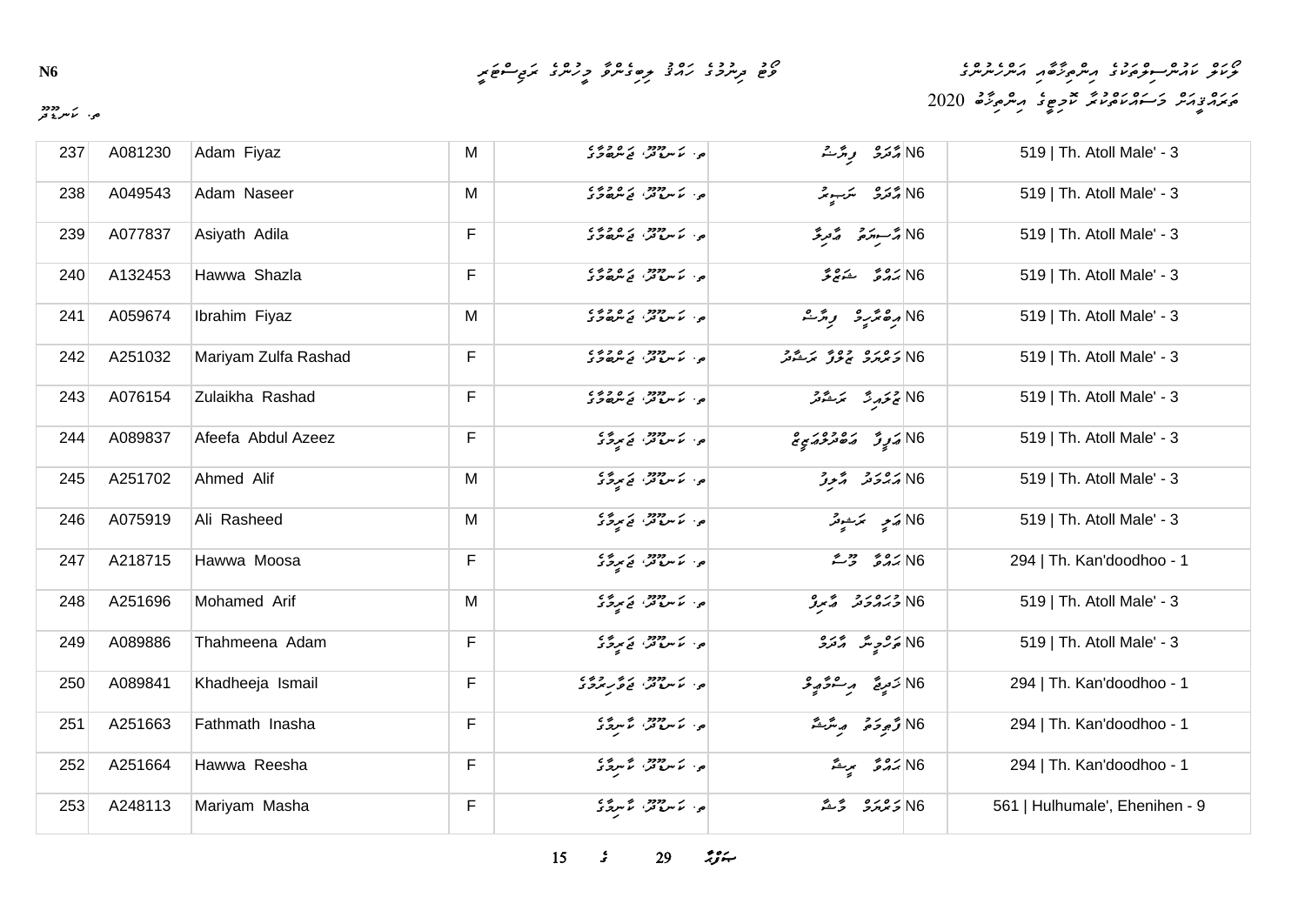*sCw7q7s5w7m< o<n9nOoAw7o< sCq;mAwBoEw7q<m; wBm;vB* م من المسجد المسجد المسجد المسجد المسجد العام 2020<br>مسجد المسجد المسجد المسجد المسجد المسجد المسجد المسجد المسجد ال

| 254 | A089869 | Zunaira Hassan        | F            | ە ، ئاس دەر ئاسرىگى                   | N6 يح <i>سَمدٍ بمَّتَ بِرَ سَمَ</i> سُ | 294   Th. Kan'doodhoo - 1 |
|-----|---------|-----------------------|--------------|---------------------------------------|----------------------------------------|---------------------------|
| 255 | A089900 | Mariyam Khaleela      | $\mathsf{F}$ | ه کامن دود کامن مگر                   | N6 كاير برنو ترمي تركي                 | 294   Th. Kan'doodhoo - 1 |
| 256 | A251970 | Rasheeda Adam         | $\mathsf F$  | ه ، كاسده قراء كاسده شركته            | N6 بَرَحْدٍ مَّذَ مَرْدَدُ ا           | 294   Th. Kan'doodhoo - 1 |
| 257 | A251972 | Yoosuf Riyaz          | M            | ه با سرود استفراد با سره بارد کار     | N6 ترقیق مرتمر شه                      | 294   Th. Kan'doodhoo - 1 |
| 258 | A251971 | Zaheena Ibrahim       | $\mathsf F$  | ه ، كاسده قراء كاسده شركته            | N6 ئۈپ ئىر مەھم <i>گەپ</i> ۇ           | 294   Th. Kan'doodhoo - 1 |
| 259 | A089792 | Zulaikha Adam         | $\mathsf F$  | ه کامن دود کامن مگر                   | N6 يح <i>قرقر ج</i> م محمد تحريحه      | 294   Th. Kan'doodhoo - 1 |
| 260 | A248102 | Mariyam Shaufaa       | F            | ە، ئاس دەم ئوسىگە                     | N6 كار بروتر متركز                     | 519   Th. Atoll Male' - 3 |
| 261 | A060436 | Fathimath Khaleela    | $\mathsf F$  | ە ، ئاس دەرە ئامرىشى گە               | N6 وَّجِ دَمَّۃٌ دَمِيْتَر             | 294   Th. Kan'doodhoo - 1 |
| 262 | A050055 | Mohamed Zahir Hussain | M            | ه ، ئاس دود. ئامرىشى                  | N6 دېمگرو ځريز برختم هم                | 294   Th. Kan'doodhoo - 1 |
| 263 | A082906 | Ahmed Mohamed         | M            | ه کاملاتی کامروی                      | N6 كەبرو مەمەمەدە بەر                  | 294   Th. Kan'doodhoo - 1 |
| 264 | A084821 | Aishath Muna          | $\mathsf F$  | ه کاملاتی کامروی                      | N6 مَگْرِسْتَمْ وَسَمَّ                | 294   Th. Kan'doodhoo - 1 |
| 265 | A084820 | Aminath Mohamed       | $\mathsf{F}$ | ه ، ئاس دود. ئابروسی                  | N6 مَّحْمِسَمْ وَيَرْمُدَوْرَ          | 294   Th. Kan'doodhoo - 1 |
| 266 | A077563 | Fathulla Mohamed      | M            | ه کامل دود.<br>مستعمل کامل دی         | N6 وَحْدَاللّه وَبَرْمُ وَمَدْ         | 519   Th. Atoll Male' - 3 |
| 267 | A086667 | Hashim Mohamed        | M            | ه ، کاس دود.<br>مسلمان قرار کامبردگار | N6 جُسْوِءٌ وَيَرْدُوَنْدُ             | 519   Th. Atoll Male' - 3 |
| 268 | A089800 | Khadeeja Mohamed      | F            | ه کامل دود که کامل کامل               | N6 كتريقً كالكارونير                   | 294   Th. Kan'doodhoo - 1 |
| 269 | A084819 | Mahmood Mohamed       | M            | ه کامن دود که مورد و                  | N6 <i>ق</i> روبو ورەرو                 | 519   Th. Atoll Male' - 3 |
| 270 | A250477 | Mariyam Vasma         | F            | ه کاملاتی کامروی                      | $3.25$ $3.25$ N6                       | 519   Th. Atoll Male' - 3 |

 $16$  *s* 29  $29$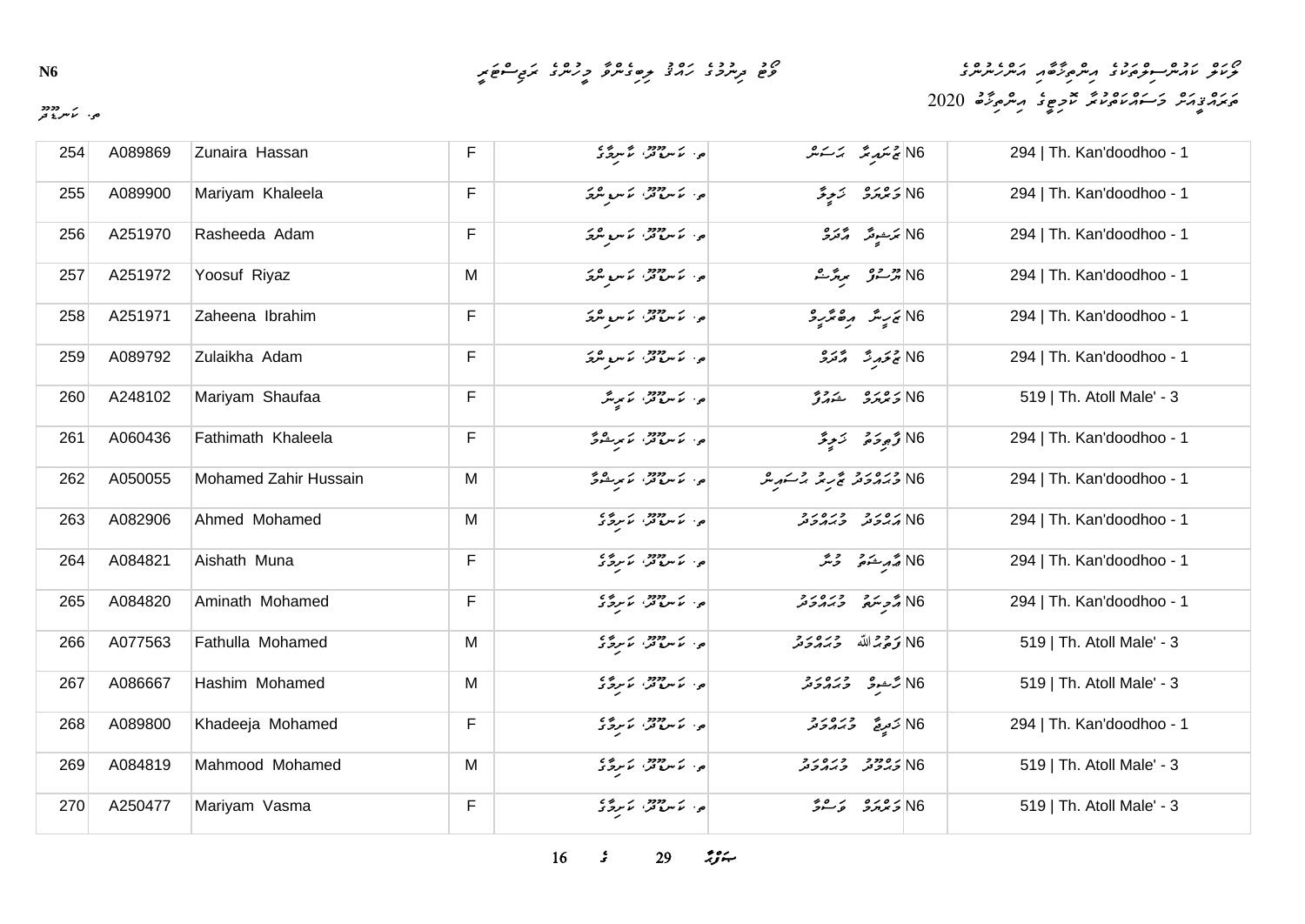*sCw7q7s5w7m< o<n9nOoAw7o< sCq;mAwBoEw7q<m; wBm;vB* م من المرة المرة المرة المرجع المرجع في المركبة 2020<br>مجم*د المريض المربوط المربع المرجع في المراجع المركبة* 

| 271 | A254676 | <b>Ismail Nabeeh</b>       | M            | ە ، ئاس دەرە ، ئامگىرى ئ                 | N6 م <i>رڪوڻو ۽ سَڪِ</i> رُ                          | 519   Th. Atoll Male' - 3 |
|-----|---------|----------------------------|--------------|------------------------------------------|------------------------------------------------------|---------------------------|
| 272 | A089924 | Khadeeja Ali               | F            | ە · ئاس دەھ ، ئامگىرى ئىگە               | N6 كَتَمَرِيحٌ – مَدَمٍّ –                           | 294   Th. Kan'doodhoo - 1 |
| 273 | A040083 | Moosa Rasheed              | M            | ە · ئاس دەدە ، ئامگىرى ئىگە              | N6 فخر محرسومتر                                      | 294   Th. Kan'doodhoo - 1 |
| 274 | A151046 | Visham Ahmed               | M            | ە · ئاسا ?? ئا ئاسىرە ئى                 | N6 مِشَرْح دَرْدَوْرَ                                | 294   Th. Kan'doodhoo - 1 |
| 275 | A025205 | Yoosuf Ali                 | M            | ە ئەس دەم ئەس ئەس ئەسىر ئەسىر ئەسىر ئە   | N6 پرتے تھ یہ                                        | 294   Th. Kan'doodhoo - 1 |
| 276 | A251868 | Abdul Raheem Abdulla       | M            | ه که دوود و ده و<br>د که سرد فراگلوری    | N6 <i>مَـُـهُ مَرْمُّ مَرِ</i> حْ مَـهُ مِّرَاللَّهُ | 239   AA. Mathiveri - 1   |
| 277 | A087191 | Ahmed Shareef              | M            | ه کامل دود و ده و                        | N6 كەردى ھەمبەتى                                     | 294   Th. Kan'doodhoo - 1 |
| 278 | A087192 | Aishath Shaira             | F            | ه کامودو و ده.<br>د کامونو لاتروی        | N6 مَّەرِسَىق شَّەرِ مََّ                            | 294   Th. Kan'doodhoo - 1 |
| 279 | A251871 | Azuma Abdul Raheem         | $\mathsf F$  | ه ۱۵ مترور در ۱۵<br>ام کامن فرانو تورد د | $3.2222222$ $-22210$                                 | 294   Th. Kan'doodhoo - 1 |
| 280 | A251870 | Fathmath Shaduna           | F            | ه کامل دود و ده و                        | N6 <i>وَّجِوَدَة</i> شَعْرَمَّرَ                     | 294   Th. Kan'doodhoo - 1 |
| 281 | A248118 | Fathmath Suma              | $\mathsf F$  | ه کامودو و ده.<br>د کامودگر، کامون       | N6 تۇم <sub>ب</sub> وخۇ سىمۇ                         | 294   Th. Kan'doodhoo - 1 |
| 282 | A087189 | Hawwa Zahira               | $\mathsf{F}$ | ه که دوده و ده و                         | N6 ئەيرقە ئىچ <i>رىت</i> ق                           | 294   Th. Kan'doodhoo - 1 |
| 283 | A089852 | Aishath Fazna              | $\mathsf F$  | ه ، ئاس دودو ، ئامبر پولوی               | N6 م <i>ەمبىشى زېمىگ</i> ە                           | 294   Th. Kan'doodhoo - 1 |
| 284 | A035659 | <b>Mohamed Shakir Adam</b> | M            | وسكس وووس كرم ورواه                      | N6 دُبَرُ جرى مَدَّمَ بِرَ مَرَ جَرَ وَ              | 294   Th. Kan'doodhoo - 1 |
| 285 | A089845 | Adhila Ibrahim             | $\mathsf F$  | د که دوده په دون<br>د کامل ترک و تولاد   | N6 مَّمَرِمَّ مِـ صَمَّرٍ وَ                         | 294   Th. Kan'doodhoo - 1 |
| 286 | A089847 | Aishath Ibrahim            | F            | ە ئەس 377°، ئەيدە 2<br>مەن ئەس ئەر كۆلۈك | N6 مَّ مِ شَمَّ مِهْ مَّرْرِ \$                      | 294   Th. Kan'doodhoo - 1 |
| 287 | A089843 | Asima Ibrahim              | F            | ر دودو په دون<br>مي توسع تر، ترتو نړۍ    | N6 مَّ سِوَّ مِنْ مَحْرَبِ 2                         | 294   Th. Kan'doodhoo - 1 |

*17 sC 29 nNw?mS*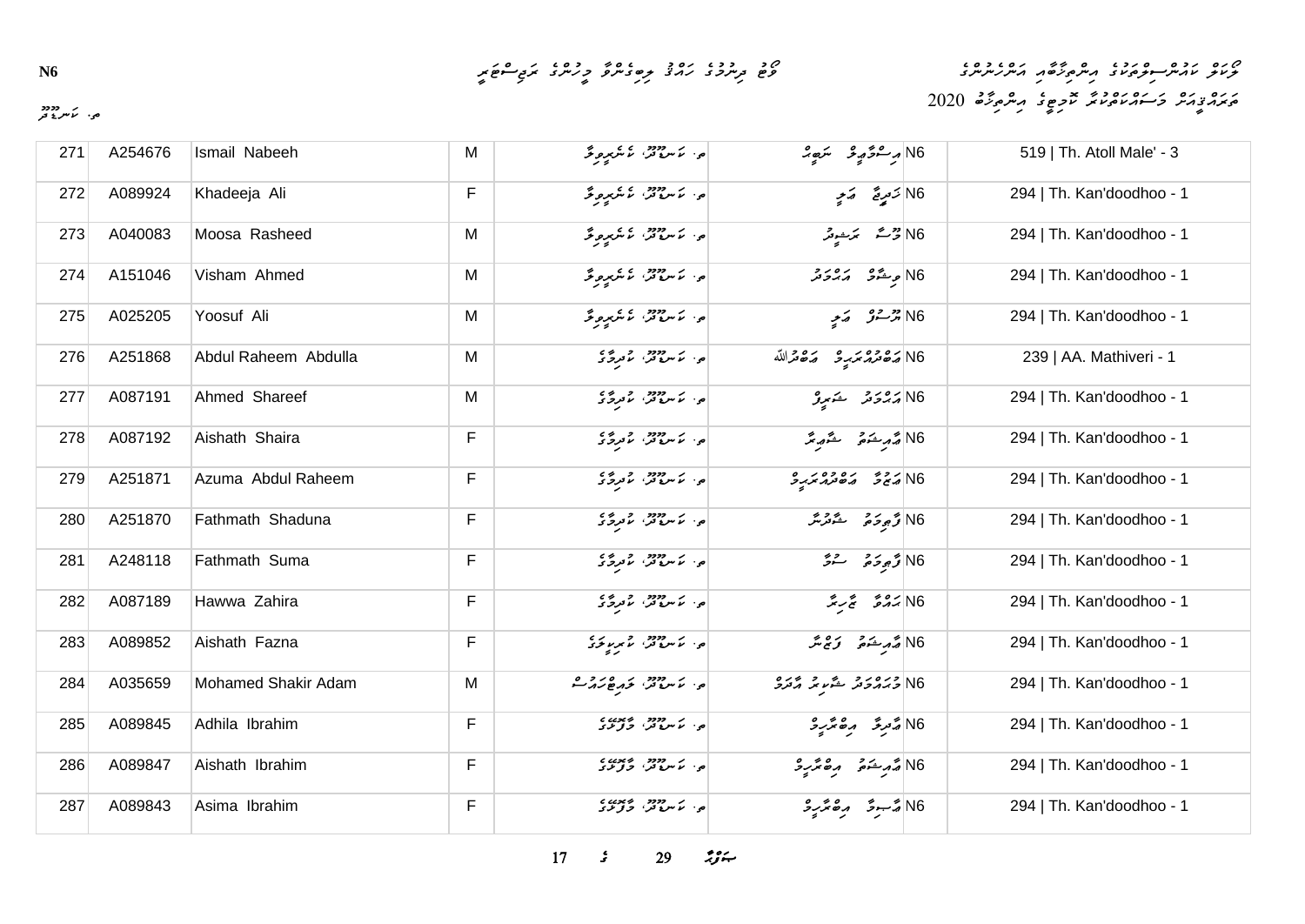*sCw7q7s5w7m< o<n9nOoAw7o< sCq;mAwBoEw7q<m; wBm;vB* م من المرة المرة المرة المرجع المرجع في المركبة 2020<br>مجم*د المريض المربوط المربع المرجع في المراجع المركبة* 

| 288 | A084500 | Azeeza Ibrahim   | F | ه که دوود محودی و<br>م که کرد و ترکوک | N6 <i>مَيِيٌّ مِ</i> صُنَّ <i>رٍ وَ</i>                   | 519   Th. Atoll Male' - 3      |
|-----|---------|------------------|---|---------------------------------------|-----------------------------------------------------------|--------------------------------|
| 289 | A089848 | Hussain Areef    | M | ه کردود محمدی<br>ه کاملاترا ژولر      | N6 پرستمبر مگر مربورگر                                    | 294   Th. Kan'doodhoo - 1      |
| 290 | A089844 | Madheeha Ibrahim | F | ه کردود محدی و<br>ه کاس تراکزی        | N6 ك <sup>ۆ</sup> تېرن <sup>ى</sup> مەھ ئ <sup>ې</sup> رى | 568   Villimale' Ehenihen - 3  |
| 291 | A251152 | Mohamed Faisal   | M | ه کردود محمدی<br>م کامری کروگر        | N6 3222 توم بدكتر                                         | 519   Th. Atoll Male' - 3      |
| 292 | A089883 | Jameela          | F | ه ، کاس دود.<br>ه ، کاس فرا، گرفتاری  | N6 تح وٍ تَح                                              | 519   Th. Atoll Male' - 3      |
| 293 | A254915 | Thorig Ibrahim   | M | ه ، با سردود به ۵۶ سر                 | N6 جَمَعِيَّةُ مِنصَمَّعِيَّةُ                            | 294   Th. Kan'doodhoo - 1      |
| 294 | A087229 | Sakeena Ahmed    | F | ە ، ئەس بۇ ئەھ بۇ ھ                   | N6 سَرَبِيمَتْہ مَ <i>ج</i> دْحَةْر                       | 294   Th. Kan'doodhoo - 1      |
| 295 | A086809 | Mariyam Abdulla  | F | ە ئەسمەدە ئەسرىگە                     | N6 كريزة كامحالله                                         | 294   Th. Kan'doodhoo - 1      |
| 296 | A012106 | Mohamed Adam     | M | ە ئەس دەرە ئەسرىگە                    | N6 دېږونر گرنړو                                           | 294   Th. Kan'doodhoo - 1      |
| 297 | A124215 | Mohamed Thasleem | M | ە ئەس دەرە ئەسرىگە                    | N6 3 <i>3 2 3 3 مؤو</i> د                                 | 294   Th. Kan'doodhoo - 1      |
| 298 | A089932 | Ameena Moosa     | F | ە ئەسمەس كەسىمە ئەس                   | N6 كەربىگە قۇشگە                                          | 294   Th. Kan'doodhoo - 1      |
| 299 | A001621 | Aminath Ali Adam | F | ە ، ئەس دەرە بى ئەس ئىگە              | N6 <i>مَّحْمِسَمَّةَ مَعٍ مَ</i> تَرَدَّ                  | 519   Th. Atoll Male' - 3      |
| 300 | A071373 | Hassan Moosa     | M | ە ئىس دەس كەسلىرىنىگە                 | N6 پزشش مخرشہ                                             | 294   Th. Kan'doodhoo - 1      |
| 301 | A040148 | Hussain Moosa    | M | ه ، باس دود ، و با سونا مگر           | N6 پر شهر شده محمد شد                                     | 294   Th. Kan'doodhoo - 1      |
| 302 | A257911 | Sausan Hassan    | F | ه ، ئاس دود ، ولاستانگر               | N6 كەرجىقى ئەسكىلى                                        | 561   Hulhumale', Ehenihen - 9 |
| 303 | A089933 | Shaahidha Moosa  | F | ە ئەسەس كەسىدىكە ئە                   | N6 گھري <i>گ ڏ</i> ه                                      | 294   Th. Kan'doodhoo - 1      |
| 304 | A257910 | Shahiya Hassan   | F |                                       | N6 ڪريڙ برڪ <i>ي</i> ر                                    | 294   Th. Kan'doodhoo - 1      |

*18 s* 29 *i*<sub>s</sub> $\approx$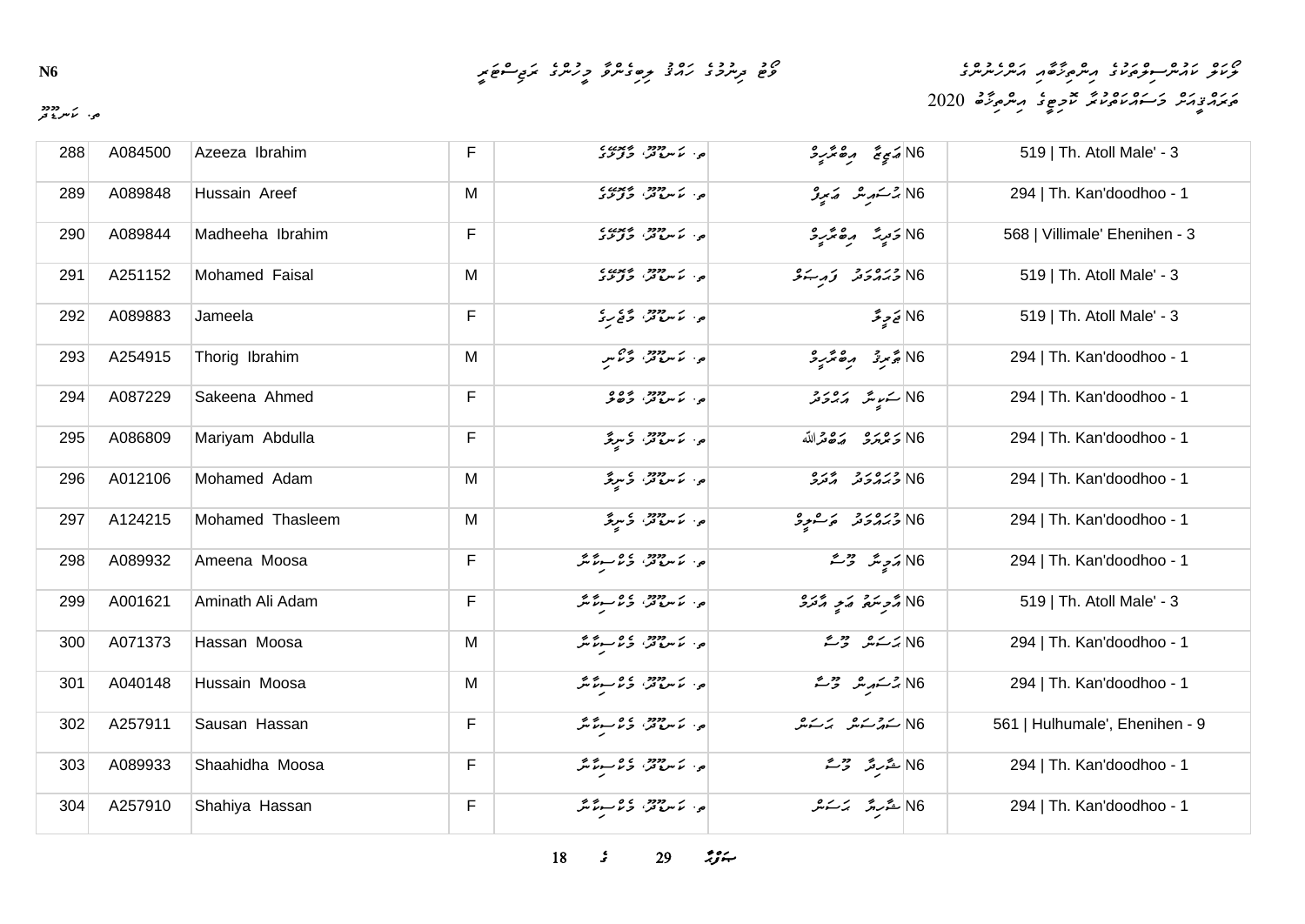*sCw7q7s5w7m< o<n9nOoAw7o< sCq;mAwBoEw7q<m; wBm;vB* م من المرة المرة المرة المرجع المرجع في المركبة 2020<br>مجم*د المريض المربوط المربع المرجع في المراجع المركبة* 

| 305 | A089893 | Abdul Rahman Adam     | M | ه ۱۰ میرود در ۲۶۵۵ و در ۲۵ میرون<br>در اما میرون افزار و مورد سوتورس | N6 رەمەرە ئەھرىر ئەرە                      | 294   Th. Kan'doodhoo - 1                   |
|-----|---------|-----------------------|---|----------------------------------------------------------------------|--------------------------------------------|---------------------------------------------|
| 306 | A089890 | Adam Naseer           | M | ر دوود در در ه بر د بار<br>می کاس کرا و و ی سوتر بری                 |                                            | 519   Th. Atoll Male' - 3                   |
| 307 | A089891 | Ahmed Abdul Rahman    | M | ر دودو در در ه برو د<br>د کامرو تر کرد که سوتر برد                   | N6 <i>ב. 25 - 25 ב. 2.2.5 م</i> ر          | 294   Th. Kan'doodhoo - 1                   |
| 308 | A251884 | Muneera Abdul Rahman  | F | ه کامودود در در ۲۶۵ ورو دارد.<br>در کامود ترکی از در در در           | N6 دُسِعَة مُصْرَمْ مُدَمَّرَة مَرْ        | 294   Th. Kan'doodhoo - 1                   |
| 309 | A089895 | Ramziyya Abdul Rahman | F | ه به مردود در در ۲۵ ورو د و د<br>ه به مکس ورا مرد و به مستقر سرو     | N6 <i>ترۋې مۇ مەھەرمەمدۇ</i> ش             | 294   Th. Kan'doodhoo - 1                   |
| 310 | A251174 | Abdulla Moosa         | M | ه ، کاس دوره و مرمرو کا                                              | N6 كَرْحْقْرْاللّه حْرْثْتْهْ              | 519   Th. Atoll Male' - 3                   |
| 311 | A045616 | Adam Naseer Moosa     | M | ه ۱۰ کاملاتی و تروژه                                                 | N6 جُعَدَ حَرَبٍ يَمْ حَرْمَتْهِ           | 294   Th. Kan'doodhoo - 1                   |
| 312 | A251177 | Ahmed Mohamed         | M | ه ، کاس دود. و مرود کا                                               | N6 كەبرى قە يەم دىر                        | 432   Waldorf Astoria Maldives Ithaafushi - |
| 313 | A251220 | Aishath Aroosha       | F | ه ، کاس دود.<br>مستعمل در دوروژی                                     | N6 مَّەرِ شَمَّةَ كَمَ تَمْرُ شَمَّ        | 519   Th. Atoll Male' - 3                   |
| 314 | A251211 | Aishath Nuzha         | F | ه ، ئاس دود. و مرموری                                                | N6 مَّەرِيْسَمَّ مِّرْجِرَ مِّ             | 294   Th. Kan'doodhoo - 1                   |
| 315 | A251182 | Alim Alyasau          | M | ه ، ئاس دود و برمروگا                                                | N6 مَّعِرْ - مَعْتَرَ - مَّ                | 561   Hulhumale', Ehenihen - 9              |
| 316 | A248109 | Alima Alyasau         | F | ه ، کاسخانس، دیروژگا<br>در کاسخانس، دیروژگا                          | N6 مَجْعِدً مَعْتَزَسَمَهُ                 | 561   Hulhumale', Ehenihen - 9              |
| 317 | A128315 | Aminath Moosa         | F | ه که دودو<br>ه کاس تر وترود د                                        | N6 مَّ مِسَعَمٍ حَمَّـَّةً                 | 561   Hulhumale', Ehenihen - 9              |
| 318 | A251213 | Aminath Murshidha     | F | ه ، ئاس دود.<br>مستوفق ومرودی                                        | N6 مَّ <i>وِ سَمَّة حَ مَّ</i> حْسِوْمَّرَ | 294   Th. Kan'doodhoo - 1                   |
| 319 | A251215 | Azhaa Ismail Naseer   | F | و ، ئاس دود. و مرمرو د                                               | N6 كەنج <sup>ە</sup> كەسكەم ئۇ سەيدىر      | 294   Th. Kan'doodhoo - 1                   |
| 320 | A251217 | Azma Ismail Naseer    | F | و ، كاس دون و مرورد كا                                               | N6 كەنجۇ ب <sub>و</sub> سۇگەيدى تىرىپونمى  | 294   Th. Kan'doodhoo - 1                   |
| 321 | A033384 | Easa Moosa            | M | ه ۱۰ کال ۱۳۶۲ و ترورونه<br>د ۱۰ کالري                                | N6 پرت حق                                  | 294   Th. Kan'doodhoo - 1                   |

*19 s* 29  $29$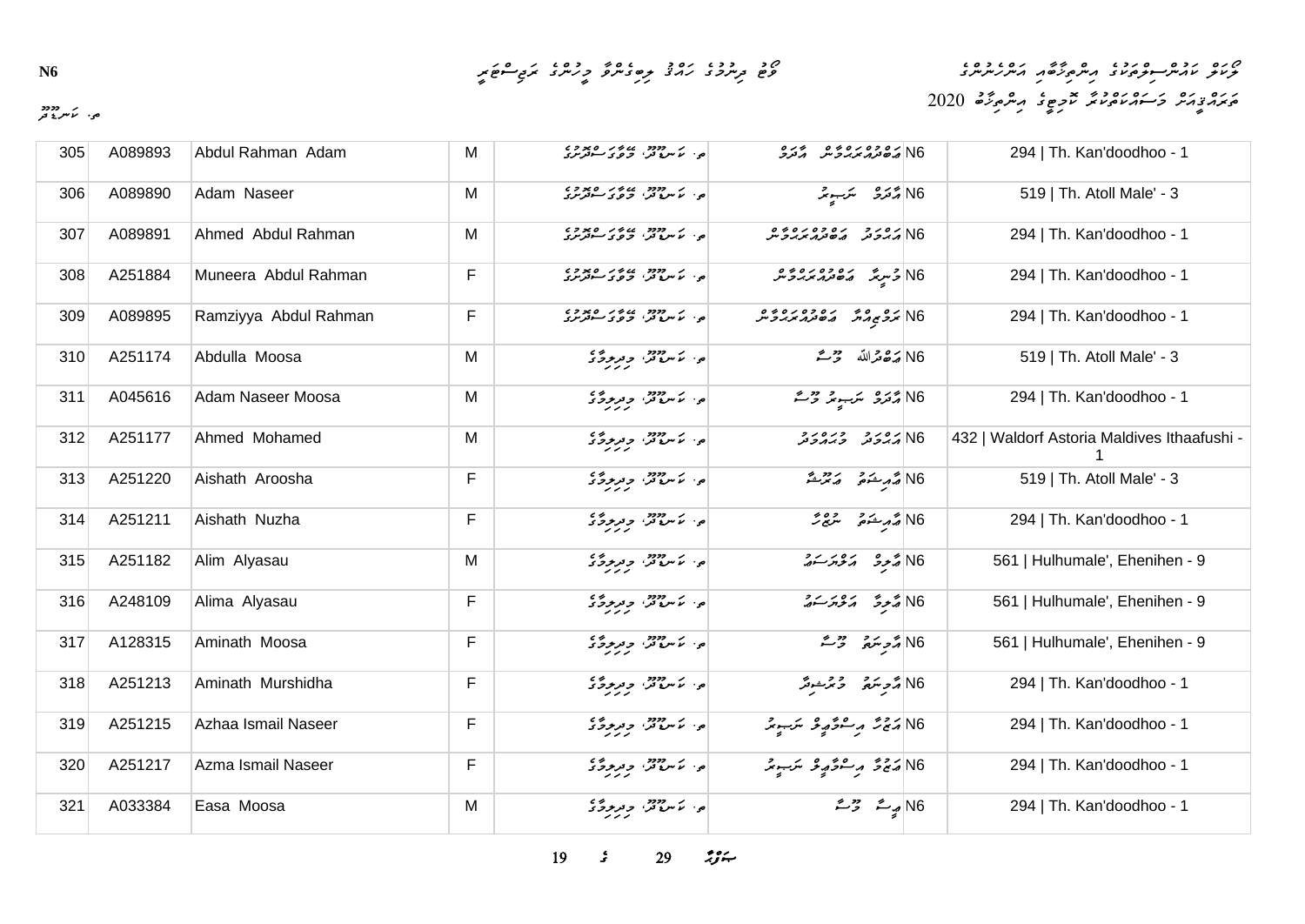*sCw7q7s5w7m< o<n9nOoAw7o< sCq;mAwBoEw7q<m; wBm;vB* م من المرة المرة المرة المرجع المرجع في المركبة 2020<br>مجم*د المريض المربوط المربع المرجع في المراجع المركبة* 

| 322 | A250750 | Hafsa Moosa          | F            | ه ۱۰ کال ۱۶۲۲ و ترورځ                  | N6 پَرُوْبَہٗ تَرْتَہٗ                | 294   Th. Kan'doodhoo - 1 |
|-----|---------|----------------------|--------------|----------------------------------------|---------------------------------------|---------------------------|
| 323 | A089851 | Hamida Moosa         | F            | ه ، کاس دود.<br>مستعمل از دوروژی       | N6 گەچەنگە قۇشگە                      | 519   Th. Atoll Male' - 3 |
| 324 | A251172 | Hassan Rasheed       | M            | ه ، کاس دوره و مروره د                 | N6 كەسكەنلەر كەش <u>و</u> تىر         | 294   Th. Kan'doodhoo - 1 |
| 325 | A075265 | <b>Ismail Naseer</b> | M            | ه ، کاس دوره و مروره د                 | N6 م <i>ې</i> شۇ مۇسىر ئىرىدىنى بىر   | 294   Th. Kan'doodhoo - 1 |
| 326 | A130917 | Khadeeja Moosa       | $\mathsf{F}$ | ه ، کاس دود.<br>۱۶ کاس فرانس و فرعرو ک | N6 كَتْرِيعٌ مَنْ شَرْحَتْ            | 294   Th. Kan'doodhoo - 1 |
| 327 | A251167 | Latheefa Moosa       | F            | ه ۱۰ کارودو و مرمروگر                  | N6 كَيْهِ وَ حَمْ شَمَّ               | 294   Th. Kan'doodhoo - 1 |
| 328 | A089820 | Moosa Ali            | M            | ه ، کاس دود.<br>مستعمل در دوروژی       | N6 چڪ چيو                             | 294   Th. Kan'doodhoo - 1 |
| 329 | A111633 | Khadeeja Hussain     | F            | ه ، ئاس دور ، و برروی                  | N6 كَتَعْرِيجٌ = شُرْسَمْ مِسْر       | 519   Th. Atoll Male' - 3 |
| 330 | A251041 | Afiya Mohamed        | F            | ه کامونه و مرده و                      | N6 مَّ <i>وِجُهُ حَمَدُهُ وَبَد</i> َ | 294   Th. Kan'doodhoo - 1 |
| 331 | A251042 | Fathimath Yumna      | $\mathsf F$  | ه کاملایی و برخور                      | N6 رَّج <i>وحَة مَ</i> حَسَّ          | 294   Th. Kan'doodhoo - 1 |
| 332 | A248104 | Khadheeja Inaya      | F            | ه که موجود و ۶۵ ور                     | N6 كَتَمِيعٌ مِسَمَّدٌ                | 519   Th. Atoll Male' - 3 |
| 333 | A089834 | Mohamed Hassan       | M            | ه کاملاتی ویژگوی                       | N6 <i>جەممى بىر يىتى</i> ر            | 294   Th. Kan'doodhoo - 1 |
| 334 | A251040 | Shafeega Mohamed     | $\mathsf F$  | ه کاملانی ویژگوی                       | N6 خ <i>ورتى تەشەرقى</i> ر            | 294   Th. Kan'doodhoo - 1 |
| 335 | A201983 | Fareesa Aboobakuru   | F            | ه کامرودو دو پر                        | N6 ئۇمېرىشق مەھقىمىتىر                | 294   Th. Kan'doodhoo - 1 |
| 336 | A089798 | Moomina Mohamed      | F            | ه کامرودو دو چ                         | N6 دُمَّ په دُمَّ دَمَدَ مَرَ         | 519   Th. Atoll Male' - 3 |
| 337 | A088478 | Abdulla Rasheed      | M            | ه کامرود در د                          | N6 كەڭدىراللە كەسىمىتىر               | 294   Th. Kan'doodhoo - 1 |
| 338 | A332596 | Aishath Inaash       | F            | ه ، ئاس دود و سرگر                     | N6 م <i>ەرىشقى م</i> وشرىشە           | 294   Th. Kan'doodhoo - 1 |

*20 sC 29 nNw?mS*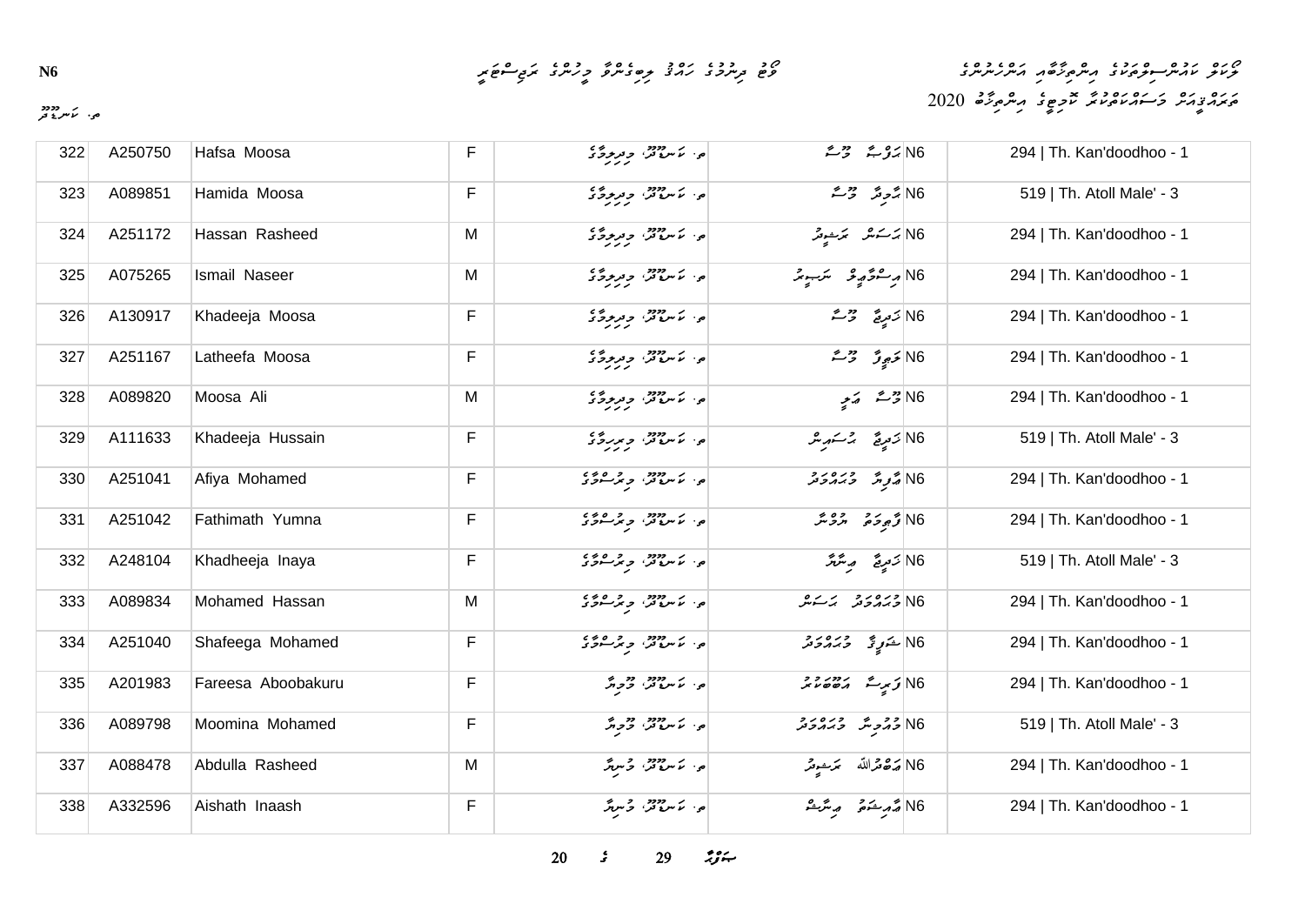*sCw7q7s5w7m< o<n9nOoAw7o< sCq;mAwBoEw7q<m; wBm;vB* م من المرة المرة المرة المرجع المرجع في المركبة 2020<br>مجم*د المريض المربوط المربع المرجع في المراجع المركبة* 

| 339 | A258236 | Fathmath Nafha       | F           | ە ، ئاس ? ئى ، ئى سر ئىل                          | N6 <i>وَّجِوَدَةْ</i> تَ <i>مَدْ</i> يَّ    | 294   Th. Kan'doodhoo - 1      |
|-----|---------|----------------------|-------------|---------------------------------------------------|---------------------------------------------|--------------------------------|
| 340 | A088477 | Ilyas Abdulla        | M           | ه کامرود و مرتز                                   | N6 مِعْتَمَرْ مَدَّةَ مِّدَاللَّه           | 294   Th. Kan'doodhoo - 1      |
| 341 | A258233 | Mohamed Navaaz       | M           | ه کاس دور د سرگر                                  | N6 <i>جنہ جو پر وہ</i>                      | 294   Th. Kan'doodhoo - 1      |
| 342 | A258231 | Naushadhu Abdulla    | M           | ه کاس دور و سرگر                                  | N6 <i>سَمَّدْ حَقَّة مَنْ هُ</i> قَرَاللَّه | 294   Th. Kan'doodhoo - 1      |
| 343 | A088476 | Sifna Abdulla        | F           | ه کاس دور و سرگر                                  | N6 سِوْتَتَر 105مَّاللَّه                   | 294   Th. Kan'doodhoo - 1      |
| 344 | A342214 | Abdulla Muaz         | M           | ە · ئاس <sup>252</sup> ، ئىگە ئىر <i>م</i> ار     | N6 كَەشراللە ئەھمىنىر                       | 568   Villimale' Ehenihen - 3  |
| 345 | A154406 | Aminath Ibrahim      | F           | ە · ئاس <sup>252</sup> ، ئىگە ئىر <i>م</i> ار     | N6 مَّحِسَمَةَ مِنْ مَّرْبِةَ ۖ             | 568   Villimale' Ehenihen - 3  |
| 346 | A248119 | Aishath Hamna Umaru  | F           | ە ئەس دەر ئىرىگە ئى                               | N6 مەم شەھ بەۋىگە مەدىر                     | 519   Th. Atoll Male' - 3      |
| 347 | A112807 | Fathimath Hussain    | $\mathsf F$ | ە ئەس <sup>بەدى</sup> ئىگە ئ                      | N6 <i>وَّجِوَجَعْ بِرْسَمْهِيمْ</i>         | 294   Th. Kan'doodhoo - 1      |
| 348 | A054540 | Umar Abdulla         | $\mathsf F$ | ە ، ئەس تۇر، ئىگەرگ                               | N6 يرتر بر صورالله                          | 294   Th. Kan'doodhoo - 1      |
| 349 | A089797 | Hassan Zareer        | M           | ە ، ئاس ئۇن سرىگرىز گ                             | N6   پرسکرشر کا کامیریٹر                    | 519   Th. Atoll Male' - 3      |
| 350 | A252248 | Adam Shareef         | M           | ە ئەس دەم ئىرىشى بىر                              | N6 مُرْتَرَدُ شَ <sub>مَ</sub> بِرُدُ       | 294   Th. Kan'doodhoo - 1      |
| 351 | A248123 | Ahmed Nishan         | M           | ە ئەس 322 س شەك                                   | N6 كەبرى قىر سىيەتكەر                       | 294   Th. Kan'doodhoo - 1      |
| 352 | A149970 | Asima Adam           | F           | <sub>م</sub> . كوسرودوم<br> م. كوسروفر، سريشونكر  | N6 مَحْسِرةً مُحَمَّدً                      | 294   Th. Kan'doodhoo - 1      |
| 353 | A149969 | Fathimath Shaheena   | F           | ە ئەس دەم<br>مەن ئەس ئىرى ئىس ئىش                 | N6 زَّەپرىز ئەھمەت ئىچە ئىر                 | 294   Th. Kan'doodhoo - 1      |
| 354 | A252252 | Mariyam Maazina Adam | F           | ە ئەس 322 س ئىگەر                                 | N6 كەبۇر ئۇي ئەر ئەرد                       | 294   Th. Kan'doodhoo - 1      |
| 355 | A047335 | Aminath Shuhuda      | F           | ه ۱۰ کامل دودو .<br>د ۱۰ کامل کل امیلامل مولو د د | N6 مُرْحِ سَمْ مِنْ مِنْ مِنْ مِنْ مِنْ     | 561   Hulhumale', Ehenihen - 9 |

 $21$  *s*  $29$  *n***<sub>s</sub>**  $29$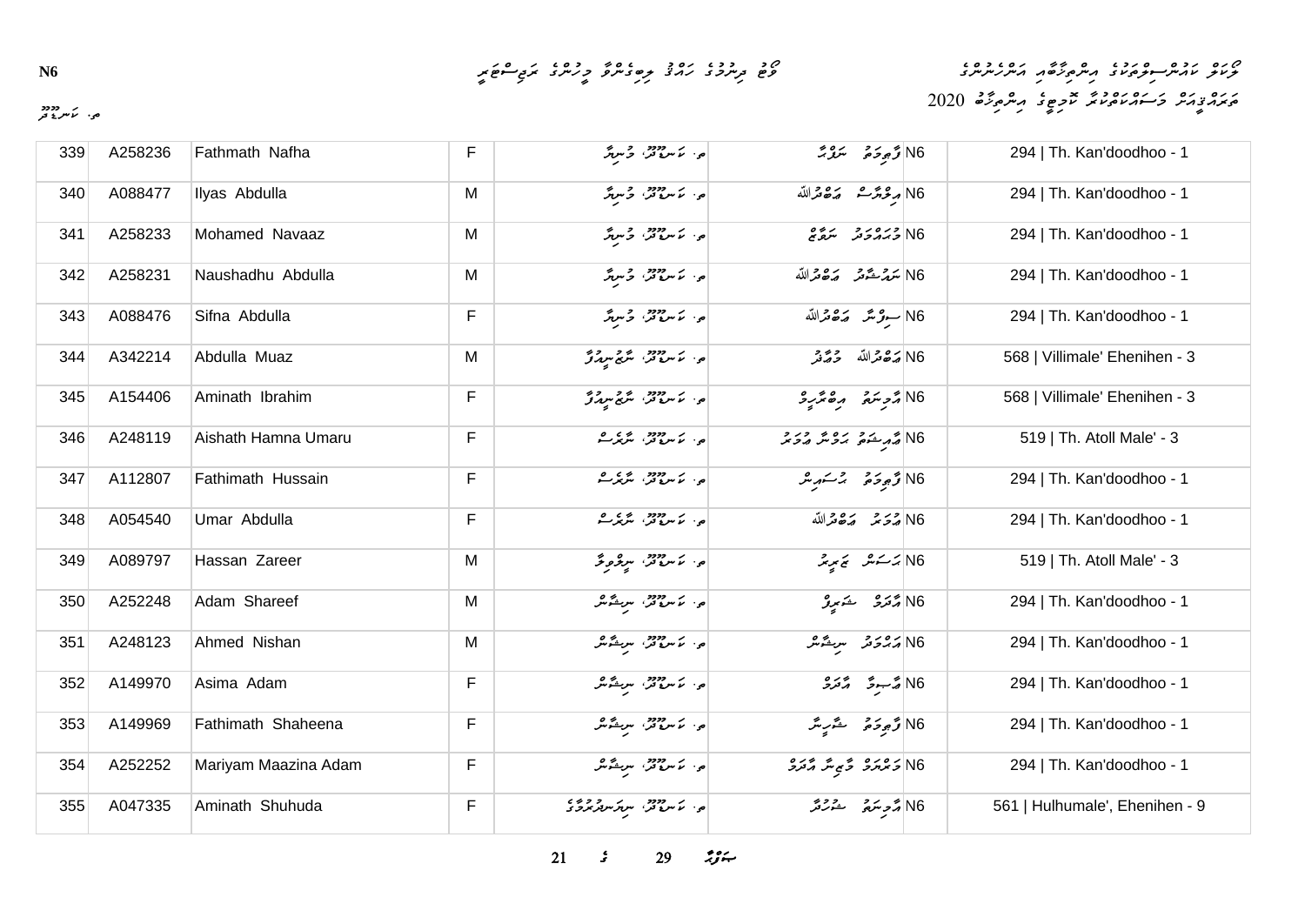*sCw7q7s5w7m< o<n9nOoAw7o< sCq;mAwBoEw7q<m; wBm;vB* م من المرة المرة المرة المرجع المرجع في المركبة 2020<br>مجم*د المريض المربوط المربع المرجع في المراجع المركبة* 

| 356 | A252901 | Fathmath Raufa Abdul Raheem | F            | ه کاس دود.<br>مستوفر، سرگرستر <i>مرد د</i>                                                                                                           | N6 ژَجِرَة بَرَة مُصْرَّرَ مُصَدَّرَ بَرَيْتِ | 519   Th. Atoll Male' - 3      |
|-----|---------|-----------------------------|--------------|------------------------------------------------------------------------------------------------------------------------------------------------------|-----------------------------------------------|--------------------------------|
| 357 | A089912 | Ibrahim Moosa               | M            | ه ۱۰ کمکس دودو .<br>د امکس دول استرس مرمز د د                                                                                                        | N6 بر <i>ەنڈر ۋ</i> تۆگ                       | 561   Hulhumale', Ehenihen - 9 |
| 358 | A064260 | Raheema Ibrahim             | $\mathsf{F}$ | ه کاس دود.<br>د کاس تر، سرگرس کرس                                                                                                                    | N6 بَرَبِ وَ مِنْ مِرْدِ وَ اللَّهِ مِنْ      | 561   Hulhumale', Ehenihen - 9 |
| 359 | A001114 | Shahid Ibrahim              | M            | ه کامل دود.<br>د کامل کل میرکس کرمرو ک                                                                                                               | N6 ڪريٽر ب <i>رھيڙپ</i> و                     | 294   Th. Kan'doodhoo - 1      |
| 360 | A089913 | Shareefa Ahmed              | F            | ه کامل دودو<br>ه کامل کل میلامل میکرمرون                                                                                                             | N6 ڪمپر <i>و پردون</i> ر                      | 561   Hulhumale', Ehenihen - 9 |
| 361 | A149007 | Aishath Shahuda             | F            | ە ، ئاس دەم دەم بىرى<br>مەس ئاس ئىرى بىر ئىرىگە بىرى                                                                                                 | N6 مَ <i>ذْمِرْ مِشْهُمْ</i> مُسْرَكْتُرْ     | 294   Th. Kan'doodhoo - 1      |
| 362 | A089795 | Easa Nazim                  | M            | ه ۱۰ متروفر دوره در د                                                                                                                                | N6 پرگ گھوٹر                                  | 294   Th. Kan'doodhoo - 1      |
| 363 | A089796 | Hassan Abdul Samad          | M            | ه ۱۶۲۶ وروسی در در در این محمد است.<br>در ۱۶۲۷ کال میلادی برابرد کرد برابرد که برابرد که برابرد که برابرد که برابرد که برابرد که برابرد که برابرد که | N6 ئەسەمىر ھەقىرە بەر دىر                     | 519   Th. Atoll Male' - 3      |
| 364 | A248096 | Mohamed Zidhan Easa         | M            | ه کامودور دوره د                                                                                                                                     | N6 دُبَرُهُ دَتَرٌ بِهِ مَّرْسٌ مِ بُ         | 294   Th. Kan'doodhoo - 1      |
| 365 | A250461 | Zidhuna Easa                | $\mathsf F$  | ه ۱۰ متروفر دوره در                                                                                                                                  | N6 بوش <i>رنگر پو</i> گ                       | 519   Th. Atoll Male' - 3      |
| 366 | A001541 | <b>Ahmed Shareef Ali</b>    | M            | ه ، ئاس دود ده ده چ                                                                                                                                  | N6 كەشكەقر خەمپەكى كەمپ                       | 519   Th. Atoll Male' - 3      |
| 367 | A065598 | Hawwa Ali                   | $\mathsf F$  | ە ، ئاس دەھ بەر ئە                                                                                                                                   | N6 پَرُوُگ کَرمِ                              | 294   Th. Kan'doodhoo - 1      |
| 368 | A089907 | Risala Ali                  | $\mathsf F$  | ە سىس دەرە بىرە ئىچ                                                                                                                                  | N6 مرسَّعَر صَعِ                              | 294   Th. Kan'doodhoo - 1      |
| 369 | A106382 | Badhurunnisa Moosa          | $\mathsf{F}$ | وبالمستعمر المتحدة وتحريج                                                                                                                            | N6 كەندىرە مىرىگە بىق 2                       | 519   Th. Atoll Male' - 3      |
| 370 | A089830 | Hawwa Ahmed                 | $\mathsf F$  | وسأستعمل سيرهون                                                                                                                                      | N6 يَرْمُوَّ كَمَدْحَمْدِ                     | 266   M. Mulah - 2             |
| 371 | A061674 | Ibrahim Shah                | M            | وسأستعمل سيرهون                                                                                                                                      | N6 ر <i>ەپزى</i> رو شى                        | 519   Th. Atoll Male' - 3      |
| 372 | A089825 | Nahula Ahmed                | F            | وبالمستعمر المروج وتحر                                                                                                                               | N6 يَرْرُقُ - بَرْرُوَتْر                     | 519   Th. Atoll Male' - 3      |

 $22$  *s*  $29$   $29$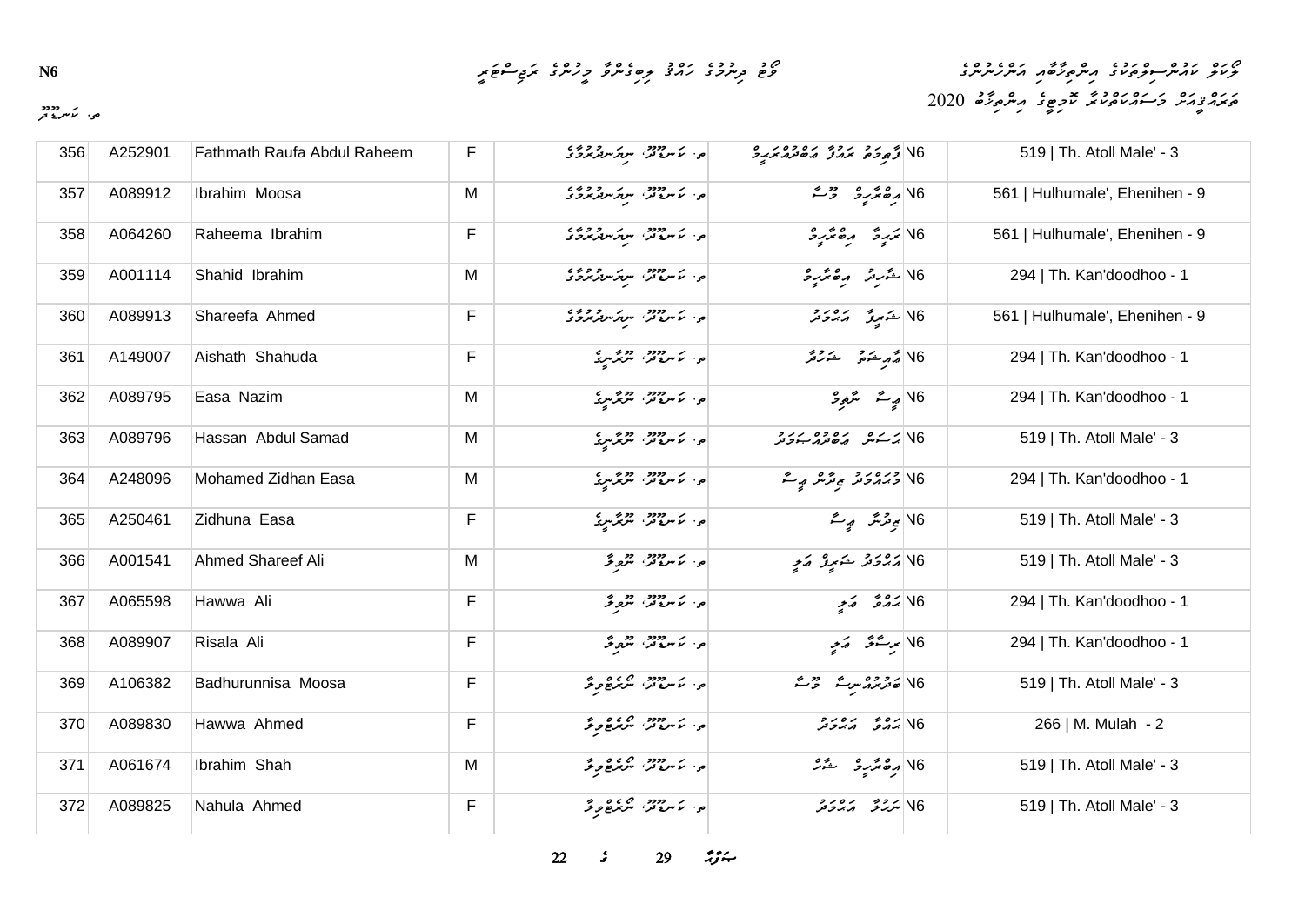*sCw7q7s5w7m< o<n9nOoAw7o< sCq;mAwBoEw7q<m; wBm;vB* م من المرة المرة المرة المرجع المرجع في المركبة 2020<br>مجم*د المريض المربوط المربع المرجع في المراجع المركبة* 

| 373 | A089829 | Shareefa Manike             | $\mathsf{F}$ | ە ، ئەس دەھ مىم ھەم گ                                                                                                                                                                                                                                                                                                      | N6 ڪمپوگري سريمبر                      | 519   Th. Atoll Male' - 3 |
|-----|---------|-----------------------------|--------------|----------------------------------------------------------------------------------------------------------------------------------------------------------------------------------------------------------------------------------------------------------------------------------------------------------------------------|----------------------------------------|---------------------------|
| 374 | A384666 | Shaikhan Sulaiman           | M            | ە ، ئاس دودر، كەنت ئىرىمرى                                                                                                                                                                                                                                                                                                 | N6 خىرىد ئىر مەمۇرى ئىر                | 294   Th. Kan'doodhoo - 1 |
| 375 | A089931 | Zuhura Mohamed              | F            | ە · ئاس دەر مىگە ئىشە ئىرى ئى                                                                                                                                                                                                                                                                                              | N6 يُحرَّثُرُ وَبَرُودَوْرَ            | 294   Th. Kan'doodhoo - 1 |
| 376 | A089873 | Yoosuf Ali                  | M            | ه کامودود بروی                                                                                                                                                                                                                                                                                                             | N6 پر قریبر کر <sub>یجی</sub>          | 294   Th. Kan'doodhoo - 1 |
| 377 | A007222 | Adam Ziyad                  | M            |                                                                                                                                                                                                                                                                                                                            | N6 گەترىۋ بېرگە <i>ت</i> ر             | 294   Th. Kan'doodhoo - 1 |
| 378 | A326447 | Aishath Zeeshan Adam Ziyad  | $\mathsf F$  |                                                                                                                                                                                                                                                                                                                            |                                        | 519   Th. Atoll Male' - 3 |
| 379 | A089866 | Asma Ali                    | $\mathsf{F}$ | $\begin{array}{cc} 0 & 0 & 0 & 0 & 0 & 0 \\ 0 & 0 & 0 & 0 & 0 & 0 \\ 0 & 0 & 0 & 0 & 0 & 0 \\ 0 & 0 & 0 & 0 & 0 & 0 \\ 0 & 0 & 0 & 0 & 0 & 0 \\ 0 & 0 & 0 & 0 & 0 & 0 \\ 0 & 0 & 0 & 0 & 0 & 0 \\ 0 & 0 & 0 & 0 & 0 & 0 \\ 0 & 0 & 0 & 0 & 0 & 0 \\ 0 & 0 & 0 & 0 & 0 & 0 & 0 \\ 0 & 0 & 0 & 0 & 0 & 0 & 0 \\ 0 & 0 & 0 &$ | N6 پرکنگ کھیے                          | 519   Th. Atoll Male' - 3 |
| 380 | A007238 | Haleemath Mahmood           | F            | ه کامود ده ده ده د                                                                                                                                                                                                                                                                                                         | N6 يَجِوَمُوا وَيُرْوَمُوْ             | 294   Th. Kan'doodhoo - 1 |
| 381 | A085133 | Ilyaas Mahmood              | M            | $\begin{array}{cc} 1 & 0 & 0 & 0 & 0 \\ 0 & 0 & 0 & 0 & 0 \\ 0 & 0 & 0 & 0 & 0 \\ 0 & 0 & 0 & 0 & 0 \end{array}$                                                                                                                                                                                                           | N6 مەقەم ئەمەدە                        | 519   Th. Atoll Male' - 3 |
| 382 | A089865 | Mariyam Ibrahim             | F            | $\begin{array}{cc} 0 & 0 & 0 & 0 & 0 \\ 0 & 0 & 0 & 0 & 0 \\ 0 & 0 & 0 & 0 & 0 \\ 0 & 0 & 0 & 0 & 0 \end{array}$                                                                                                                                                                                                           |                                        | 294   Th. Kan'doodhoo - 1 |
| 383 | A046170 | <b>Umar Mahmood Mohamed</b> | M            |                                                                                                                                                                                                                                                                                                                            | N6 בכב כפיכת כבביבת                    | 519   Th. Atoll Male' - 3 |
| 384 | A059028 | Yoosuf Nizar                | M            | $\begin{array}{cc} 0 & 0 & 0 & 0 & 0 \\ 0 & 0 & 0 & 0 & 0 \\ 0 & 0 & 0 & 0 & 0 \end{array}$                                                                                                                                                                                                                                | N6 ترقيق سرچ تمر                       | 294   Th. Kan'doodhoo - 1 |
| 385 | A058739 | Abdulla Rasheed             | M            |                                                                                                                                                                                                                                                                                                                            | N6 كَدَهْتْرَاللَّهُ كَمَتْ مِثْرِتْرَ | 519   Th. Atoll Male' - 3 |
| 386 | A007479 | Hussain Rasheed             | M            | د که دودو د ور و د<br>د کاس فرانج مرد مربع د                                                                                                                                                                                                                                                                               | N6 پرسکوپٹر کرنے میٹر                  | 519   Th. Atoll Male' - 3 |
| 387 | A087786 | Hamid Riyaz                 | M            | ە ئەس دەر.<br>مەن ئاس قرىق بولماس                                                                                                                                                                                                                                                                                          | N6 تَرْحِ مَرْ سَمَّرْ مَسْ            | 294   Th. Kan'doodhoo - 1 |
| 388 | A125564 | Umar Abdullah               | M            | ە ، ئەس 33 بولامېرىكا                                                                                                                                                                                                                                                                                                      | N6 يُرْدَيْرُ بِرَصْوَرَاللّهِ         | 294   Th. Kan'doodhoo - 1 |
| 389 | A086715 | Azma Umar                   | F            | ه ۱۵ کمپروژه د ۱۵ کمپروژه کرد د کال این کلی این کلی این کلی این کلی این کلی این کلی این کلی این کلی این کلی ای<br>در این کلی این کلی این کلی این کلی این کلی این کلی این کلی این کلی این کلی این کلی این کلی این کلی این کلی این                                                                                           | $222 - 221$ N6                         | 294   Th. Kan'doodhoo - 1 |

*23 sC 29 nNw?mS*

*r*<br>مي. كيسر <u>و</u>د ود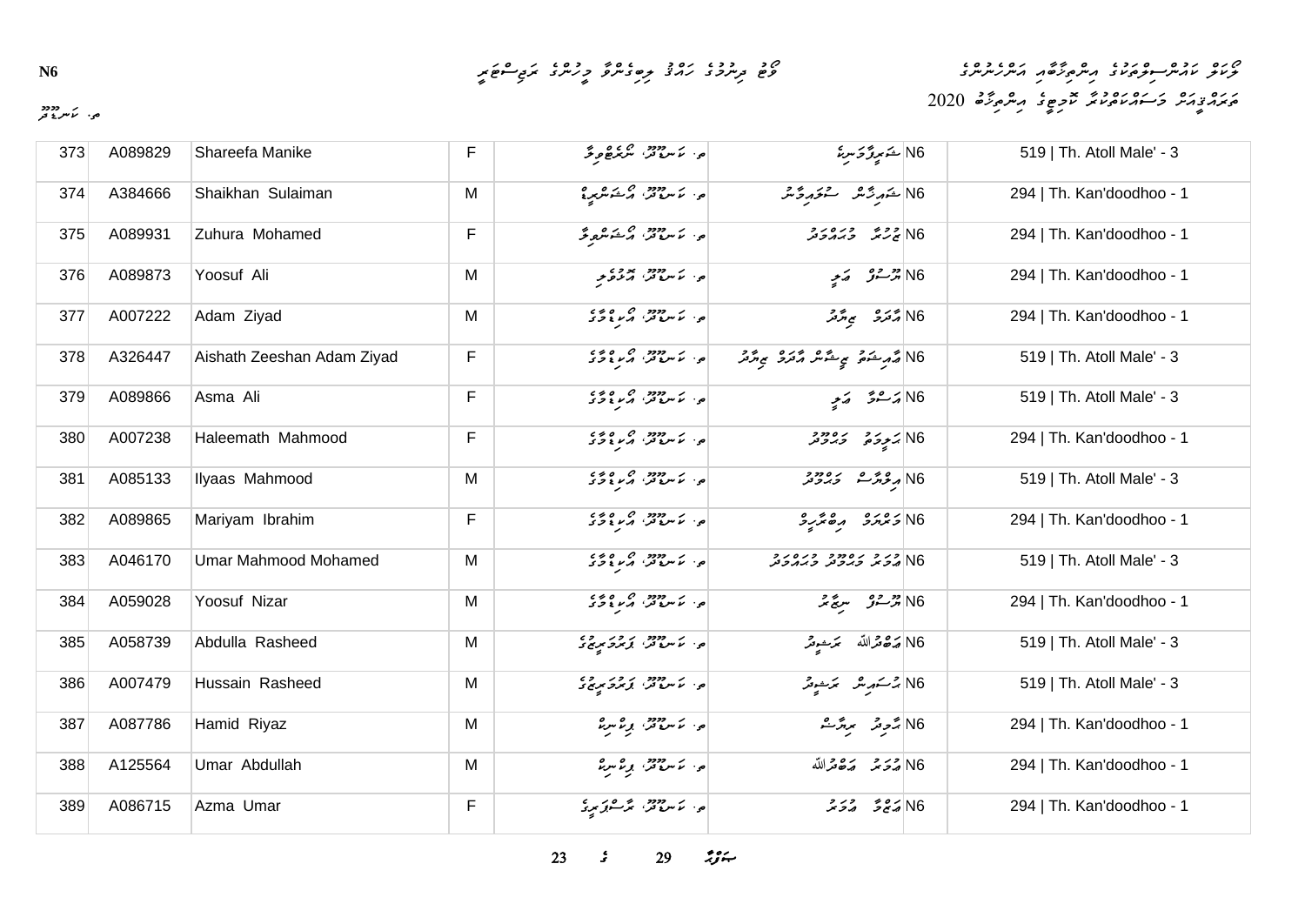*sCw7q7s5w7m< o<n9nOoAw7o< sCq;mAwBoEw7q<m; wBm;vB* م من المرة المرة المرة المرجع المرجع في المركبة 2020<br>مجم*د المريض المربوط المربع المرجع في المراجع المركبة* 

| 390 | A086714 | Hameed Umar        | M            | ە ، ئەسرەددە ، ئۇستۇرىيەد                                                                                                                                                                                                                                                                                           | N6 بَرْحٍ مِرْ مَرْدَ بْر                                                                           | 335   GDh. Thinadhoo - 1  |
|-----|---------|--------------------|--------------|---------------------------------------------------------------------------------------------------------------------------------------------------------------------------------------------------------------------------------------------------------------------------------------------------------------------|-----------------------------------------------------------------------------------------------------|---------------------------|
| 391 | A251122 | Hassan Riyaz       | M            | ە بە ئەس دەرىبى ئەس بولىدى.<br>مەن ئەس ئەس ئىر ئىس بولىدى.                                                                                                                                                                                                                                                          | N6 بَرسكر مریز ک                                                                                    | 519   Th. Atoll Male' - 3 |
| 392 | A001803 | Ibrahim Riyaz Umar | M            | ه ۱۵۶۶ می در در این<br>اما از موسوعی است بر میری                                                                                                                                                                                                                                                                    | N6 مەھمگەپى مومگەشى مەدىمە                                                                          | 294   Th. Kan'doodhoo - 1 |
| 393 | A251121 | Ismail Riyaz       | M            | ە بە ئەسىرە بەر ئەسىرى<br>مەسىرە ئىرا ئىرىكىزىدى                                                                                                                                                                                                                                                                    | N6 م <i>ې</i> شۇمۇ مېترىشە                                                                          | 294   Th. Kan'doodhoo - 1 |
| 394 | A070941 | Jaufaru Adam       | M            | $\begin{array}{cc} 0 & 0 & 0 & 0 & 0 & 0 \\ 0 & 0 & 0 & 0 & 0 & 0 \\ 0 & 0 & 0 & 0 & 0 & 0 \end{array}$                                                                                                                                                                                                             | $35.2$ $3.2$ $8$ $8$                                                                                | 294   Th. Kan'doodhoo - 1 |
| 395 | A089867 | Nazira Adam        | F            | $\frac{1}{2}$ $\frac{1}{2}$ $\frac{1}{2}$ $\frac{1}{2}$ $\frac{1}{2}$ $\frac{1}{2}$ $\frac{1}{2}$ $\frac{1}{2}$ $\frac{1}{2}$ $\frac{1}{2}$ $\frac{1}{2}$ $\frac{1}{2}$ $\frac{1}{2}$ $\frac{1}{2}$ $\frac{1}{2}$ $\frac{1}{2}$ $\frac{1}{2}$ $\frac{1}{2}$ $\frac{1}{2}$ $\frac{1}{2}$ $\frac{1}{2}$ $\frac{1}{2}$ | N6 سَّمَعِ بَمَّہ مَحْتَمَرَّہُ ا                                                                   | 294   Th. Kan'doodhoo - 1 |
| 396 | A251917 | Adam Shareef       | M            | ه کاس دود مرکز وی                                                                                                                                                                                                                                                                                                   | N6 مَرْتَرَدُ شَ <sub>مَ</sub> بِرُدُ                                                               | 519   Th. Atoll Male' - 3 |
| 397 | A089898 | Ahmed Shafeeg      | M            | ם ואייעצעי תוסף                                                                                                                                                                                                                                                                                                     | N6 كەندى كىمى ئىكتىمى ئىچە ئىكتار ئىكتار ئىكتار ئىكتار ئىكتار ئىكتار ئىكتار ئىكتار ئىكتار ئىكتار ئى | 294   Th. Kan'doodhoo - 1 |
| 398 | A151086 | Fathmath Abdulla   | $\mathsf F$  |                                                                                                                                                                                                                                                                                                                     | N6 رَّجِ <i>وَدَة مَ</i> صْغَراللَّه                                                                | 294   Th. Kan'doodhoo - 1 |
| 399 | A028037 | Ibrahim Abdulla    | M            |                                                                                                                                                                                                                                                                                                                     | N6 م <i>ِ جُمَّرٍ وَ مَ</i> حَمَّاللَّه                                                             | 294   Th. Kan'doodhoo - 1 |
| 400 | A248120 | Mazeena Mohamed    | $\mathsf F$  |                                                                                                                                                                                                                                                                                                                     | N6 ك <i>ې پىگە قىمگە كە</i> ر                                                                       | 519   Th. Atoll Male' - 3 |
| 401 | A251916 | Mizuan Mohamed     | M            | ه کامل دود کرده وی                                                                                                                                                                                                                                                                                                  | N6 <i>جانرمہ شہر تاریخ</i><br>16 ج <i>انرمہ شہر تار</i>                                             | 519   Th. Atoll Male' - 3 |
| 402 | A251913 | Salwa Abdulla      | F            | $5.900 \times 10^{222}$                                                                                                                                                                                                                                                                                             | N6 كورة كانتقى الله                                                                                 | 519   Th. Atoll Male' - 3 |
| 403 | A248121 | Sana Abdulla       | $\mathsf{F}$ | ם ישיעיני תוסף                                                                                                                                                                                                                                                                                                      | N6 كەنگر كەھەقراللە                                                                                 | 519   Th. Atoll Male' - 3 |
| 404 | A123985 | Shahula Abdulla    | $\mathsf F$  | $\begin{array}{cc} 0.5 & 0.737 & 0.756 \\ 0.6 & 0.75 & 0.756 & 0.756 \end{array}$                                                                                                                                                                                                                                   | N6 خەرمۇ كەھەرللە                                                                                   | 294   Th. Kan'doodhoo - 1 |
| 405 | A089896 | Shimla Abdulla     | F            | $5.905$ $2.97$                                                                                                                                                                                                                                                                                                      | N6 جوء <i>5 مارة م</i> رالله                                                                        | 519   Th. Atoll Male' - 3 |
| 406 | A089897 | Sobira Idrees      | F            | ם ואייעיני תוספי                                                                                                                                                                                                                                                                                                    | N6 بەھ بۇ مەركىپە مى                                                                                | 294   Th. Kan'doodhoo - 1 |

*24 sC 29 nNw?mS*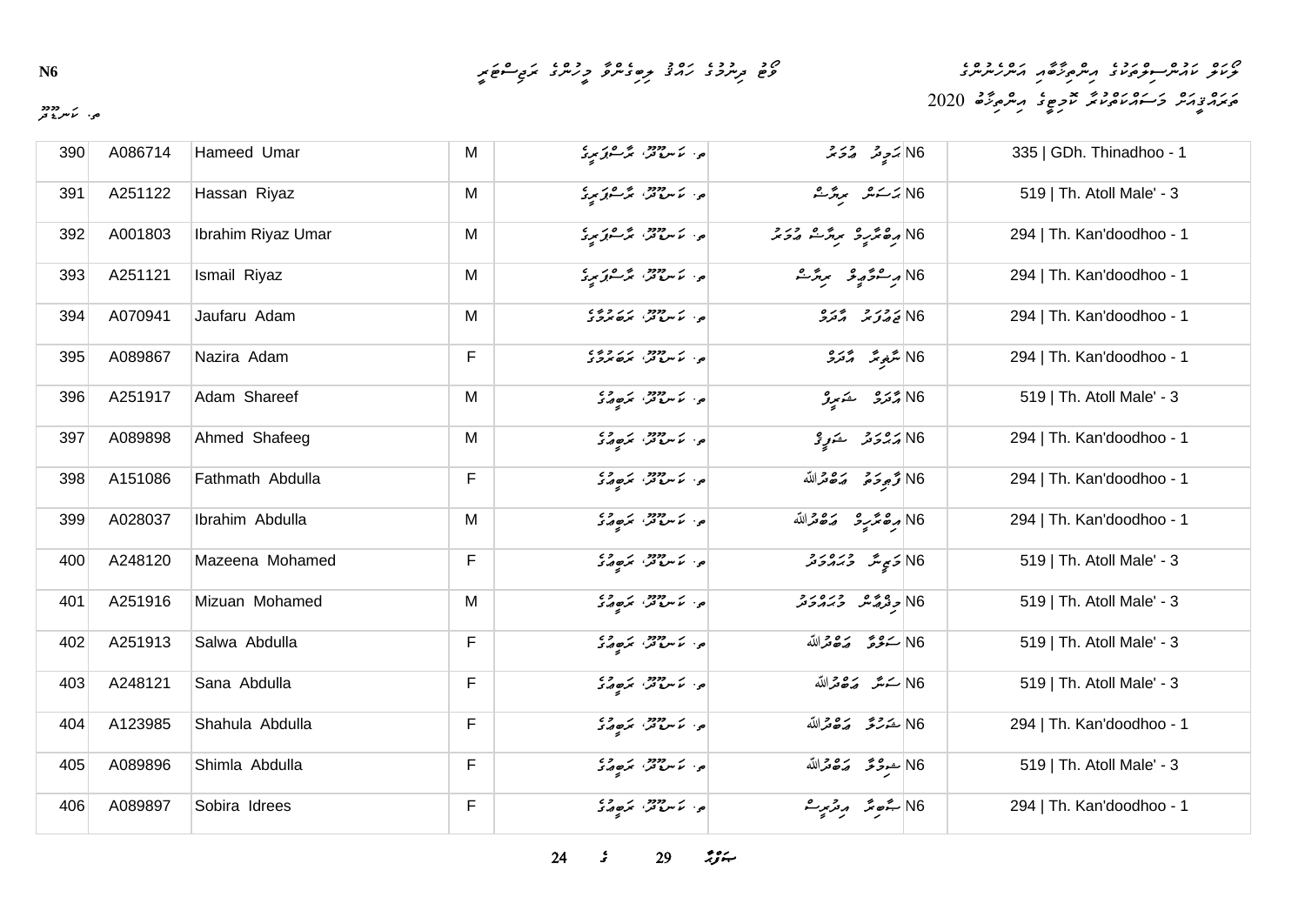*sCw7q7s5w7m< o<n9nOoAw7o< sCq;mAwBoEw7q<m; wBm;vB* م من المرة المرة المرة المرجع المرجع في المركبة 2020<br>مجم*د المريض المربوط المربع المرجع في المراجع المركبة* 

| 407 | A082995 | Faheema Ibrahim       | F            | ه ۱۰ کمبردود بره وگری                     | N6 دَرِدَ مِنْ مِرْدِدْ                     | 294   Th. Kan'doodhoo - 1 |
|-----|---------|-----------------------|--------------|-------------------------------------------|---------------------------------------------|---------------------------|
| 408 | A251039 | Fathimath Rishfa      | F            | ه ۱۰ متر دود.<br>۲۰ مترس از متره و محرک   | N6 ۇرىخە ئىم ئىسىمۇ                         | 519   Th. Atoll Male' - 3 |
| 409 | A012021 | Gasim Ibrahim         | M            | ه ، باس دود بره و و د                     | N6 تَخْسِعْ مِهْمَّدٍ وَ                    | 294   Th. Kan'doodhoo - 1 |
| 410 | A251037 | Mariyam Shirumeena    | F            | ه که ۱۶۶۴ ده وره<br>د که سالو تر مرد و څر | N6 كەنگە ئىر سىزىر ئىگە                     | 294   Th. Kan'doodhoo - 1 |
| 411 | A089832 | Raamiza Ibrahim       | F            | ه کامودود کره وی                          | N6 بَرْدِيَّ مِنْ مَحْرِدِدْ                | 294   Th. Kan'doodhoo - 1 |
| 412 | A251036 | Saudhu Ibrahim        | M            | ه ، ئاس دود بره و و د ،                   | N6 سَمَ <i>دُو م</i> ِ صَمَّرِ حَ           | 294   Th. Kan'doodhoo - 1 |
| 413 | A089833 | Yoosuf Ibrahim        | M            | ه که دودو کړه لوی.<br>د کاس تر مردوغ کړې  | N6 پر قسمز مرہ ٹربر مح                      | 294   Th. Kan'doodhoo - 1 |
| 414 | A073732 | Abdul Rasheed Mohamed | M            | ە ئەسمىدى ئىشى <i>ق</i> رىمى ئى           | N6 <i>ړەوه پرېغونز تېگەن</i> د              | 294   Th. Kan'doodhoo - 1 |
| 415 | A089857 | Aishath Hamida        | $\mathsf F$  | ى ئاس دەر ئېھىدىگەر شىي ئى                | N6 مَّەرِ شَمَّة مَّ تَرَمَّدَ              | 294   Th. Kan'doodhoo - 1 |
| 416 | A082006 | Aminath Abdulla       | $\mathsf{F}$ | ە ئەسرەدە ئەسەترىرىمى ئى                  | N6 مُرْحِ مَدَة مُرَكَّدَ اللَّهُ           | 294   Th. Kan'doodhoo - 1 |
| 417 | A077037 | Fathimath Rashidha    | $\mathsf{F}$ | ە ، ئاس دەھ ، ئۇرىشى ئۇرىسى ئى            | N6 رَّجِ دَمَ - مَرْسُومَّرُ                | 519   Th. Atoll Male' - 3 |
| 418 | A082007 | Hawwa Majida          | F            | ە ، ئاسلامۇ، ئۇسىرتەترىرىنى ئى            | N6 <i>بَدُمْدٌ</i> وَّمِعٌر                 | 294   Th. Kan'doodhoo - 1 |
| 419 | A254652 | Maisha Abdul Rasheed  | $\mathsf F$  | ە ، ئاسلامۇ، ئۇسىمەترىرىمى ئى             | N6 <i>جُهِيشُ مَ§وهِ مَرْ</i> شِي <i>دُ</i> | 294   Th. Kan'doodhoo - 1 |
| 420 | A089860 | Mariyam Nisa          | F            | ە ئەسرەدە ئەسەترەتىرى ئى                  | N6 كەبۇبۇ سىگ                               | 294   Th. Kan'doodhoo - 1 |
| 421 | A089914 | Abdulla Mihureen      | M            | ه کاملائل بربرو ده<br>ه کاملائل بربرو شخص | N6 كەھىراللە   موڭىرىگر                     | 294   Th. Kan'doodhoo - 1 |
| 422 | A252912 | Ahmed Reehaan         | M            | $6 - 22$                                  | N6 كەندى قىل س <sub>ى</sub> رىگىلى          | 519   Th. Atoll Male' - 3 |
| 423 | A252914 | Fathimath Riyaasaa    | F            | ه کاملائل بربرو ده<br>ه کاملائل بربرو شخص | N6 رَّجِوحَة مِتَرَسَّة                     | 294   Th. Kan'doodhoo - 1 |

 $25$  *s*  $29$   $29$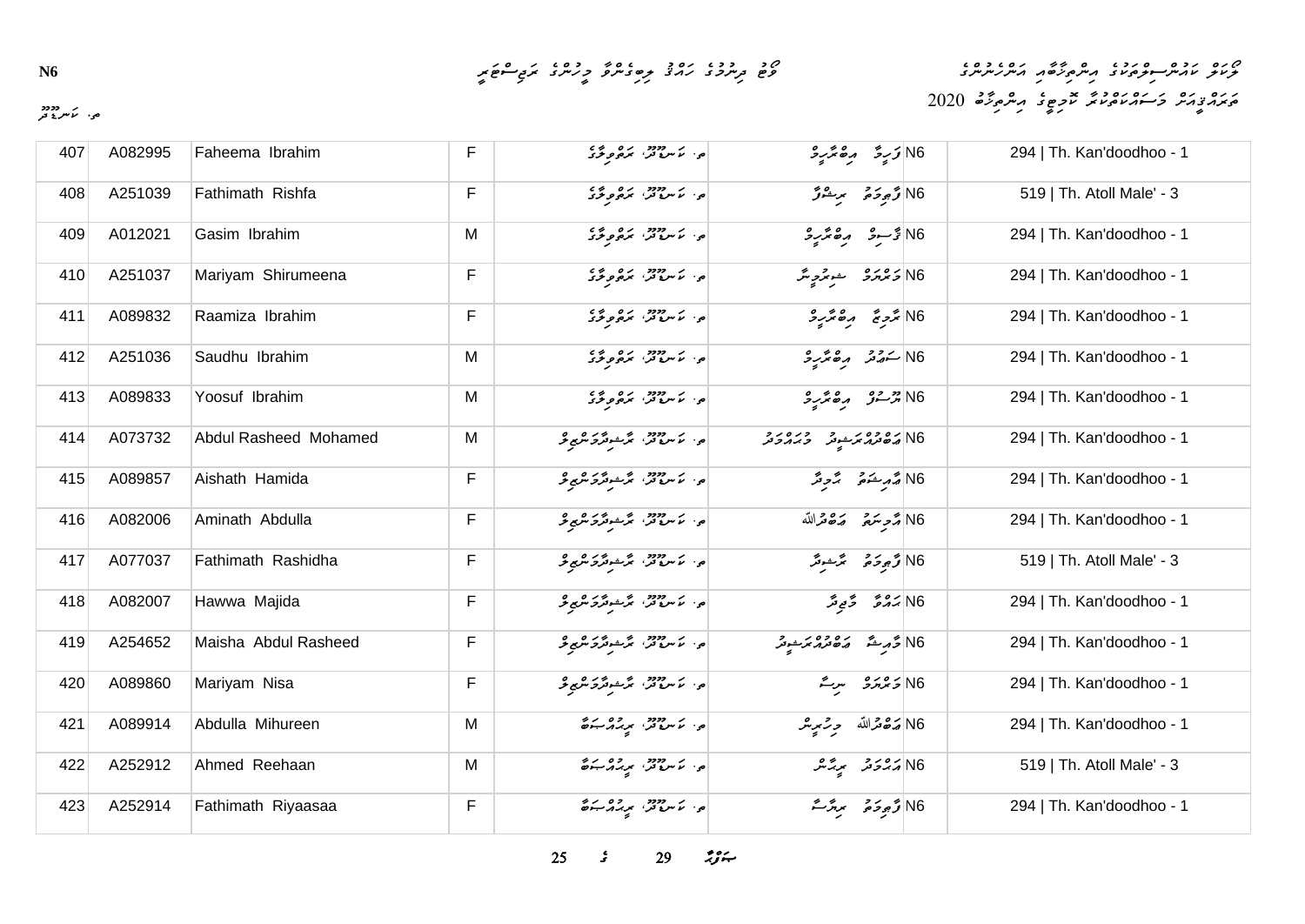*sCw7q7s5w7m< o<n9nOoAw7o< sCq;mAwBoEw7q<m; wBm;vB* م من المرة المرة المرة المرجع المرجع في المركبة 2020<br>مجم*د المريض المربوط المربع المرجع في المراجع المركبة* 

| 424 | A248098 | Aishath Nishma Hassan | F            | ە ئەس دەس بىرى ئەتەر<br>ئ                               | N6 گەرىشكى سرىشكى ئەسكىلى                       | 294   Th. Kan'doodhoo - 1                   |
|-----|---------|-----------------------|--------------|---------------------------------------------------------|-------------------------------------------------|---------------------------------------------|
| 425 | A089859 | Fathimath Fareesha    | $\mathsf{F}$ | ه سر دود ۵۵۵ وره<br>مسر سرد تر، سرچ د د سر              | N6 وَّجِرَة وَمِرِيَّة                          | 294   Th. Kan'doodhoo - 1                   |
| 426 | A248100 | Mariyam Naufa         | F            | ه که دوده ۵۵۵ ور<br>می که سروتس مربع کرونش              | N6 كاير برقم محمد تركيب                         | 294   Th. Kan'doodhoo - 1                   |
| 427 | A250745 | Raufa Hassan          | F            | ە ئەسىرە 200 كەرە                                       | N6 يَرْيَرُ بَرَ سَدَسْر                        | 294   Th. Kan'doodhoo - 1                   |
| 428 | A082994 | Aishath Ahmed         | F            | ە ئەس دەدە ئەرگە                                        | N6 <i>مَّەرِحَمَّة مَك</i> ْحَ <sup>م</sup> َّد | 294   Th. Kan'doodhoo - 1                   |
| 429 | A250509 | Ali Sinan             | M            | ە ، ئاسدىق سىدۇ                                         | N6 کے میں سوشریشر                               | 432   Waldorf Astoria Maldives Ithaafushi - |
| 430 | A081932 | Fathimath Suneetha    | F            | ە ، ئاس دەدە ، سەرىخ                                    | N6 رَّجِوحَة مَسْرِيَّة ِ                       | 294   Th. Kan'doodhoo - 1                   |
| 431 | A082992 | Mohamed Irshad        | M            | ه ، ئاس دود . كه د                                      | N6 دُبَرُودَ تَرَ مِبْرَسْتَمْتَر               | 294   Th. Kan'doodhoo - 1                   |
| 432 | A251038 | Shafia Ahmed          | $\mathsf F$  | ە ، ئاس دودو. ئىسر ئ                                    | N6 ش <i>ۇرۇ مەدە</i> تر                         | 294   Th. Kan'doodhoo - 1                   |
| 433 | A157030 | Ahmed Hassan          | M            | ى ئەستەتر، سەسەئىرە ئە                                  | N6 كەبرى كەر كەسكەنلەر                          | 519   Th. Atoll Male' - 3                   |
| 434 | A111258 | Mohamed Hassan        | M            | ى ئەستەتر، سەسەئىرە ئە                                  | N6 <i>وَبَرُوْدُوْ</i> بَرَسَةَ مَدْ            | 519   Th. Atoll Male' - 3                   |
| 435 | A089926 | Ali Mohamed           | M            | ە ، ئاس دەم ئاھۇمرىرىدى                                 | N6 كەير - ئەيرگە ئىر                            | 294   Th. Kan'doodhoo - 1                   |
| 436 | A248116 | Fathmath Suha         | F            | و ئاس دود ھي مرم مگر                                    | N6 رَّج <i>و حَمَّ</i> سُنَّہُ                  | 294   Th. Kan'doodhoo - 1                   |
| 437 | A251674 | Hassan Najaah         | M            | ە ، ئاس دەرە ئەھۋىر بولىرى                              | N6 پرسترش سَرَةَ بُرُ                           | 432   Waldorf Astoria Maldives Ithaafushi - |
| 438 | A011415 | Mohamed Ali           | M            | ە ، ئاس دەرە ئەھۋىر بولىرى                              | N6 يُرَمُّ يَوَ سَرِ                            | 294   Th. Kan'doodhoo - 1                   |
| 439 | A250505 | Abdulla Shafiu        | M            | ם מיתר בכבר המשיר בריכוז<br>ים מייעי בני אוריבי המשיר ב | N6 كەھەراللە مەد <i>ۇرگە</i>                    | 519   Th. Atoll Male' - 3                   |
| 440 | A250507 | Mohamed Shafeeu       | M            | ק ו מדבר גדוד ברבר.<br>ק וויעצעי הבינוסיב ב             | N6 3 <i>522 \$يور</i>                           | 294   Th. Kan'doodhoo - 1                   |

 $26$  *s*  $29$  *n***<sub>3</sub>** *n*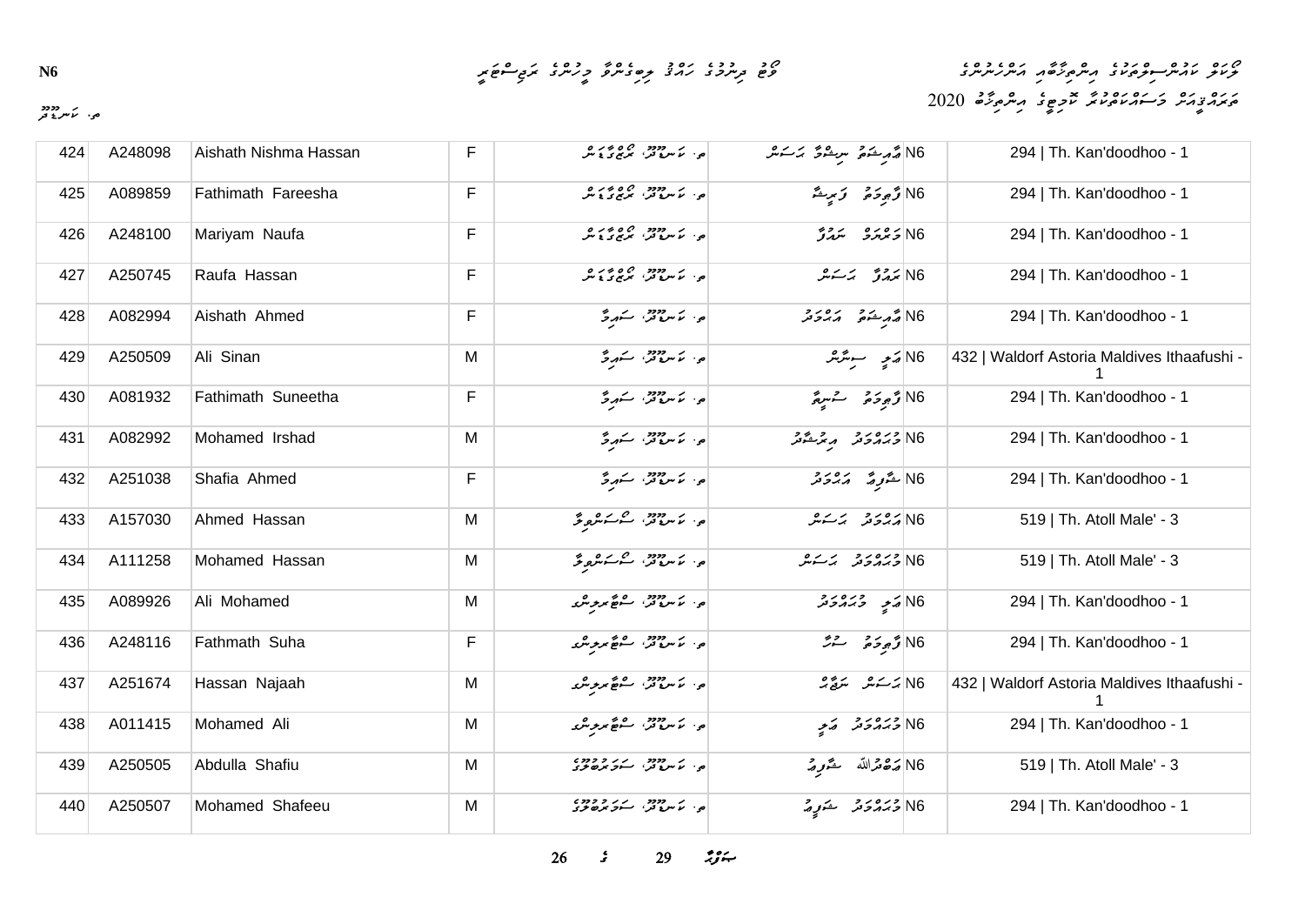*sCw7q7s5w7m< o<n9nOoAw7o< sCq;mAwBoEw7q<m; wBm;vB* م من المرة المرة المرة المرجع المرجع في المركبة 2020<br>مجم*د المريض المربوط المربع المرجع في المراجع المركبة* 

| 441 | A250515 | Shamiya Sulaiman         | F            | ם יש יש דרכם ודרכם ברכם ב                          | N6 ڪُر <i>ڊگر ڪوَرو</i> گر                | 294   Th. Kan'doodhoo - 1 |
|-----|---------|--------------------------|--------------|----------------------------------------------------|-------------------------------------------|---------------------------|
| 442 | A061809 | Sulaiman Ibrahim         | M            |                                                    | N6 جۇمۇمىر مەمگەر 2                       | 294   Th. Kan'doodhoo - 1 |
| 443 | A250458 | Ahmed Samih              | M            | ە ، ئاس دەر، سۇۋۇر شە                              | N6 كەبۇبى ئىم سىمبەر 2.                   | 519   Th. Atoll Male' - 3 |
| 444 | A250459 | Aishath Sama             | $\mathsf{F}$ | ە ، ئاس دەر بەر بۇرگ                               | N6 مَّەمِسْمَعْ سَدَّ                     | 294   Th. Kan'doodhoo - 1 |
| 445 | A250345 | Ali Shareef Abdul Samadh | M            | ە ئەس بۇي سۇزىر ھ                                  | N6 كەي شەيرۇ كەھەركە بەر د                | 294   Th. Kan'doodhoo - 1 |
| 446 | A307780 | Hassan Saam              | M            | ە ، ئەس دەر بەي بەر ھ                              | N6 پزشتر شرح                              | 294   Th. Kan'doodhoo - 1 |
| 447 | A089855 | Hawwa Umar               | F            | ە ، ئاس دەدە بەر ئەر ئ                             | $222$ $22$ $20$ $\sqrt{6}$                | 294   Th. Kan'doodhoo - 1 |
| 448 | A248111 | Hussain Sanee            | M            | ە ، ئاس دەپرى بەر ھ                                | N6 پرستمبر شر سٹہ پی <sub>ر</sub>         | 519   Th. Atoll Male' - 3 |
| 449 | A250456 | Mohamed Samah            | M            | ە · ئاس دەر بەردە بەر ھ                            | N6 322.2 كونير                            | 519   Th. Atoll Male' - 3 |
| 450 | A089814 | Sanfa Hussain            | F            | ە ، ئاس دەر بەرە دەر                               | N6 سَمَعَدٌ بِرْسَهِ مِرْ                 | 519   Th. Atoll Male' - 3 |
| 451 | A159630 | Rafeeg Moosa             | M            | ه که دود و و د د                                   | N6 بَرَرٍ تَنْ حَرْ گُ                    | 519   Th. Atoll Male' - 3 |
| 452 | A089831 | Zuhura Adam              | F            | ه کاملاتی مقوم دی                                  | N6ج 2 پھر محمد ترکھ کر ا                  | 294   Th. Kan'doodhoo - 1 |
| 453 | A251875 | Ahmed Riyaz              | M            |                                                    | N6 كەبرى كىمە ئىستىر ئىس                  | 519   Th. Atoll Male' - 3 |
| 454 | A089888 | Ali Rasheed              | M            | م کامن دور دوه ده وه می<br>می کامن فران طول مرس با | N6 كەمچە كىرىش <sub>و</sub> نتر           | 294   Th. Kan'doodhoo - 1 |
| 455 | A089889 | Waheeda Abdul Rahman     | $\mathsf F$  | م کردود دوه ده وه م                                | N6 <i>قبرىڭ مەھىرمىدى ئى</i> ر            | 294   Th. Kan'doodhoo - 1 |
| 456 | A061547 | Aishath Nazira           | F            | ە بە ئەس دەرە بى                                   | N6 مَەربىسَىم ئىستى <i>م</i> ىر           | 294   Th. Kan'doodhoo - 1 |
| 457 | A166474 | Eeha Ismail              | F            | ه که دودو و ۵ می                                   | N6 <sub>مي</sub> ته م <i>ي شوَّم</i> و مح | 294   Th. Kan'doodhoo - 1 |

*27 sC 29 nNw?mS*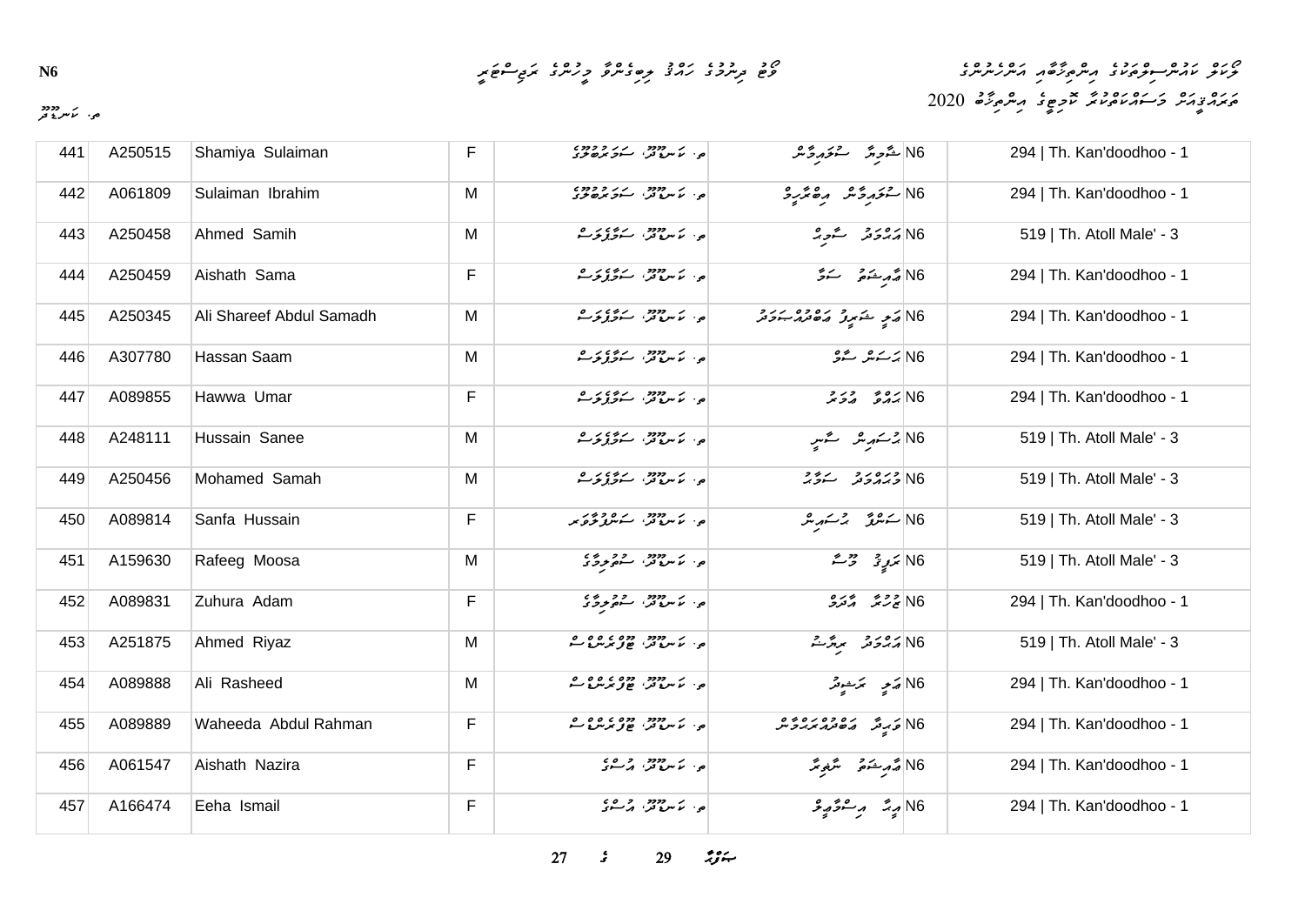*sCw7q7s5w7m< o<n9nOoAw7o< sCq;mAwBoEw7q<m; wBm;vB* م من المرة المرة المرة المرجع المرجع في المركبة 2020<br>مجم*د المريض المربوط المربع المرجع في المراجع المركبة* 

| 458 | A089885 | Hassan Moosa    | M | ه ، پاسخ قرار در دره پ                                     | N6 پرسکر ویں                     | 519   Th. Atoll Male' - 3                   |
|-----|---------|-----------------|---|------------------------------------------------------------|----------------------------------|---------------------------------------------|
| 459 | A001706 | Ishaq Moosa     | M | ە، ئەس دەپى بەر ب                                          | N6 م سكريخ محركته                | 294   Th. Kan'doodhoo - 1                   |
| 460 | A067455 | Ismail Moosa    | M | ە بە ئەس دەرە بەر<br>مەن ئەس ئەس بەر سەرى                  | N6 پرےوً <sub>پو</sub> ی وجے     | 519   Th. Atoll Male' - 3                   |
| 461 | A074050 | Mohamed Amir    | M | ە بە ئەس دەرە بەر دەرە بەر<br>مەن ئەس ئەس بەر بەر          | N6 <i>جُهُدُوَنَوْ</i> مُحَمَّدٍ | 294   Th. Kan'doodhoo - 1                   |
| 462 | A089884 | Sodiq Moosa     | M | $\begin{bmatrix} 0 & 2 & 222 \\ 0 & 0 & 0 \end{bmatrix}$   | N6 جنورپر مخرشہ                  | 294   Th. Kan'doodhoo - 1                   |
| 463 | A061349 | Zakiyya Hussain | F | ە بە ئەس دەرە بەر دەرە بەر<br>مەن ئەس ئەس بەر بەر          | N6 ىج <i>بىر م</i> ەشتەر مىشر    | 294   Th. Kan'doodhoo - 1                   |
| 464 | A250657 | Abdul Muhaimin  | M | ە ، ئەس <sup>ەددە</sup> بورگە                              | N6 كەھىرى <i>32 مې</i> رىر بىر   | 519   Th. Atoll Male' - 3                   |
| 465 | A250653 | Abdul Muhusin   | M | ه کامل دود ده کند                                          | N6 مەھىر بۇ ئەسىر بىر            | 432   Waldorf Astoria Maldives Ithaafushi - |
| 466 | A089811 | Hawwa Adam      | F | ه کمیون ورسی<br>مسافر استانس                               | N6 يَرْدُوَّ مَرْمَرْدُ          | 294   Th. Kan'doodhoo - 1                   |
| 467 | A250651 | Inaad Ismail    | M | ه کامل دود.<br>مستعمل استعمال است                          | N6 مِسَّمَّدَ مِسْوَّمِيْو       | 294   Th. Kan'doodhoo - 1                   |
| 468 | A010847 | Ismail Hussain  | M | ه کامل دوده در پارته<br>د کامل قرار مرد ش                  | N6 م <i>ېرىنى ۋە جىسكى</i> رىش   | 519   Th. Atoll Male' - 3                   |
| 469 | A089815 | Mohamed Muaz    | M | ه کامل دود.<br>مستعمل دوره به محمد میک                     | N6 <i>جُهُ جُهُدٌ</i> حَصَّفَرُ  | 294   Th. Kan'doodhoo - 1                   |
| 470 | A038421 | Ahmed Moosa     | M | ם ישיעיני פתפת                                             | $23.221$ N6                      | 294   Th. Kan'doodhoo - 1                   |
| 471 | A251726 | Aminath Athifa  | F | ם ישיעיני פוקסת                                            | N6 مَّحِسَمَةً مَّهْوَزَّ        | 294   Th. Kan'doodhoo - 1                   |
| 472 | A270064 | Ihwan Ahmed     | M | ם יי אייער בן פרים אליי                                    | N6 م <i>رِحدة مُدَوَ</i> مَّر    | 294   Th. Kan'doodhoo - 1                   |
| 473 | A251725 | Mohamed Athif   | M | ם יי אייער בן פרים אליי                                    | N6 3 <i>3 2 3 2 3 مربو</i> ر     | 438   Conrad Maldives Rangali Island - 1    |
| 474 | A251927 | Ali Shifau      | M | ه در ۱۶۶۲ در در ۲۵ ورو در ۲۵<br>در مرکس فرز میگریمره فرمزی | N6 كەمچ سىر <i>ۇ</i> ك           | 519   Th. Atoll Male' - 3                   |

*28 sC 29 nNw?mS*